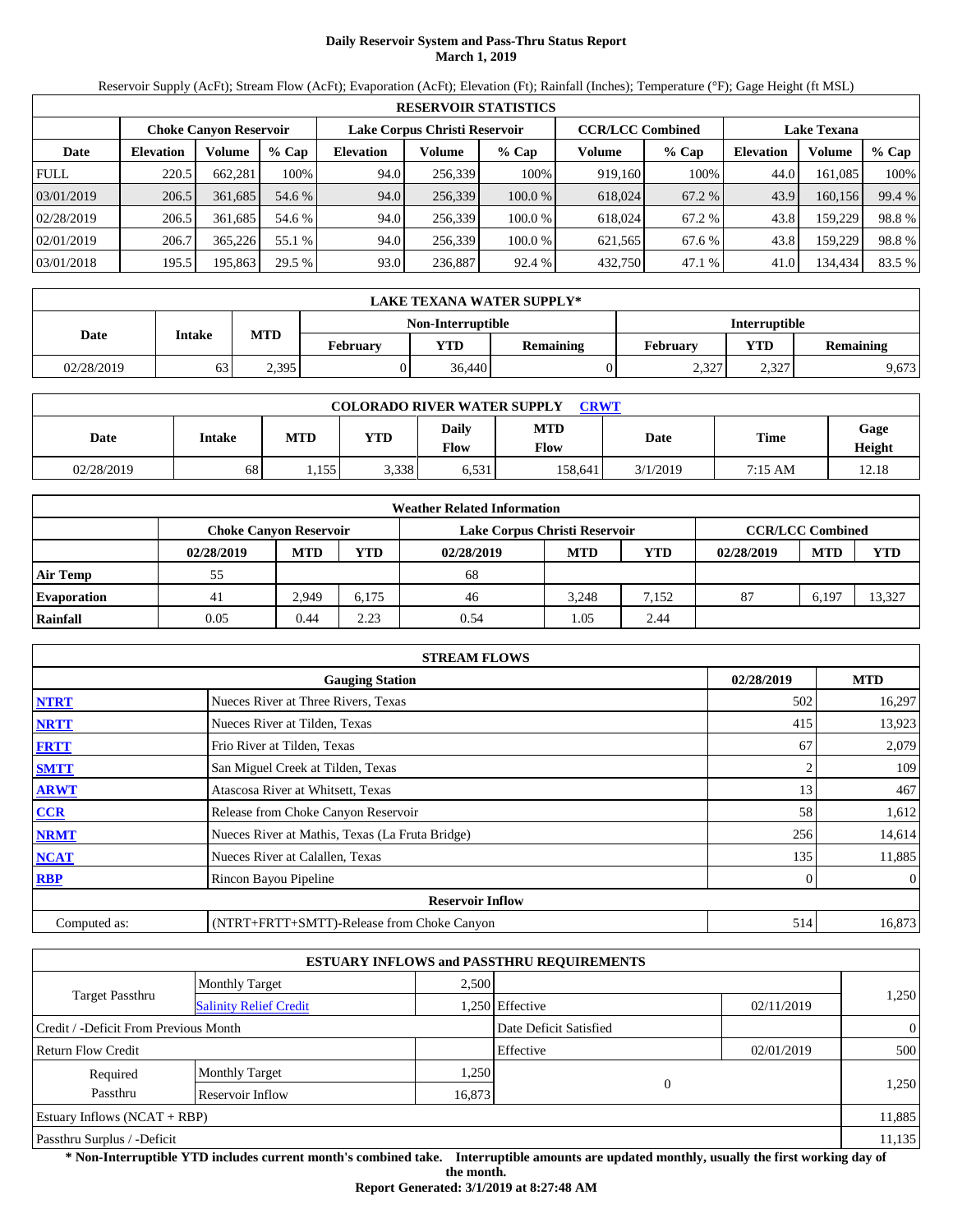## **Daily Reservoir System and Pass-Thru Status Report March 2, 2019**

Reservoir Supply (AcFt); Stream Flow (AcFt); Evaporation (AcFt); Elevation (Ft); Rainfall (Inches); Temperature (°F); Gage Height (ft MSL)

|             | <b>RESERVOIR STATISTICS</b> |                               |         |                  |                               |         |                         |         |                    |         |        |  |
|-------------|-----------------------------|-------------------------------|---------|------------------|-------------------------------|---------|-------------------------|---------|--------------------|---------|--------|--|
|             |                             | <b>Choke Canvon Reservoir</b> |         |                  | Lake Corpus Christi Reservoir |         | <b>CCR/LCC Combined</b> |         | <b>Lake Texana</b> |         |        |  |
| Date        | <b>Elevation</b>            | Volume                        | $%$ Cap | <b>Elevation</b> | Volume                        | $%$ Cap | Volume                  | $%$ Cap | <b>Elevation</b>   | Volume  | % Cap  |  |
| <b>FULL</b> | 220.5                       | 662,281                       | 100%    | 94.0             | 256,339                       | 100%    | 919,160                 | 100%    | 44.0               | 161,085 | 100%   |  |
| 03/02/2019  | 206.6                       | 363,453                       | 54.8 %  | 94.0             | 256,339                       | 100.0%  | 619,792                 | 67.4 %  | 43.8               | 159,229 | 98.8%  |  |
| 03/01/2019  | 206.5                       | 361.685                       | 54.6 %  | 94.0             | 256.339                       | 100.0 % | 618,024                 | 67.2 %  | 43.9               | 160,156 | 99.4 % |  |
| 02/02/2019  | 206.7                       | 365,226                       | 55.1 %  | 94.0             | 256,339                       | 100.0 % | 621,565                 | 67.6 %  | 43.8               | 159,229 | 98.8%  |  |
| 03/02/2018  | 195.5                       | 195,863                       | 29.5 %  | 93.0             | 236,887                       | 92.4 %  | 432,750                 | 47.1 %  | 41.1               | 135,282 | 84.0 % |  |

|            | LAKE TEXANA WATER SUPPLY* |                                             |  |                   |          |                      |                  |       |  |  |  |  |
|------------|---------------------------|---------------------------------------------|--|-------------------|----------|----------------------|------------------|-------|--|--|--|--|
|            |                           |                                             |  | Non-Interruptible |          | <b>Interruptible</b> |                  |       |  |  |  |  |
| Date       | Intake                    | <b>MTD</b><br><b>YTD</b><br><b>February</b> |  | Remaining         | February | <b>YTD</b>           | <b>Remaining</b> |       |  |  |  |  |
| 03/01/2019 | 64 <sup>1</sup>           | 64                                          |  | 36,440            |          | 2,327                | 2,327            | 9,673 |  |  |  |  |

| <b>COLORADO RIVER WATER SUPPLY</b><br><b>CRWT</b> |        |            |       |               |                           |          |           |                |  |  |
|---------------------------------------------------|--------|------------|-------|---------------|---------------------------|----------|-----------|----------------|--|--|
| Date                                              | Intake | <b>MTD</b> | YTD   | Daily<br>Flow | <b>MTD</b><br><b>Flow</b> | Date     | Time      | Gage<br>Height |  |  |
| 03/01/2019                                        | 68     | 68         | 2,250 | 5,340         | 5.340                     | 3/2/2019 | $6:15$ AM | 11.22          |  |  |

|                    |            |                                                                                           |       | <b>Weather Related Information</b> |            |            |            |            |            |  |  |
|--------------------|------------|-------------------------------------------------------------------------------------------|-------|------------------------------------|------------|------------|------------|------------|------------|--|--|
|                    |            | <b>CCR/LCC Combined</b><br>Lake Corpus Christi Reservoir<br><b>Choke Canyon Reservoir</b> |       |                                    |            |            |            |            |            |  |  |
|                    | 03/01/2019 | <b>MTD</b>                                                                                | YTD   | 03/01/2019                         | <b>MTD</b> | <b>YTD</b> | 03/01/2019 | <b>MTD</b> | <b>YTD</b> |  |  |
| Air Temp           | -60        |                                                                                           |       | 60                                 |            |            |            |            |            |  |  |
| <b>Evaporation</b> | 10         | 10                                                                                        | 6.185 | 69                                 | 69         | 7,221      | 79         | 79         | 13,406     |  |  |
| Rainfall           | 0.02       | 0.02                                                                                      | 2.25  | 0.56                               | 0.56       | 3.00       |            |            |            |  |  |

|              | <b>STREAM FLOWS</b>                             |            |                |
|--------------|-------------------------------------------------|------------|----------------|
|              | <b>Gauging Station</b>                          | 03/01/2019 | <b>MTD</b>     |
| <b>NTRT</b>  | Nueces River at Three Rivers, Texas             | 498        | 498            |
| <b>NRTT</b>  | Nueces River at Tilden, Texas                   | 415        | 415            |
| <b>FRTT</b>  | Frio River at Tilden, Texas                     | 63         | 63             |
| <b>SMTT</b>  | San Miguel Creek at Tilden, Texas               | 2          | $\overline{2}$ |
| <b>ARWT</b>  | Atascosa River at Whitsett, Texas               | 13         | 13             |
| <b>CCR</b>   | Release from Choke Canyon Reservoir             | 58         | 58             |
| <b>NRMT</b>  | Nueces River at Mathis, Texas (La Fruta Bridge) | 236        | 236            |
| <b>NCAT</b>  | Nueces River at Calallen, Texas                 | 224        | 224            |
| <b>RBP</b>   | Rincon Bayou Pipeline                           | 0          | $\overline{0}$ |
|              | <b>Reservoir Inflow</b>                         |            |                |
| Computed as: | (NTRT+FRTT+SMTT)-Release from Choke Canyon      | 506        | 506            |

|                                       |                               |       | <b>ESTUARY INFLOWS and PASSTHRU REQUIREMENTS</b> |            |       |
|---------------------------------------|-------------------------------|-------|--------------------------------------------------|------------|-------|
|                                       | <b>Monthly Target</b>         | 3.500 |                                                  |            |       |
| Target Passthru                       | <b>Salinity Relief Credit</b> |       | 0 Effective                                      |            | 3,500 |
| Credit / -Deficit From Previous Month |                               |       | Date Deficit Satisfied                           |            | 1,750 |
| <b>Return Flow Credit</b>             |                               |       | Effective                                        | 03/01/2019 | 500   |
| Required                              | <b>Monthly Target</b>         | 3,500 |                                                  |            |       |
| Passthru                              | Reservoir Inflow              | 506   | $\theta$                                         |            | 506   |
| Estuary Inflows $(NCAT + RBP)$        |                               |       |                                                  |            | 224   |
| Passthru Surplus / -Deficit           |                               |       |                                                  |            | 1,968 |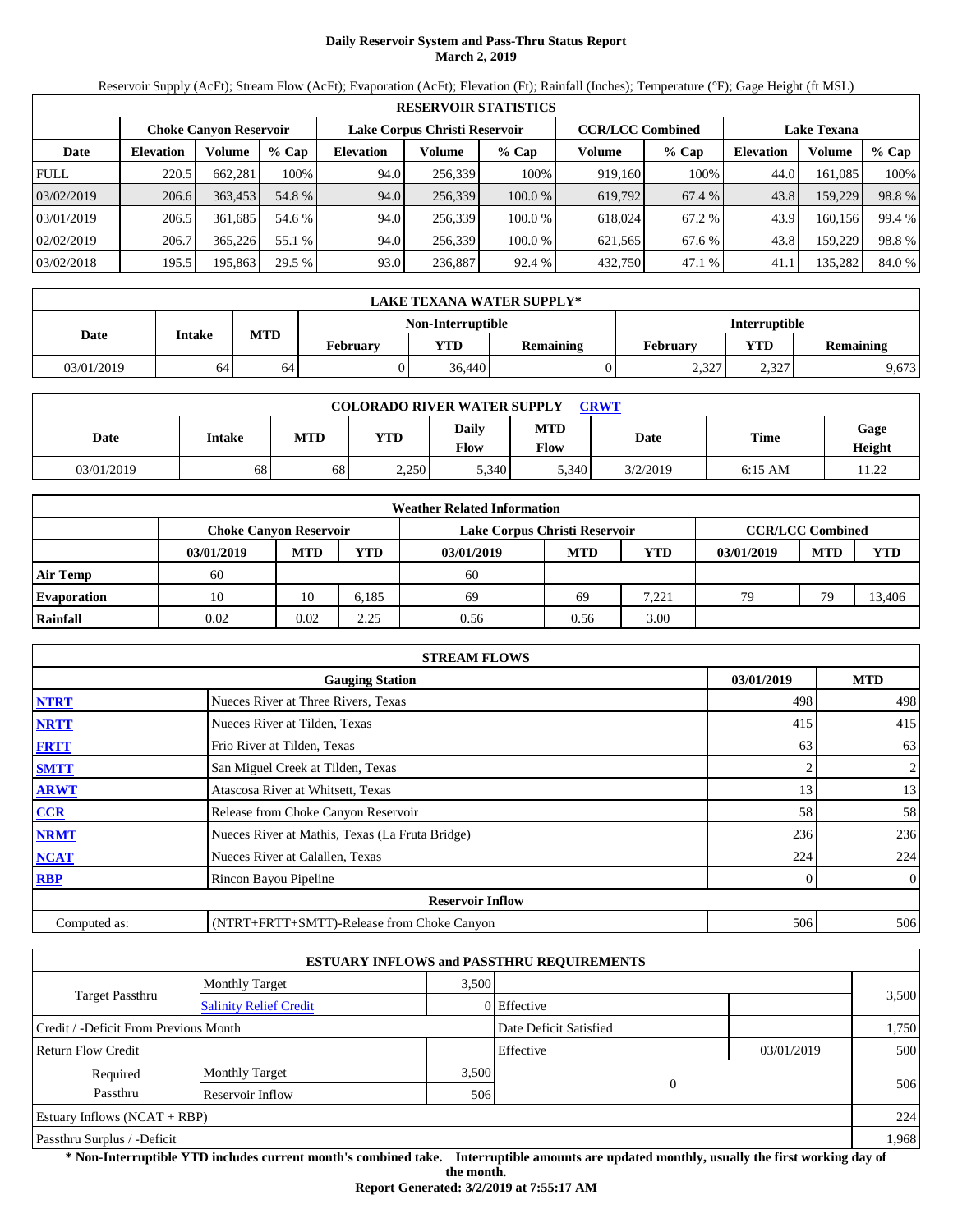## **Daily Reservoir System and Pass-Thru Status Report March 3, 2019**

Reservoir Supply (AcFt); Stream Flow (AcFt); Evaporation (AcFt); Elevation (Ft); Rainfall (Inches); Temperature (°F); Gage Height (ft MSL)

|             |                  |                               |         |                  |                               | <b>RESERVOIR STATISTICS</b> |                         |         |                    |         |        |
|-------------|------------------|-------------------------------|---------|------------------|-------------------------------|-----------------------------|-------------------------|---------|--------------------|---------|--------|
|             |                  | <b>Choke Canyon Reservoir</b> |         |                  | Lake Corpus Christi Reservoir |                             | <b>CCR/LCC Combined</b> |         | <b>Lake Texana</b> |         |        |
| Date        | <b>Elevation</b> | Volume                        | $%$ Cap | <b>Elevation</b> | Volume                        | $%$ Cap                     | Volume                  | $%$ Cap | <b>Elevation</b>   | Volume  | % Cap  |
| <b>FULL</b> | 220.5            | 662,281                       | 100%    | 94.0             | 256,339                       | 100%                        | 919,160                 | 100%    | 44.0               | 161.085 | 100%   |
| 03/03/2019  | 206.5            | 361,685                       | 54.6 %  | 94.0             | 256,339                       | 100.0%                      | 618,024                 | 67.2 %  | 43.9               | 160,156 | 99.4 % |
| 03/02/2019  | 206.6            | 363,453                       | 54.8 %  | 94.0             | 256,339                       | 100.0 %                     | 619,792                 | 67.4 %  | 43.8               | 159,229 | 98.8%  |
| 02/03/2019  | 206.7            | 365.226                       | 55.1 %  | 94.0             | 256.339                       | 100.0 %                     | 621,565                 | 67.6 %  | 43.8               | 159,229 | 98.8%  |
| 03/03/2018  | 195.6            | 197,097                       | 29.7 %  | 93.0             | 236,887                       | 92.4 %                      | 433,984                 | 47.2 %  | 41.1               | 135,282 | 84.0 % |

|            | LAKE TEXANA WATER SUPPLY* |            |                 |                          |           |                      |       |                  |  |  |
|------------|---------------------------|------------|-----------------|--------------------------|-----------|----------------------|-------|------------------|--|--|
|            |                           |            |                 | <b>Non-Interruptible</b> |           | <b>Interruptible</b> |       |                  |  |  |
| Date       | Intake                    | <b>MTD</b> | <b>February</b> | <b>YTD</b>               | Remaining | <b>February</b>      | YTD   | <b>Remaining</b> |  |  |
| 03/02/2019 | 64 <sup>1</sup>           | 128        |                 | 36.440                   |           | 2.327                | 2.327 | 9,673            |  |  |

| <b>COLORADO RIVER WATER SUPPLY</b><br>CRWT |        |            |            |               |                           |          |           |                |  |
|--------------------------------------------|--------|------------|------------|---------------|---------------------------|----------|-----------|----------------|--|
| Date                                       | Intake | <b>MTD</b> | <b>YTD</b> | Daily<br>Flow | <b>MTD</b><br><b>Flow</b> | Date     | Time      | Gage<br>Height |  |
| 03/02/2019                                 | 67     | 135        | 2,317      | 4,129         | 9.468                     | 3/3/2019 | $6:15$ AM | 10.78          |  |

|                    |                               |            |       | <b>Weather Related Information</b> |            |       |            |                         |            |
|--------------------|-------------------------------|------------|-------|------------------------------------|------------|-------|------------|-------------------------|------------|
|                    | <b>Choke Canvon Reservoir</b> |            |       | Lake Corpus Christi Reservoir      |            |       |            | <b>CCR/LCC Combined</b> |            |
|                    | 03/02/2019                    | <b>MTD</b> | YTD   | 03/02/2019                         | <b>MTD</b> | YTD   | 03/02/2019 | <b>MTD</b>              | <b>YTD</b> |
| <b>Air Temp</b>    | 72                            |            |       | 68                                 |            |       |            |                         |            |
| <b>Evaporation</b> | 41                            | 51         | 6.226 | 58                                 | 127        | 7.279 | 99         | 178                     | 13,505     |
| Rainfall           | 0.00                          | 0.02       | 2.25  | 0.03                               | 0.59       | 3.03  |            |                         |            |

|              | <b>STREAM FLOWS</b>                             |            |                |
|--------------|-------------------------------------------------|------------|----------------|
|              | <b>Gauging Station</b>                          | 03/02/2019 | <b>MTD</b>     |
| <b>NTRT</b>  | Nueces River at Three Rivers, Texas             | 498        | 996            |
| <b>NRTT</b>  | Nueces River at Tilden, Texas                   | 419        | 834            |
| <b>FRTT</b>  | Frio River at Tilden, Texas                     | 66         | 129            |
| <b>SMTT</b>  | San Miguel Creek at Tilden, Texas               | 2          | $\overline{4}$ |
| <b>ARWT</b>  | Atascosa River at Whitsett, Texas               | 14         | 27             |
| CCR          | Release from Choke Canyon Reservoir             | 58         | 115            |
| <b>NRMT</b>  | Nueces River at Mathis, Texas (La Fruta Bridge) | 220        | 457            |
| <b>NCAT</b>  | Nueces River at Calallen, Texas                 | 224        | 449            |
| <b>RBP</b>   | Rincon Bayou Pipeline                           | 0          | $\overline{0}$ |
|              | <b>Reservoir Inflow</b>                         |            |                |
| Computed as: | (NTRT+FRTT+SMTT)-Release from Choke Canyon      | 508        | 1.014          |

|                                       |                               |       | <b>ESTUARY INFLOWS and PASSTHRU REQUIREMENTS</b> |            |       |
|---------------------------------------|-------------------------------|-------|--------------------------------------------------|------------|-------|
|                                       | <b>Monthly Target</b>         | 3.500 |                                                  |            |       |
| Target Passthru                       | <b>Salinity Relief Credit</b> |       | 0 Effective                                      |            | 3,500 |
| Credit / -Deficit From Previous Month |                               |       | Date Deficit Satisfied                           |            | 1,750 |
| <b>Return Flow Credit</b>             |                               |       | Effective                                        | 03/01/2019 | 500   |
| Required                              | <b>Monthly Target</b>         | 3,500 |                                                  |            |       |
| Passthru                              | Reservoir Inflow              | 1,014 | 0                                                |            | 1.014 |
| Estuary Inflows $(NCAT + RBP)$        |                               |       |                                                  |            | 449   |
| Passthru Surplus / -Deficit           |                               |       |                                                  |            | 1,684 |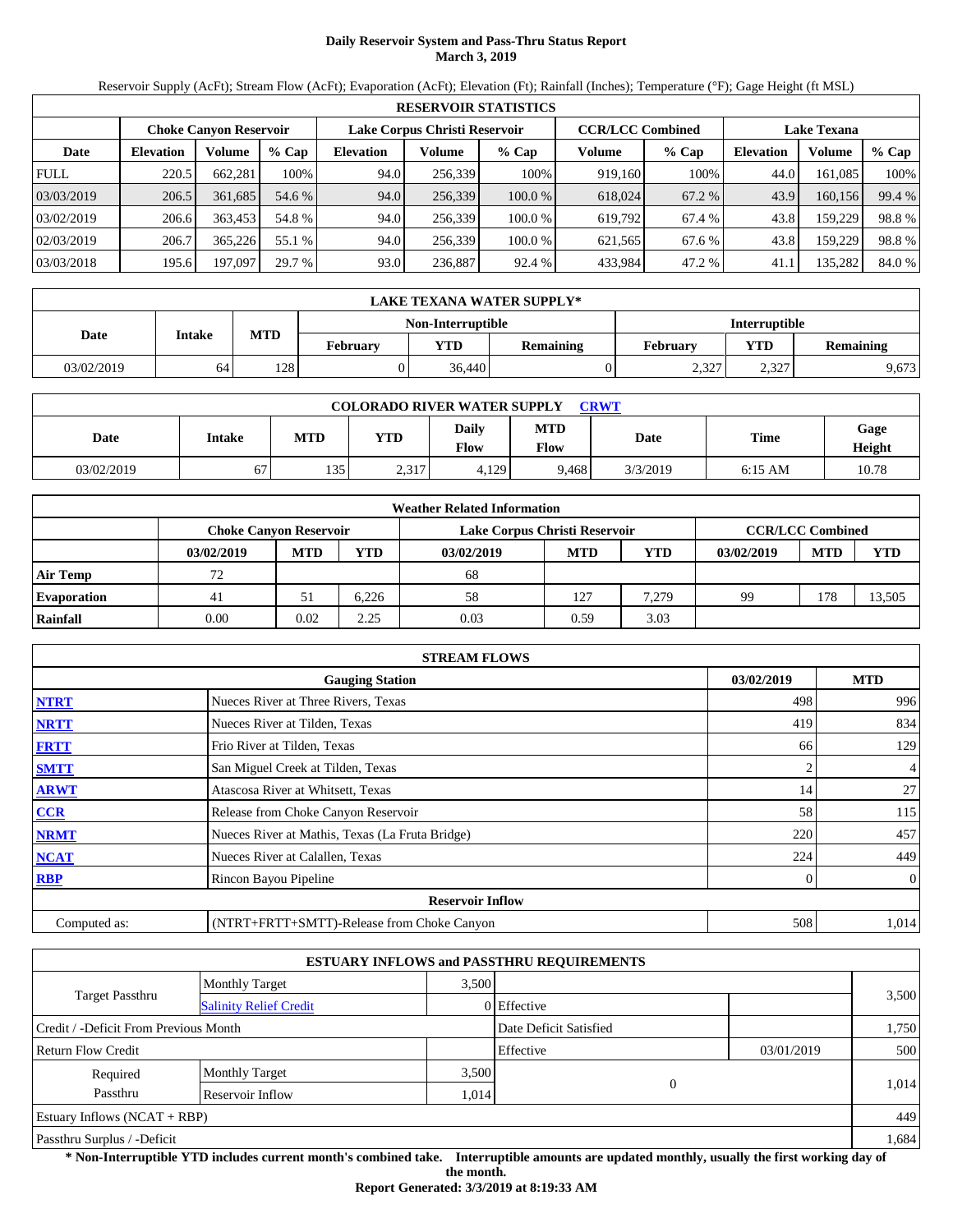## **Daily Reservoir System and Pass-Thru Status Report March 4, 2019**

Reservoir Supply (AcFt); Stream Flow (AcFt); Evaporation (AcFt); Elevation (Ft); Rainfall (Inches); Temperature (°F); Gage Height (ft MSL)

|             |                  |                               |         |                  |                               | <b>RESERVOIR STATISTICS</b> |                         |         |                    |         |        |
|-------------|------------------|-------------------------------|---------|------------------|-------------------------------|-----------------------------|-------------------------|---------|--------------------|---------|--------|
|             |                  | <b>Choke Canvon Reservoir</b> |         |                  | Lake Corpus Christi Reservoir |                             | <b>CCR/LCC Combined</b> |         | <b>Lake Texana</b> |         |        |
| Date        | <b>Elevation</b> | Volume                        | $%$ Cap | <b>Elevation</b> | Volume                        | $%$ Cap                     | Volume                  | $%$ Cap | <b>Elevation</b>   | Volume  | % Cap  |
| <b>FULL</b> | 220.5            | 662,281                       | 100%    | 94.0             | 256,339                       | 100%                        | 919,160                 | 100%    | 44.0               | 161,085 | 100%   |
| 03/04/2019  | 206.5            | 361,685                       | 54.6 %  | 94.0             | 256,339                       | 100.0%                      | 618,024                 | 67.2 %  | 43.9               | 160,156 | 99.4 % |
| 03/03/2019  | 206.5            | 361.685                       | 54.6 %  | 94.0             | 256.339                       | 100.0 %                     | 618,024                 | 67.2 %  | 43.9               | 160,156 | 99.4 % |
| 02/04/2019  | 206.7            | 365,226                       | 55.1 %  | 94.0             | 256,339                       | 100.0 %                     | 621,565                 | 67.6 %  | 43.8               | 159,229 | 98.8%  |
| 03/04/2018  | 195.5            | 195,863                       | 29.5 %  | 92.9             | 234,975                       | 91.7 %                      | 430,838                 | 46.9%   | 41.1               | 135,282 | 84.0 % |

|            | LAKE TEXANA WATER SUPPLY* |            |                 |                   |           |                      |            |                  |  |  |  |
|------------|---------------------------|------------|-----------------|-------------------|-----------|----------------------|------------|------------------|--|--|--|
|            |                           |            |                 | Non-Interruptible |           | <b>Interruptible</b> |            |                  |  |  |  |
| Date       | Intake                    | <b>MTD</b> | <b>February</b> | <b>YTD</b>        | Remaining | February             | <b>YTD</b> | <b>Remaining</b> |  |  |  |
| 03/03/2019 | 65                        | 1921       |                 | 36,440            |           | 2,327                | 2,327      | 9,673            |  |  |  |

| <b>COLORADO RIVER WATER SUPPLY</b><br>CRWT |        |            |            |                             |             |          |             |                |  |  |
|--------------------------------------------|--------|------------|------------|-----------------------------|-------------|----------|-------------|----------------|--|--|
| Date                                       | Intake | <b>MTD</b> | <b>YTD</b> | <b>Daily</b><br><b>Flow</b> | MTD<br>Flow | Date     | <b>Time</b> | Gage<br>Height |  |  |
| 03/03/2019                                 |        | 202        | 2.385      | 3.672                       | 13.141      | 3/4/2019 | $6:15$ AM   | 10.61          |  |  |

|                    |                               |            |       | <b>Weather Related Information</b> |            |       |            |                         |            |
|--------------------|-------------------------------|------------|-------|------------------------------------|------------|-------|------------|-------------------------|------------|
|                    | <b>Choke Canvon Reservoir</b> |            |       | Lake Corpus Christi Reservoir      |            |       |            | <b>CCR/LCC Combined</b> |            |
|                    | 03/03/2019                    | <b>MTD</b> | YTD   | 03/03/2019                         | <b>MTD</b> | YTD   | 03/03/2019 | <b>MTD</b>              | <b>YTD</b> |
| <b>Air Temp</b>    | 54                            |            |       | 58                                 |            |       |            |                         |            |
| <b>Evaporation</b> | 134                           | 185        | 6.360 | 115                                | 242        | 7.394 | 249        | 427                     | 13.754     |
| Rainfall           | 0.00                          | 0.02       | 2.25  | 0.00                               | 0.59       | 3.03  |            |                         |            |

|              | <b>STREAM FLOWS</b>                             |            |                |
|--------------|-------------------------------------------------|------------|----------------|
|              | <b>Gauging Station</b>                          | 03/03/2019 | <b>MTD</b>     |
| <b>NTRT</b>  | Nueces River at Three Rivers, Texas             | 500        | 1,497          |
| <b>NRTT</b>  | Nueces River at Tilden, Texas                   | 421        | 1,255          |
| <b>FRTT</b>  | Frio River at Tilden, Texas                     | 65         | 193            |
| <b>SMTT</b>  | San Miguel Creek at Tilden, Texas               |            | 6              |
| <b>ARWT</b>  | Atascosa River at Whitsett, Texas               | 13         | 40             |
| CCR          | Release from Choke Canyon Reservoir             | 58         | 173            |
| <b>NRMT</b>  | Nueces River at Mathis, Texas (La Fruta Bridge) | 613        | 1,070          |
| <b>NCAT</b>  | Nueces River at Calallen, Texas                 | 200        | 649            |
| <b>RBP</b>   | Rincon Bayou Pipeline                           | 0          | $\overline{0}$ |
|              | <b>Reservoir Inflow</b>                         |            |                |
| Computed as: | (NTRT+FRTT+SMTT)-Release from Choke Canyon      | 509        | 1,524          |

|                                                         |                       |       | <b>ESTUARY INFLOWS and PASSTHRU REQUIREMENTS</b> |            |       |
|---------------------------------------------------------|-----------------------|-------|--------------------------------------------------|------------|-------|
|                                                         | <b>Monthly Target</b> | 3,500 |                                                  |            |       |
| <b>Target Passthru</b><br><b>Salinity Relief Credit</b> |                       |       | 0 Effective                                      |            | 3,500 |
| Credit / -Deficit From Previous Month                   |                       |       | Date Deficit Satisfied                           |            | 1,750 |
| <b>Return Flow Credit</b>                               |                       |       | Effective                                        | 03/01/2019 | 500   |
| Required                                                | <b>Monthly Target</b> | 3,500 |                                                  |            |       |
| Passthru                                                | Reservoir Inflow      | .524  | $\theta$                                         |            | 1,524 |
| Estuary Inflows $(NCAT + RBP)$                          |                       |       |                                                  |            | 649   |
| Passthru Surplus / -Deficit                             |                       |       |                                                  |            | 1,375 |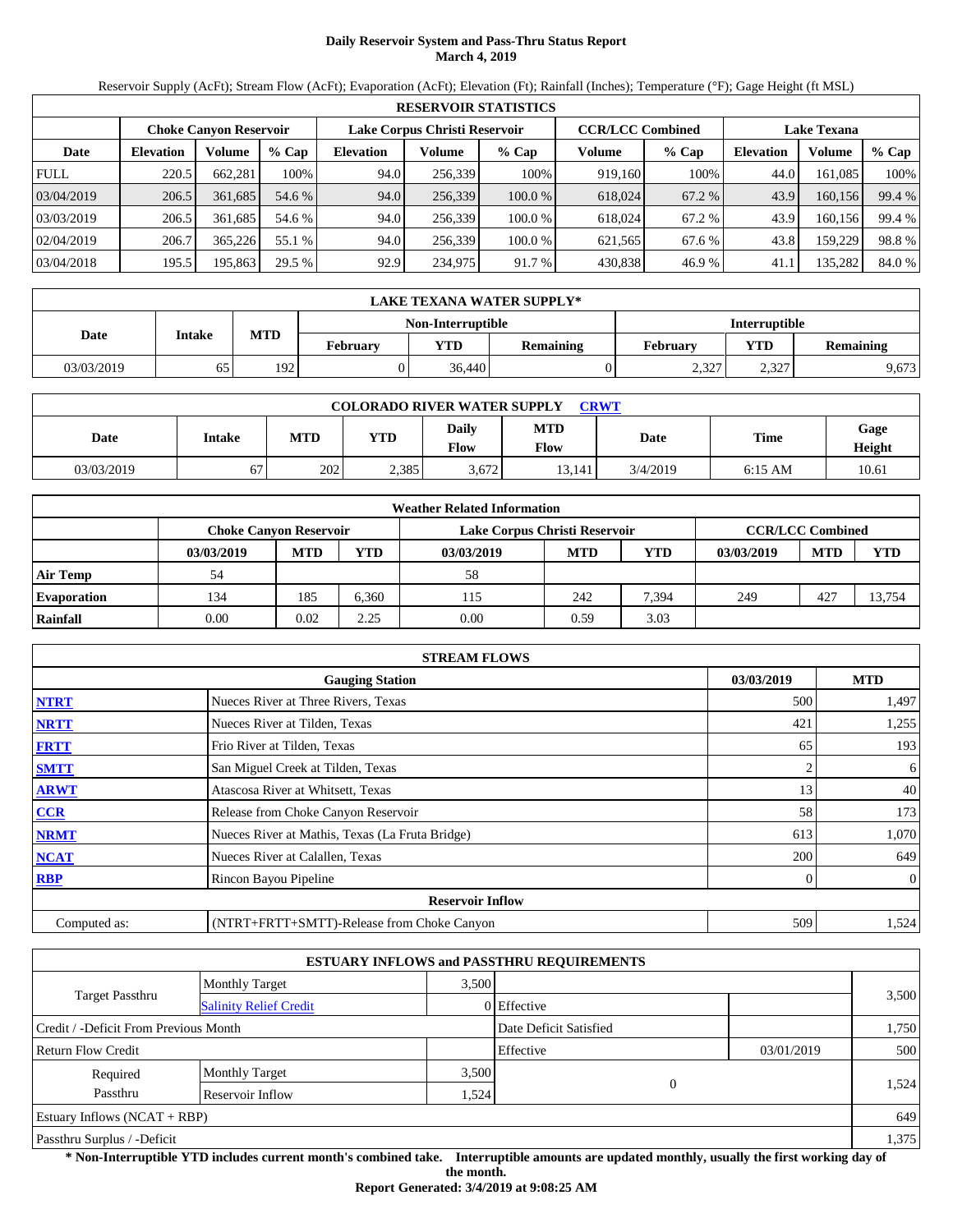## **Daily Reservoir System and Pass-Thru Status Report March 5, 2019**

Reservoir Supply (AcFt); Stream Flow (AcFt); Evaporation (AcFt); Elevation (Ft); Rainfall (Inches); Temperature (°F); Gage Height (ft MSL)

|             |                  |                               |         |                  |                               | <b>RESERVOIR STATISTICS</b> |                         |         |                    |         |        |
|-------------|------------------|-------------------------------|---------|------------------|-------------------------------|-----------------------------|-------------------------|---------|--------------------|---------|--------|
|             |                  | <b>Choke Canvon Reservoir</b> |         |                  | Lake Corpus Christi Reservoir |                             | <b>CCR/LCC Combined</b> |         | <b>Lake Texana</b> |         |        |
| Date        | <b>Elevation</b> | Volume                        | $%$ Cap | <b>Elevation</b> | Volume                        | $%$ Cap                     | Volume                  | $%$ Cap | <b>Elevation</b>   | Volume  | % Cap  |
| <b>FULL</b> | 220.5            | 662,281                       | 100%    | 94.0             | 256,339                       | 100%                        | 919,160                 | 100%    | 44.0               | 161,085 | 100%   |
| 03/05/2019  | 206.5            | 361,685                       | 54.6 %  | 94.0             | 256,339                       | 100.0%                      | 618,024                 | 67.2 %  | 43.9               | 160,156 | 99.4 % |
| 03/04/2019  | 206.5            | 361.685                       | 54.6 %  | 94.0             | 256.339                       | 100.0 %                     | 618,024                 | 67.2 %  | 43.9               | 160,156 | 99.4 % |
| 02/05/2019  | 206.6            | 363,453                       | 54.8 %  | 94.0             | 256,339                       | 100.0 %                     | 619,792                 | 67.4 %  | 43.8               | 159,229 | 98.8%  |
| 03/05/2018  | 195.5            | 195,863                       | 29.5 %  | 92.9             | 234,975                       | 91.7 %                      | 430,838                 | 46.9%   | 41.1               | 135,282 | 84.0 % |

|            | LAKE TEXANA WATER SUPPLY* |                                                  |          |            |           |                 |       |                  |  |  |  |
|------------|---------------------------|--------------------------------------------------|----------|------------|-----------|-----------------|-------|------------------|--|--|--|
|            |                           | <b>Interruptible</b><br><b>Non-Interruptible</b> |          |            |           |                 |       |                  |  |  |  |
| Date       | Intake                    | <b>MTD</b>                                       | February | <b>YTD</b> | Remaining | <b>February</b> | YTD   | <b>Remaining</b> |  |  |  |
| 03/04/2019 | 107                       | 300 <sup>1</sup>                                 |          | 36.440     |           | 2.327           | 2,327 | 9,673            |  |  |  |

| <b>COLORADO RIVER WATER SUPPLY</b><br><b>CRWT</b> |        |            |            |               |                    |          |             |                |  |  |
|---------------------------------------------------|--------|------------|------------|---------------|--------------------|----------|-------------|----------------|--|--|
| Date                                              | Intake | <b>MTD</b> | <b>YTD</b> | Daily<br>Flow | <b>MTD</b><br>Flow | Date     | <b>Time</b> | Gage<br>Height |  |  |
| 03/04/2019                                        | 25     | 227        | 2.409      | 3.434         | 16.575             | 3/5/2019 | $6:15$ AM   | 10.42          |  |  |

|                    |            |                                                                                           |            | <b>Weather Related Information</b> |            |       |            |            |            |
|--------------------|------------|-------------------------------------------------------------------------------------------|------------|------------------------------------|------------|-------|------------|------------|------------|
|                    |            | <b>CCR/LCC Combined</b><br>Lake Corpus Christi Reservoir<br><b>Choke Canyon Reservoir</b> |            |                                    |            |       |            |            |            |
|                    | 03/04/2019 | <b>MTD</b>                                                                                | <b>YTD</b> | 03/04/2019                         | <b>MTD</b> | YTD   | 03/04/2019 | <b>MTD</b> | <b>YTD</b> |
| <b>Air Temp</b>    | 41         |                                                                                           |            | 39                                 |            |       |            |            |            |
| <b>Evaporation</b> | 93         | 278                                                                                       | 6.453      | 104                                | 346        | 7.498 | 197        | 624        | 13.951     |
| Rainfall           | 0.00       | 0.02                                                                                      | 2.25       | 0.00                               | 0.59       | 3.03  |            |            |            |

|              | <b>STREAM FLOWS</b>                             |            |                |
|--------------|-------------------------------------------------|------------|----------------|
|              | <b>Gauging Station</b>                          | 03/04/2019 | <b>MTD</b>     |
| <b>NTRT</b>  | Nueces River at Three Rivers, Texas             | 494        | 1,991          |
| <b>NRTT</b>  | Nueces River at Tilden, Texas                   | 417        | 1,671          |
| <b>FRTT</b>  | Frio River at Tilden, Texas                     | 67         | 260            |
| <b>SMTT</b>  | San Miguel Creek at Tilden, Texas               |            | 8              |
| <b>ARWT</b>  | Atascosa River at Whitsett, Texas               | 13         | 52             |
| <b>CCR</b>   | Release from Choke Canyon Reservoir             | 58         | 230            |
| <b>NRMT</b>  | Nueces River at Mathis, Texas (La Fruta Bridge) | 1,006      | 2,076          |
| <b>NCAT</b>  | Nueces River at Calallen, Texas                 | 518        | 1,167          |
| <b>RBP</b>   | Rincon Bayou Pipeline                           | 0          | $\overline{0}$ |
|              | <b>Reservoir Inflow</b>                         |            |                |
| Computed as: | (NTRT+FRTT+SMTT)-Release from Choke Canyon      | 505        | 2,029          |

|                                                  |                       |       | <b>ESTUARY INFLOWS and PASSTHRU REQUIREMENTS</b> |            |       |  |
|--------------------------------------------------|-----------------------|-------|--------------------------------------------------|------------|-------|--|
|                                                  | <b>Monthly Target</b> | 3.500 |                                                  |            |       |  |
| Target Passthru<br><b>Salinity Relief Credit</b> |                       |       | 0 Effective                                      |            | 3,500 |  |
| Credit / -Deficit From Previous Month            |                       |       | Date Deficit Satisfied                           |            | 1,750 |  |
| <b>Return Flow Credit</b>                        |                       |       | Effective                                        | 03/01/2019 | 500   |  |
| Required                                         | <b>Monthly Target</b> | 3,500 |                                                  |            |       |  |
| Passthru                                         | Reservoir Inflow      | 2,029 | $\Omega$                                         |            | 2,029 |  |
| Estuary Inflows $(NCAT + RBP)$                   |                       |       |                                                  |            | 1,167 |  |
| Passthru Surplus / -Deficit                      |                       |       |                                                  |            | 1,388 |  |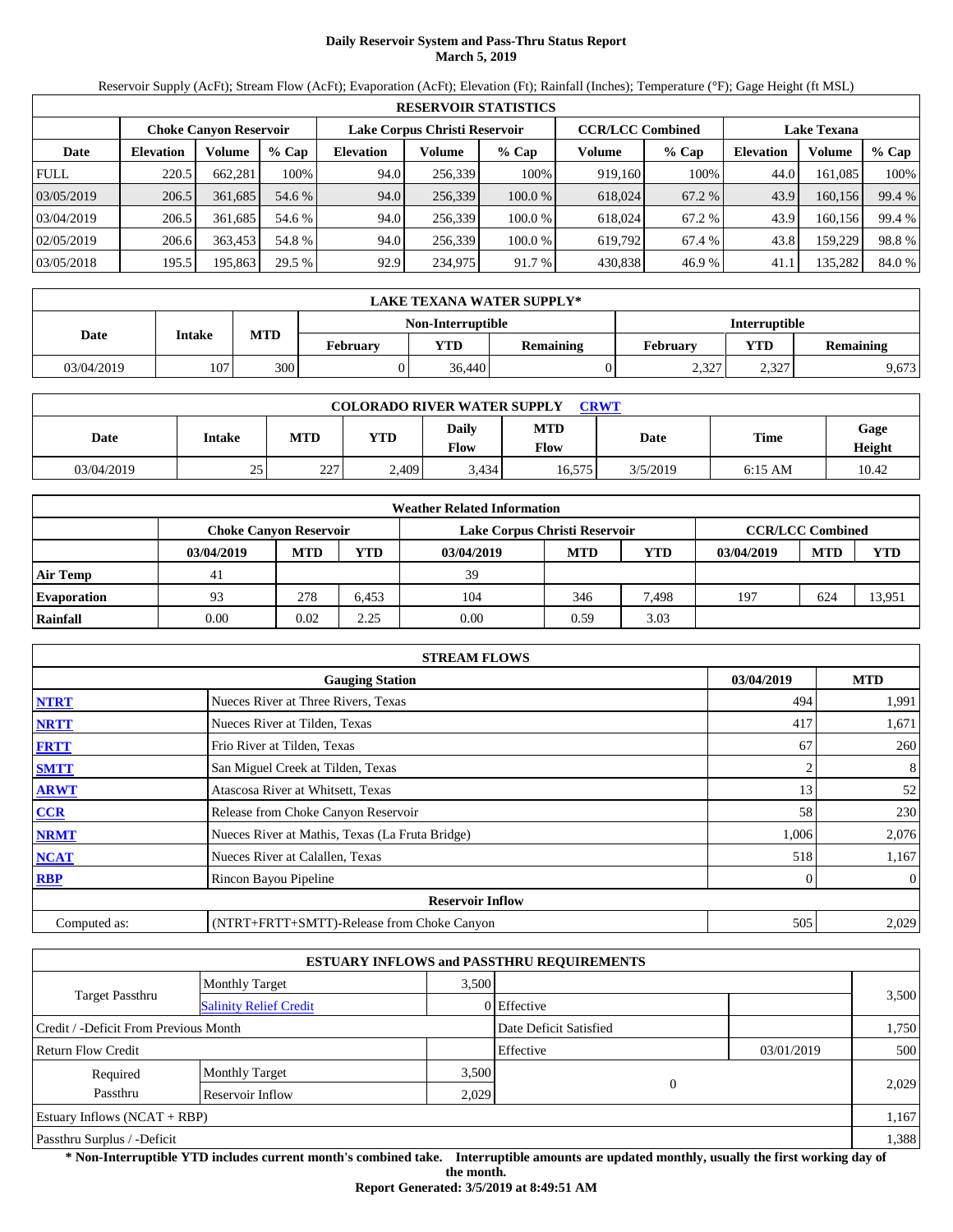## **Daily Reservoir System and Pass-Thru Status Report March 6, 2019**

Reservoir Supply (AcFt); Stream Flow (AcFt); Evaporation (AcFt); Elevation (Ft); Rainfall (Inches); Temperature (°F); Gage Height (ft MSL)

|             | <b>RESERVOIR STATISTICS</b> |                               |         |                  |                               |         |                         |         |                    |         |        |  |
|-------------|-----------------------------|-------------------------------|---------|------------------|-------------------------------|---------|-------------------------|---------|--------------------|---------|--------|--|
|             |                             | <b>Choke Canyon Reservoir</b> |         |                  | Lake Corpus Christi Reservoir |         | <b>CCR/LCC Combined</b> |         | <b>Lake Texana</b> |         |        |  |
| Date        | <b>Elevation</b>            | Volume                        | $%$ Cap | <b>Elevation</b> | Volume                        | $%$ Cap | Volume                  | $%$ Cap | <b>Elevation</b>   | Volume  | % Cap  |  |
| <b>FULL</b> | 220.5                       | 662,281                       | 100%    | 94.0             | 256,339                       | 100%    | 919,160                 | 100%    | 44.0               | 161,085 | 100%   |  |
| 03/06/2019  | 206.5                       | 361,685                       | 54.6 %  | 94.0             | 256,339                       | 100.0%  | 618,024                 | 67.2 %  | 43.9               | 160,156 | 99.4 % |  |
| 03/05/2019  | 206.5                       | 361.685                       | 54.6 %  | 94.0             | 256,339                       | 100.0%  | 618,024                 | 67.2 %  | 43.9               | 160,156 | 99.4 % |  |
| 02/06/2019  | 206.6                       | 363.453                       | 54.8 %  | 94.0             | 256.339                       | 100.0 % | 619.792                 | 67.4 %  | 43.8               | 159,229 | 98.8%  |  |
| 03/06/2018  | 195.4                       | 194,633                       | 29.4 %  | 93.0             | 236,887                       | 92.4 %  | 431,520                 | 46.9%   | 41.1               | 135,282 | 84.0 % |  |

|            | LAKE TEXANA WATER SUPPLY* |                                                          |  |                          |                 |                      |                  |       |  |  |  |
|------------|---------------------------|----------------------------------------------------------|--|--------------------------|-----------------|----------------------|------------------|-------|--|--|--|
|            |                           |                                                          |  | <b>Non-Interruptible</b> |                 | <b>Interruptible</b> |                  |       |  |  |  |
| Date       | Intake                    | <b>MTD</b><br><b>YTD</b><br>Remaining<br><b>February</b> |  |                          | <b>February</b> | YTD                  | <b>Remaining</b> |       |  |  |  |
| 03/05/2019 | 1321                      | 432                                                      |  | 36.440                   |                 | 2.327                | 2.327            | 9,673 |  |  |  |

| <b>COLORADO RIVER WATER SUPPLY</b><br>CRWT |        |            |            |                      |             |          |             |                |  |  |
|--------------------------------------------|--------|------------|------------|----------------------|-------------|----------|-------------|----------------|--|--|
| Date                                       | Intake | <b>MTD</b> | <b>YTD</b> | Daily<br><b>Flow</b> | MTD<br>Flow | Date     | <b>Time</b> | Gage<br>Height |  |  |
| 03/05/2019                                 |        | 227<br>ZZ. | 2.409      | 3.255                | 19,830      | 3/6/2019 | $6:15$ AM   | 10.27          |  |  |

|                    |                               |            |       | <b>Weather Related Information</b> |                               |            |            |                         |            |  |
|--------------------|-------------------------------|------------|-------|------------------------------------|-------------------------------|------------|------------|-------------------------|------------|--|
|                    | <b>Choke Canvon Reservoir</b> |            |       |                                    | Lake Corpus Christi Reservoir |            |            | <b>CCR/LCC Combined</b> |            |  |
|                    | 03/05/2019                    | <b>MTD</b> | YTD   | 03/05/2019                         | <b>MTD</b>                    | <b>YTD</b> | 03/05/2019 | <b>MTD</b>              | <b>YTD</b> |  |
| <b>Air Temp</b>    | 48                            |            |       | 47                                 |                               |            |            |                         |            |  |
| <b>Evaporation</b> | 123                           | 401        | 6.576 | 184                                | 530                           | 7.682      | 307        | 931                     | 14.258     |  |
| Rainfall           | 0.00                          | 0.02       | 2.25  | 0.00                               | 0.59                          | 3.03       |            |                         |            |  |

|              | <b>STREAM FLOWS</b>                             |            |                |
|--------------|-------------------------------------------------|------------|----------------|
|              | <b>Gauging Station</b>                          | 03/05/2019 | <b>MTD</b>     |
| <b>NTRT</b>  | Nueces River at Three Rivers, Texas             | 494        | 2,485          |
| <b>NRTT</b>  | Nueces River at Tilden, Texas                   | 407        | 2,078          |
| <b>FRTT</b>  | Frio River at Tilden, Texas                     | 63         | 323            |
| <b>SMTT</b>  | San Miguel Creek at Tilden, Texas               |            | 10             |
| <b>ARWT</b>  | Atascosa River at Whitsett, Texas               | 12         | 64             |
| <b>CCR</b>   | Release from Choke Canyon Reservoir             | 58         | 288            |
| <b>NRMT</b>  | Nueces River at Mathis, Texas (La Fruta Bridge) | 514        | 2,590          |
| <b>NCAT</b>  | Nueces River at Calallen, Texas                 | 790        | 1,957          |
| <b>RBP</b>   | Rincon Bayou Pipeline                           |            | $\overline{0}$ |
|              | <b>Reservoir Inflow</b>                         |            |                |
| Computed as: | (NTRT+FRTT+SMTT)-Release from Choke Canyon      | 501        | 2,530          |

|                                                         |                       |       | <b>ESTUARY INFLOWS and PASSTHRU REQUIREMENTS</b> |            |       |  |
|---------------------------------------------------------|-----------------------|-------|--------------------------------------------------|------------|-------|--|
|                                                         | <b>Monthly Target</b> | 3,500 |                                                  |            |       |  |
| <b>Target Passthru</b><br><b>Salinity Relief Credit</b> |                       |       | 0 Effective                                      |            | 3,500 |  |
| Credit / -Deficit From Previous Month                   |                       |       | Date Deficit Satisfied                           |            | 1,750 |  |
| <b>Return Flow Credit</b>                               |                       |       | Effective                                        | 03/01/2019 | 500   |  |
| Required                                                | <b>Monthly Target</b> | 3,500 |                                                  |            |       |  |
| Passthru                                                | Reservoir Inflow      | 2.530 | $\Omega$                                         |            | 2,530 |  |
| Estuary Inflows $(NCAT + RBP)$                          |                       |       |                                                  |            | 1,957 |  |
| Passthru Surplus / -Deficit                             |                       |       |                                                  |            | 1,677 |  |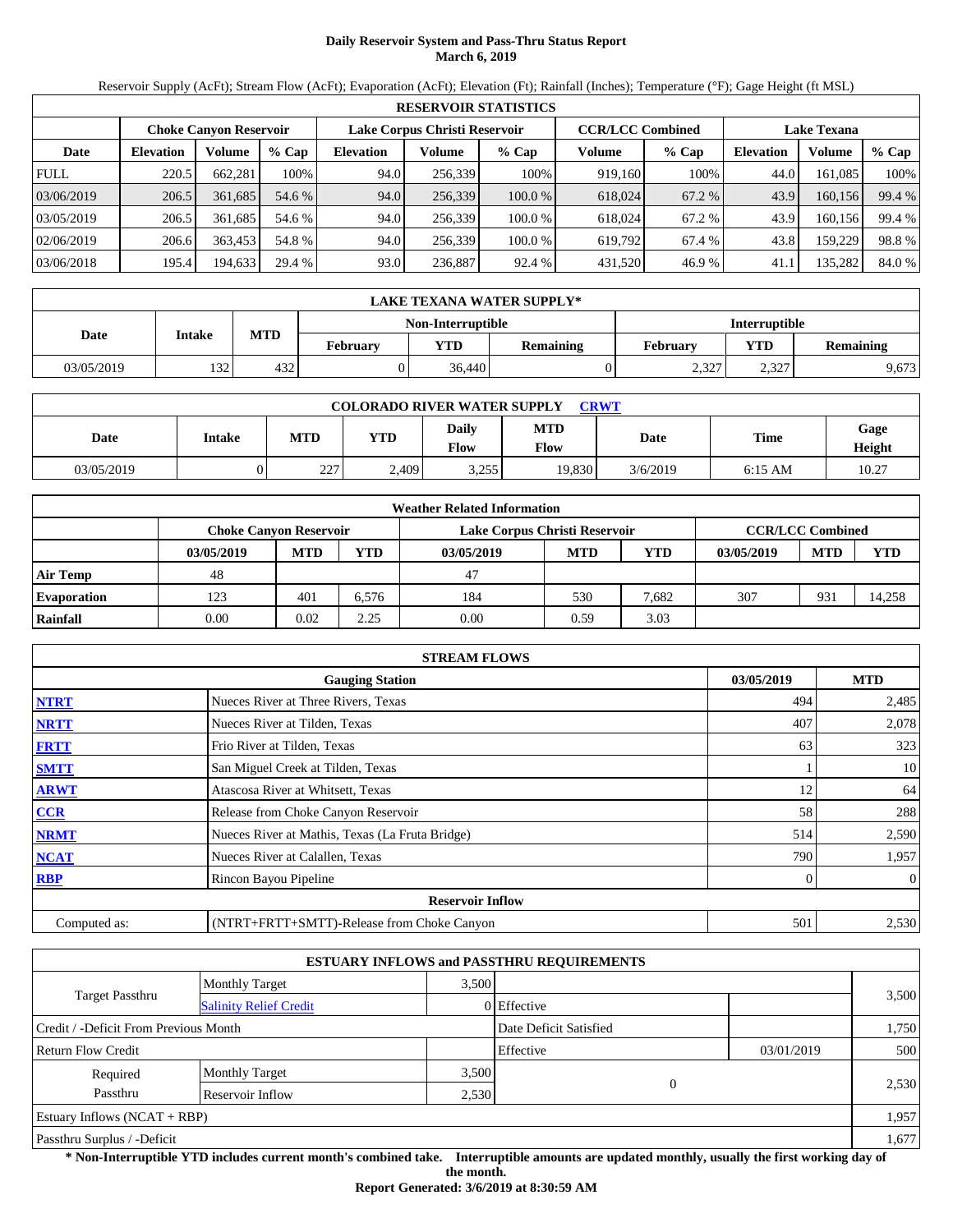## **Daily Reservoir System and Pass-Thru Status Report March 7, 2019**

Reservoir Supply (AcFt); Stream Flow (AcFt); Evaporation (AcFt); Elevation (Ft); Rainfall (Inches); Temperature (°F); Gage Height (ft MSL)

|             | <b>RESERVOIR STATISTICS</b> |                               |         |                  |                               |         |                         |         |                    |         |        |  |
|-------------|-----------------------------|-------------------------------|---------|------------------|-------------------------------|---------|-------------------------|---------|--------------------|---------|--------|--|
|             |                             | <b>Choke Canvon Reservoir</b> |         |                  | Lake Corpus Christi Reservoir |         | <b>CCR/LCC Combined</b> |         | <b>Lake Texana</b> |         |        |  |
| Date        | <b>Elevation</b>            | Volume                        | $%$ Cap | <b>Elevation</b> | Volume                        | $%$ Cap | Volume                  | $%$ Cap | <b>Elevation</b>   | Volume  | % Cap  |  |
| <b>FULL</b> | 220.5                       | 662,281                       | 100%    | 94.0             | 256,339                       | 100%    | 919,160                 | 100%    | 44.0               | 161,085 | 100%   |  |
| 03/07/2019  | 206.5                       | 361,685                       | 54.6 %  | 94.0             | 256,339                       | 100.0%  | 618,024                 | 67.2 %  | 43.9               | 160,156 | 99.4 % |  |
| 03/06/2019  | 206.5                       | 361.685                       | 54.6 %  | 94.0             | 256.339                       | 100.0 % | 618,024                 | 67.2 %  | 43.9               | 160,156 | 99.4 % |  |
| 02/07/2019  | 206.6                       | 363,453                       | 54.8 %  | 94.0             | 256,339                       | 100.0 % | 619,792                 | 67.4 %  | 43.8               | 159,229 | 98.8%  |  |
| 03/07/2018  | 195.5                       | 195,863                       | 29.5 %  | 93.0             | 236,887                       | 92.4 %  | 432,750                 | 47.1 %  | 40.9               | 133,588 | 82.9 % |  |

|            | LAKE TEXANA WATER SUPPLY* |                                           |                 |            |           |          |                  |       |  |  |  |
|------------|---------------------------|-------------------------------------------|-----------------|------------|-----------|----------|------------------|-------|--|--|--|
|            |                           | <b>Interruptible</b><br>Non-Interruptible |                 |            |           |          |                  |       |  |  |  |
| Date       | Intake                    | <b>MTD</b>                                | <b>February</b> | <b>YTD</b> | Remaining | February | <b>Remaining</b> |       |  |  |  |
| 03/06/2019 | 132                       | 564                                       |                 | 36,440     |           | 2,327    | 2,327            | 9,673 |  |  |  |

| <b>COLORADO RIVER WATER SUPPLY</b><br>CRWT |        |            |            |                             |             |          |             |                |  |  |
|--------------------------------------------|--------|------------|------------|-----------------------------|-------------|----------|-------------|----------------|--|--|
| Date                                       | Intake | <b>MTD</b> | <b>YTD</b> | <b>Daily</b><br><b>Flow</b> | MTD<br>Flow | Date     | <b>Time</b> | Gage<br>Height |  |  |
| 03/06/2019                                 |        | 227<br>ZZ. | 2.409      | 3.116                       | 22,947      | 3/7/2019 | $6:15$ AM   | 10.53          |  |  |

|                    |                               |            |       | <b>Weather Related Information</b> |                         |       |            |            |            |
|--------------------|-------------------------------|------------|-------|------------------------------------|-------------------------|-------|------------|------------|------------|
|                    | <b>Choke Canvon Reservoir</b> |            |       | Lake Corpus Christi Reservoir      | <b>CCR/LCC Combined</b> |       |            |            |            |
|                    | 03/06/2019                    | <b>MTD</b> | YTD   | 03/06/2019                         | <b>MTD</b>              | YTD   | 03/06/2019 | <b>MTD</b> | <b>YTD</b> |
| <b>Air Temp</b>    | 59                            |            |       | 61                                 |                         |       |            |            |            |
| <b>Evaporation</b> | 134                           | 535        | 6.710 | 104                                | 634                     | 7.786 | 238        | .,169      | 14.496     |
| Rainfall           | 0.00                          | 0.02       | 2.25  | 0.00                               | 0.59                    | 3.03  |            |            |            |

|              | <b>STREAM FLOWS</b>                             |            |            |
|--------------|-------------------------------------------------|------------|------------|
|              | <b>Gauging Station</b>                          | 03/06/2019 | <b>MTD</b> |
| <b>NTRT</b>  | Nueces River at Three Rivers, Texas             | 488        | 2,974      |
| <b>NRTT</b>  | Nueces River at Tilden, Texas                   | 395        | 2,473      |
| <b>FRTT</b>  | Frio River at Tilden, Texas                     | 62         | 385        |
| <b>SMTT</b>  | San Miguel Creek at Tilden, Texas               |            | 11         |
| <b>ARWT</b>  | Atascosa River at Whitsett, Texas               | 12         | 76         |
| CCR          | Release from Choke Canyon Reservoir             | 58         | 345        |
| <b>NRMT</b>  | Nueces River at Mathis, Texas (La Fruta Bridge) | 232        | 2,823      |
| <b>NCAT</b>  | Nueces River at Calallen, Texas                 | 498        | 2,455      |
| <b>RBP</b>   | Rincon Bayou Pipeline                           | 0          | $\theta$   |
|              | <b>Reservoir Inflow</b>                         |            |            |
| Computed as: | (NTRT+FRTT+SMTT)-Release from Choke Canyon      | 495        | 3,024      |

|                                                  |                       |       | <b>ESTUARY INFLOWS and PASSTHRU REQUIREMENTS</b> |            |       |
|--------------------------------------------------|-----------------------|-------|--------------------------------------------------|------------|-------|
|                                                  | <b>Monthly Target</b> | 3.500 |                                                  |            |       |
| Target Passthru<br><b>Salinity Relief Credit</b> |                       |       | 0 Effective                                      |            | 3,500 |
| Credit / -Deficit From Previous Month            |                       |       | Date Deficit Satisfied                           |            | 1,750 |
| <b>Return Flow Credit</b>                        |                       |       | Effective                                        | 03/01/2019 | 500   |
| Required                                         | <b>Monthly Target</b> | 3,500 |                                                  |            |       |
| Passthru                                         | Reservoir Inflow      | 3,024 | $\Omega$                                         |            | 3,024 |
| Estuary Inflows $(NCAT + RBP)$                   |                       |       |                                                  |            | 2,455 |
| Passthru Surplus / -Deficit                      |                       |       |                                                  |            | 1,681 |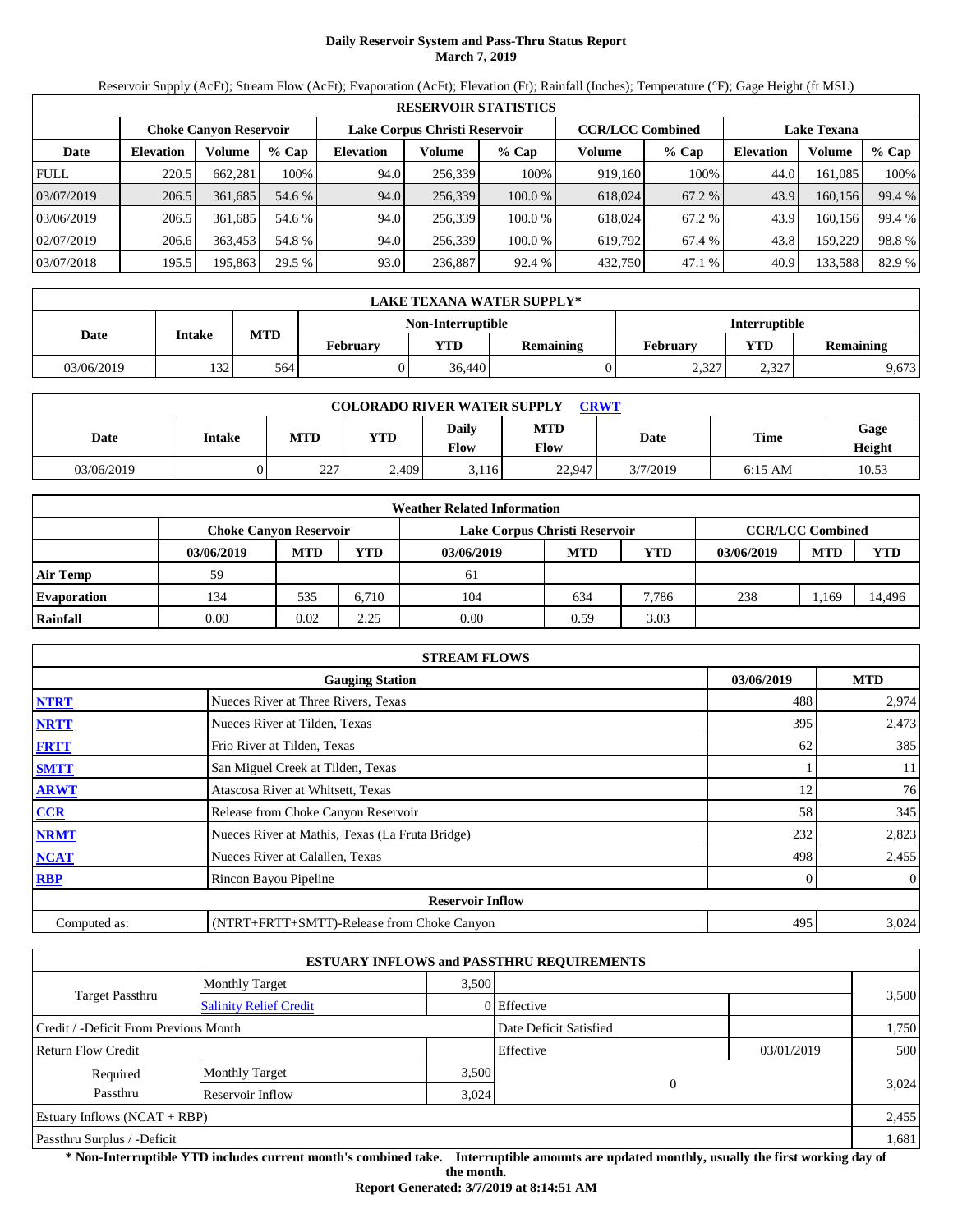## **Daily Reservoir System and Pass-Thru Status Report March 8, 2019**

Reservoir Supply (AcFt); Stream Flow (AcFt); Evaporation (AcFt); Elevation (Ft); Rainfall (Inches); Temperature (°F); Gage Height (ft MSL)

|             | <b>RESERVOIR STATISTICS</b> |                               |         |                  |                               |         |                         |         |                    |               |         |  |
|-------------|-----------------------------|-------------------------------|---------|------------------|-------------------------------|---------|-------------------------|---------|--------------------|---------------|---------|--|
|             |                             | <b>Choke Canyon Reservoir</b> |         |                  | Lake Corpus Christi Reservoir |         | <b>CCR/LCC Combined</b> |         | <b>Lake Texana</b> |               |         |  |
| Date        | <b>Elevation</b>            | Volume                        | $%$ Cap | <b>Elevation</b> | Volume                        | $%$ Cap | Volume                  | $%$ Cap | <b>Elevation</b>   | <b>Volume</b> | % Cap   |  |
| <b>FULL</b> | 220.5                       | 662.281                       | 100%    | 94.0             | 256,339                       | 100%    | 919,160                 | 100%    | 44.0               | 161.085       | 100%    |  |
| 03/08/2019  | 206.5                       | 361,685                       | 54.6 %  | 94.0             | 256,339                       | 100.0 % | 618,024                 | 67.2 %  | 43.8               | 159,229       | 98.8%   |  |
| 03/07/2019  | 206.5                       | 361,685                       | 54.6 %  | 94.0             | 256,339                       | 100.0 % | 618,024                 | 67.2 %  | 43.9               | 160.156       | 99.4 %  |  |
| 02/08/2019  | 206.6                       | 363.453                       | 54.8 %  | 94.0             | 256,339                       | 100.0 % | 619.792                 | 67.4 %  | 44.0               | 161.085       | 100.0 % |  |
| 03/08/2018  | 195.5                       | 195,863                       | 29.5 %  | 92.9             | 234,975                       | 91.7 %  | 430,838                 | 46.9 %  | 40.9               | 133,588       | 82.9 %  |  |

|            | LAKE TEXANA WATER SUPPLY*                        |            |                 |            |                                            |       |       |           |  |  |  |
|------------|--------------------------------------------------|------------|-----------------|------------|--------------------------------------------|-------|-------|-----------|--|--|--|
|            | <b>Interruptible</b><br><b>Non-Interruptible</b> |            |                 |            |                                            |       |       |           |  |  |  |
| Date       | Intake                                           | <b>MTD</b> | <b>February</b> | <b>YTD</b> | <b>YTD</b><br><b>Remaining</b><br>February |       |       | Remaining |  |  |  |
| 03/07/2019 | 133                                              | 6961       |                 | 36,440     |                                            | 2,327 | 2,327 | 9,673     |  |  |  |

| <b>COLORADO RIVER WATER SUPPLY</b><br><b>CRWT</b> |        |            |       |               |             |             |             |                |  |  |
|---------------------------------------------------|--------|------------|-------|---------------|-------------|-------------|-------------|----------------|--|--|
| Date                                              | Intake | <b>MTD</b> | YTD   | Daily<br>Flow | MTD<br>Flow | <b>Date</b> | <b>Time</b> | Gage<br>Height |  |  |
| 03/07/2019                                        |        | 227        | 2.409 | 3.196         | 26.142      | 3/8/2019    | $6:15$ AM   | 10.37          |  |  |

|                    |                               |            |       | <b>Weather Related Information</b> |                         |            |            |            |            |
|--------------------|-------------------------------|------------|-------|------------------------------------|-------------------------|------------|------------|------------|------------|
|                    | <b>Choke Canvon Reservoir</b> |            |       | Lake Corpus Christi Reservoir      | <b>CCR/LCC Combined</b> |            |            |            |            |
|                    | 03/07/2019                    | <b>MTD</b> | YTD   | 03/07/2019                         | <b>MTD</b>              | <b>YTD</b> | 03/07/2019 | <b>MTD</b> | <b>YTD</b> |
| <b>Air Temp</b>    | 75                            |            |       | 76                                 |                         |            |            |            |            |
| <b>Evaporation</b> | 72                            | 607        | 6.782 | 127                                | 761                     | 7.913      | 199        | .368       | 14,695     |
| Rainfall           | 0.00                          | 0.02       | 2.25  | 0.00                               | 0.59                    | 3.03       |            |            |            |

|              | <b>STREAM FLOWS</b>                             |            |            |
|--------------|-------------------------------------------------|------------|------------|
|              | <b>Gauging Station</b>                          | 03/07/2019 | <b>MTD</b> |
| <b>NTRT</b>  | Nueces River at Three Rivers, Texas             | 480        | 3,454      |
| <b>NRTT</b>  | Nueces River at Tilden, Texas                   | 389        | 2,862      |
| <b>FRTT</b>  | Frio River at Tilden, Texas                     | 58         | 443        |
| <b>SMTT</b>  | San Miguel Creek at Tilden, Texas               |            | 12         |
| <b>ARWT</b>  | Atascosa River at Whitsett, Texas               | 12         | 88         |
| <b>CCR</b>   | Release from Choke Canyon Reservoir             | 58         | 403        |
| <b>NRMT</b>  | Nueces River at Mathis, Texas (La Fruta Bridge) | 226        | 3,049      |
| <b>NCAT</b>  | Nueces River at Calallen, Texas                 | 270        | 2,725      |
| <b>RBP</b>   | Rincon Bayou Pipeline                           | 0          | $\theta$   |
|              | <b>Reservoir Inflow</b>                         |            |            |
| Computed as: | (NTRT+FRTT+SMTT)-Release from Choke Canyon      | 482        | 3,506      |

|                                                  |                       |       | <b>ESTUARY INFLOWS and PASSTHRU REQUIREMENTS</b> |            |       |
|--------------------------------------------------|-----------------------|-------|--------------------------------------------------|------------|-------|
|                                                  | <b>Monthly Target</b> | 3.500 |                                                  |            |       |
| Target Passthru<br><b>Salinity Relief Credit</b> |                       |       | 0 Effective                                      |            | 3,500 |
| Credit / -Deficit From Previous Month            |                       |       | Date Deficit Satisfied                           |            | 1,750 |
| <b>Return Flow Credit</b>                        |                       |       | Effective                                        | 03/01/2019 | 500   |
| Required                                         | <b>Monthly Target</b> | 3,500 |                                                  |            |       |
| Passthru                                         | Reservoir Inflow      | 3,506 | $\Omega$                                         |            | 3,500 |
| Estuary Inflows $(NCAT + RBP)$                   |                       |       |                                                  |            | 2,725 |
| Passthru Surplus / -Deficit                      |                       |       |                                                  |            | 1,475 |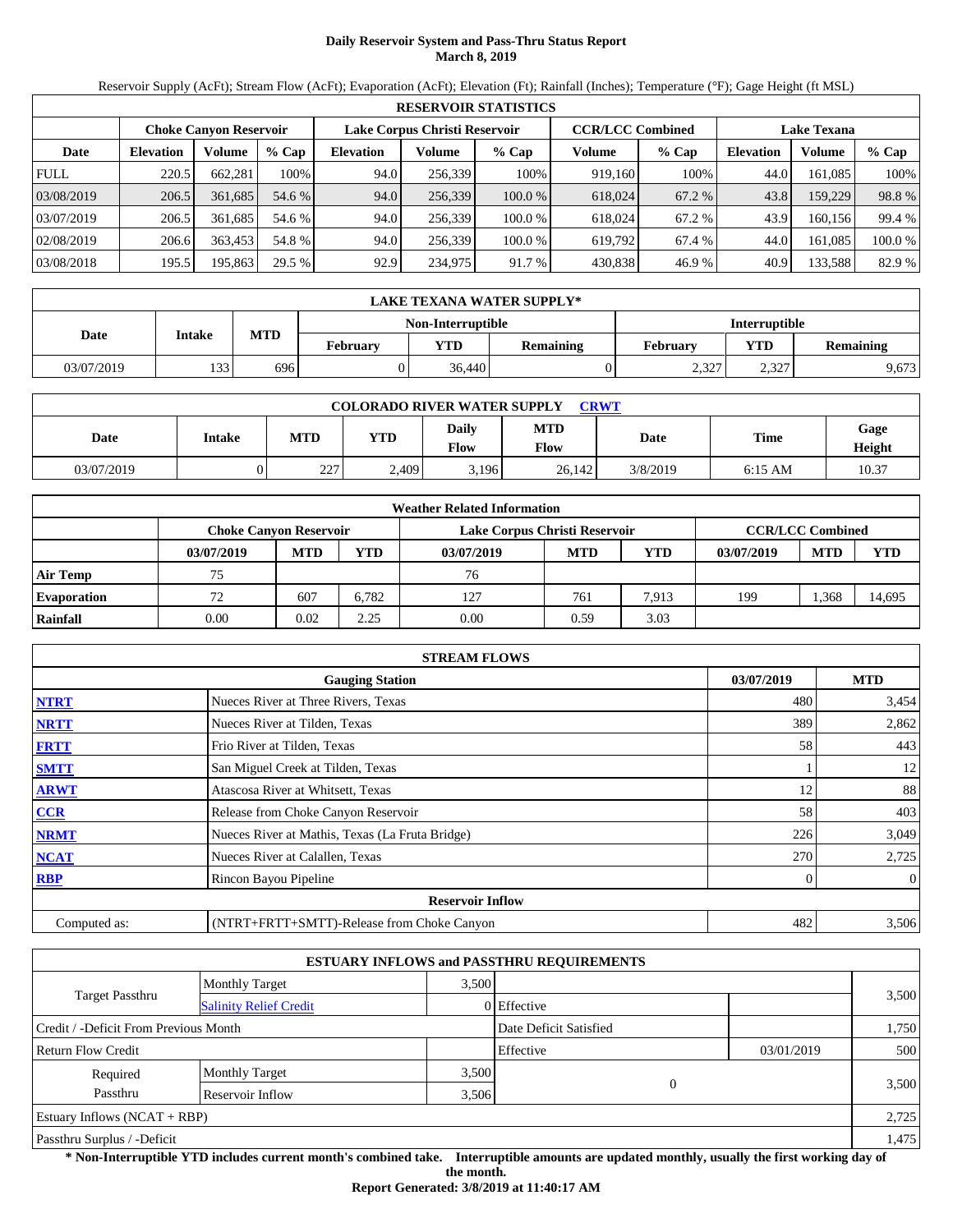## **Daily Reservoir System and Pass-Thru Status Report March 9, 2019**

Reservoir Supply (AcFt); Stream Flow (AcFt); Evaporation (AcFt); Elevation (Ft); Rainfall (Inches); Temperature (°F); Gage Height (ft MSL)

|             |                  |                               |         |                  |                               | <b>RESERVOIR STATISTICS</b> |                         |         |                    |         |         |
|-------------|------------------|-------------------------------|---------|------------------|-------------------------------|-----------------------------|-------------------------|---------|--------------------|---------|---------|
|             |                  | <b>Choke Canvon Reservoir</b> |         |                  | Lake Corpus Christi Reservoir |                             | <b>CCR/LCC Combined</b> |         | <b>Lake Texana</b> |         |         |
| Date        | <b>Elevation</b> | Volume                        | $%$ Cap | <b>Elevation</b> | Volume                        | $%$ Cap                     | Volume                  | $%$ Cap | <b>Elevation</b>   | Volume  | $%$ Cap |
| <b>FULL</b> | 220.5            | 662.281                       | 100%    | 94.0             | 256,339                       | 100%                        | 919,160                 | 100%    | 44.0               | 161.085 | 100%    |
| 03/09/2019  | 206.5            | 361,685                       | 54.6 %  | 94.0             | 256,339                       | 100.0 %                     | 618,024                 | 67.2 %  | 43.9               | 160.156 | 99.4 %  |
| 03/08/2019  | 206.5            | 361.685                       | 54.6 %  | 94.0             | 256.339                       | 100.0%                      | 618,024                 | 67.2 %  | 43.8               | 159.229 | 98.8%   |
| 02/09/2019  | 206.6            | 363.453                       | 54.8 %  | 94.0             | 256,339                       | 100.0%                      | 619.792                 | 67.4 %  | 44.0               | 161.085 | 100.0 % |
| 03/09/2018  | 195.4            | 194,633                       | 29.4 %  | 92.9             | 234,975                       | 91.7 %                      | 429,608                 | 46.7 %  | 40.9               | 133,588 | 82.9 %  |

|            | LAKE TEXANA WATER SUPPLY*                 |            |                 |            |                  |                 |            |           |  |  |
|------------|-------------------------------------------|------------|-----------------|------------|------------------|-----------------|------------|-----------|--|--|
|            | <b>Interruptible</b><br>Non-Interruptible |            |                 |            |                  |                 |            |           |  |  |
| Date       | Intake                                    | <b>MTD</b> | <b>February</b> | <b>YTD</b> | <b>Remaining</b> | <b>February</b> | <b>YTD</b> | Remaining |  |  |
| 03/08/2019 | 1331                                      | 829        |                 | 36.440     |                  | 2,327           | 2.327      | 9,673     |  |  |

| <b>COLORADO RIVER WATER SUPPLY</b><br>CRWT |        |           |            |                      |                    |          |             |                |  |  |
|--------------------------------------------|--------|-----------|------------|----------------------|--------------------|----------|-------------|----------------|--|--|
| Date                                       | Intake | MTD       | <b>YTD</b> | <b>Daily</b><br>Flow | MTD<br><b>Flow</b> | Date     | <b>Time</b> | Gage<br>Height |  |  |
| 03/08/2019                                 |        | 227<br>∠∠ | 2.409      | 3.216                | 29,358             | 3/9/2019 | 7:15 AM     | 10.36          |  |  |

|                    |                               |            |       | <b>Weather Related Information</b> |            |       |            |                         |            |
|--------------------|-------------------------------|------------|-------|------------------------------------|------------|-------|------------|-------------------------|------------|
|                    | <b>Choke Canvon Reservoir</b> |            |       | Lake Corpus Christi Reservoir      |            |       |            | <b>CCR/LCC Combined</b> |            |
|                    | 03/08/2019                    | <b>MTD</b> | YTD   | 03/08/2019                         | <b>MTD</b> | YTD   | 03/08/2019 | <b>MTD</b>              | <b>YTD</b> |
| <b>Air Temp</b>    | 83                            |            |       | 82                                 |            |       |            |                         |            |
| <b>Evaporation</b> | 175                           | 782        | 6.957 | 173                                | 934        | 8.086 | 348        | .716                    | 15.043     |
| Rainfall           | 0.00                          | 0.02       | 2.25  | 0.00                               | 0.59       | 3.03  |            |                         |            |

|              | <b>STREAM FLOWS</b>                             |            |                |
|--------------|-------------------------------------------------|------------|----------------|
|              | <b>Gauging Station</b>                          | 03/08/2019 | <b>MTD</b>     |
| <b>NTRT</b>  | Nueces River at Three Rivers, Texas             | 474        | 3,928          |
| <b>NRTT</b>  | Nueces River at Tilden, Texas                   | 387        | 3,249          |
| <b>FRTT</b>  | Frio River at Tilden, Texas                     | 58         | 501            |
| <b>SMTT</b>  | San Miguel Creek at Tilden, Texas               |            | 14             |
| <b>ARWT</b>  | Atascosa River at Whitsett, Texas               | 13         | 101            |
| <b>CCR</b>   | Release from Choke Canyon Reservoir             | 58         | 461            |
| <b>NRMT</b>  | Nueces River at Mathis, Texas (La Fruta Bridge) | 278        | 3,327          |
| <b>NCAT</b>  | Nueces River at Calallen, Texas                 | 164        | 2,890          |
| <b>RBP</b>   | Rincon Bayou Pipeline                           | 0          | $\overline{0}$ |
|              | <b>Reservoir Inflow</b>                         |            |                |
| Computed as: | (NTRT+FRTT+SMTT)-Release from Choke Canyon      | 477        | 3,983          |

|                                                  |                       |       | <b>ESTUARY INFLOWS and PASSTHRU REQUIREMENTS</b> |            |       |
|--------------------------------------------------|-----------------------|-------|--------------------------------------------------|------------|-------|
|                                                  | <b>Monthly Target</b> | 3.500 |                                                  |            |       |
| Target Passthru<br><b>Salinity Relief Credit</b> |                       |       | 0 Effective                                      |            | 3,500 |
| Credit / -Deficit From Previous Month            |                       |       | Date Deficit Satisfied                           |            | 1,750 |
| <b>Return Flow Credit</b>                        |                       |       | Effective                                        | 03/01/2019 | 500   |
| Required                                         | <b>Monthly Target</b> | 3,500 |                                                  |            |       |
| Passthru                                         | Reservoir Inflow      | 3,983 | $\Omega$                                         |            | 3,500 |
| Estuary Inflows $(NCAT + RBP)$                   |                       |       |                                                  |            | 2,890 |
| Passthru Surplus / -Deficit                      |                       |       |                                                  |            | 1,640 |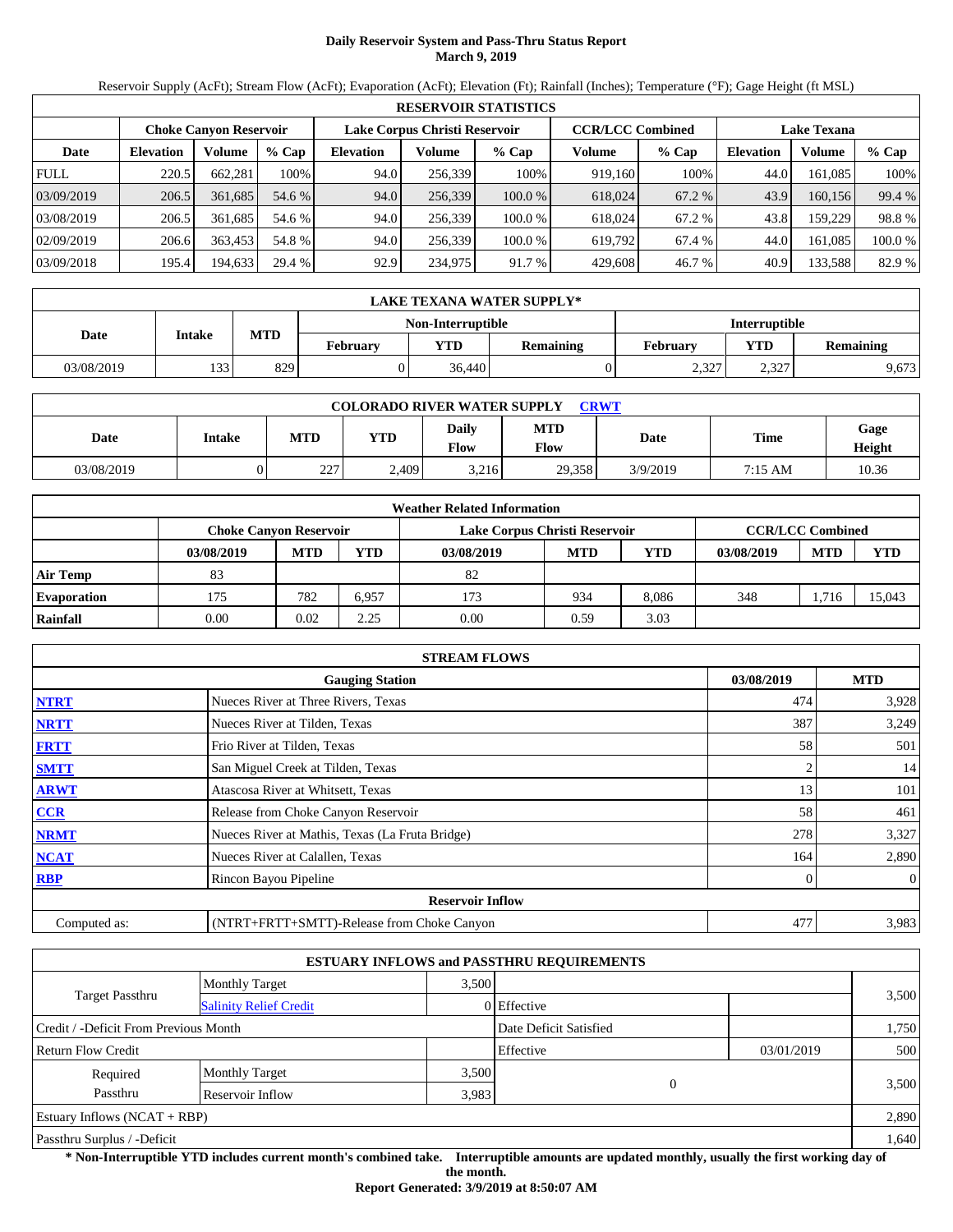# **Daily Reservoir System and Pass-Thru Status Report March 10, 2019**

Reservoir Supply (AcFt); Stream Flow (AcFt); Evaporation (AcFt); Elevation (Ft); Rainfall (Inches); Temperature (°F); Gage Height (ft MSL)

|             |                  |                               |         |                  |                               | <b>RESERVOIR STATISTICS</b> |                         |         |                    |         |         |
|-------------|------------------|-------------------------------|---------|------------------|-------------------------------|-----------------------------|-------------------------|---------|--------------------|---------|---------|
|             |                  | <b>Choke Canvon Reservoir</b> |         |                  | Lake Corpus Christi Reservoir |                             | <b>CCR/LCC Combined</b> |         | <b>Lake Texana</b> |         |         |
| Date        | <b>Elevation</b> | Volume                        | $%$ Cap | <b>Elevation</b> | Volume                        | $%$ Cap                     | Volume                  | $%$ Cap | <b>Elevation</b>   | Volume  | $%$ Cap |
| <b>FULL</b> | 220.5            | 662.281                       | 100%    | 94.0             | 256,339                       | 100%                        | 919,160                 | 100%    | 44.0               | 161.085 | 100%    |
| 03/10/2019  | 206.4            | 359,922                       | 54.3 %  | 94.0             | 256,339                       | 100.0 %                     | 616,261                 | 67.0 %  | 43.9               | 160.156 | 99.4 %  |
| 03/09/2019  | 206.5            | 361.685                       | 54.6 %  | 94.0             | 256.339                       | 100.0%                      | 618,024                 | 67.2 %  | 43.9               | 160.156 | 99.4 %  |
| 02/10/2019  | 206.6            | 363.453                       | 54.8 %  | 94.0             | 256,339                       | 100.0%                      | 619.792                 | 67.4 %  | 44.0               | 161.085 | 100.0 % |
| 03/10/2018  | 195.5            | 195,863                       | 29.5 %  | 92.9             | 234,975                       | 91.7 %                      | 430,838                 | 46.9 %  | 40.9               | 133,588 | 82.9 %  |

|            | <b>LAKE TEXANA WATER SUPPLY*</b> |                                           |          |            |                  |                 |       |           |  |  |
|------------|----------------------------------|-------------------------------------------|----------|------------|------------------|-----------------|-------|-----------|--|--|
|            |                                  | Non-Interruptible<br><b>Interruptible</b> |          |            |                  |                 |       |           |  |  |
| Date       | Intake                           | <b>MTD</b>                                | February | <b>YTD</b> | <b>Remaining</b> | <b>February</b> | YTD   | Remaining |  |  |
| 03/09/2019 | 133                              | 961                                       |          | 36.440     |                  | 2.327           | 2.327 | 9,673     |  |  |

| <b>COLORADO RIVER WATER SUPPLY</b><br>CRWT |        |            |            |                      |                    |           |         |                |  |  |
|--------------------------------------------|--------|------------|------------|----------------------|--------------------|-----------|---------|----------------|--|--|
| Date                                       | Intake | <b>MTD</b> | <b>YTD</b> | Daily<br><b>Flow</b> | <b>MTD</b><br>Flow | Date      | Time    | Gage<br>Height |  |  |
| 03/09/2019                                 |        | 227<br>ZZ. | 2,409      | 3,196                | 32,554             | 3/10/2019 | 7:15 AM | 10.34          |  |  |

|                    |                        |            |       | <b>Weather Related Information</b> |            |       |            |                         |            |
|--------------------|------------------------|------------|-------|------------------------------------|------------|-------|------------|-------------------------|------------|
|                    | Choke Canvon Reservoir |            |       | Lake Corpus Christi Reservoir      |            |       |            | <b>CCR/LCC Combined</b> |            |
|                    | 03/09/2019             | <b>MTD</b> | YTD   | 03/09/2019                         | <b>MTD</b> | YTD   | 03/09/2019 | <b>MTD</b>              | <b>YTD</b> |
| <b>Air Temp</b>    | 86                     |            |       | 83                                 |            |       |            |                         |            |
| <b>Evaporation</b> | 205                    | 987        | 7.162 | 161                                | 1.095      | 8.247 | 366        | 2,082                   | 15.409     |
| Rainfall           | 0.00                   | 0.02       | 2.25  | 0.00                               | 0.59       | 3.03  |            |                         |            |

|              | <b>STREAM FLOWS</b>                             |            |                |
|--------------|-------------------------------------------------|------------|----------------|
|              | <b>Gauging Station</b>                          | 03/09/2019 | <b>MTD</b>     |
| <b>NTRT</b>  | Nueces River at Three Rivers, Texas             | 472        | 4,401          |
| <b>NRTT</b>  | Nueces River at Tilden, Texas                   | 389        | 3,639          |
| <b>FRTT</b>  | Frio River at Tilden, Texas                     | 59         | 561            |
| <b>SMTT</b>  | San Miguel Creek at Tilden, Texas               |            | 16             |
| <b>ARWT</b>  | Atascosa River at Whitsett, Texas               | 13         | 114            |
| <b>CCR</b>   | Release from Choke Canyon Reservoir             | 58         | 518            |
| <b>NRMT</b>  | Nueces River at Mathis, Texas (La Fruta Bridge) | 341        | 3,668          |
| <b>NCAT</b>  | Nueces River at Calallen, Texas                 | 199        | 3,088          |
| <b>RBP</b>   | Rincon Bayou Pipeline                           |            | $\overline{0}$ |
|              | <b>Reservoir Inflow</b>                         |            |                |
| Computed as: | (NTRT+FRTT+SMTT)-Release from Choke Canyon      | 476        | 4,459          |

|                                                         |                       |       | <b>ESTUARY INFLOWS and PASSTHRU REQUIREMENTS</b> |            |       |
|---------------------------------------------------------|-----------------------|-------|--------------------------------------------------|------------|-------|
|                                                         | <b>Monthly Target</b> | 3,500 |                                                  |            |       |
| <b>Target Passthru</b><br><b>Salinity Relief Credit</b> |                       |       | 0 Effective                                      |            | 3,500 |
| Credit / -Deficit From Previous Month                   |                       |       | Date Deficit Satisfied                           |            | 1,750 |
| <b>Return Flow Credit</b>                               |                       |       | Effective                                        | 03/01/2019 | 500   |
| Required                                                | <b>Monthly Target</b> | 3,500 |                                                  |            |       |
| Passthru                                                | Reservoir Inflow      | 4,459 | $\Omega$                                         |            | 3,500 |
| Estuary Inflows $(NCAT + RBP)$                          |                       |       |                                                  |            | 3,088 |
| Passthru Surplus / -Deficit                             |                       |       |                                                  |            | 1,838 |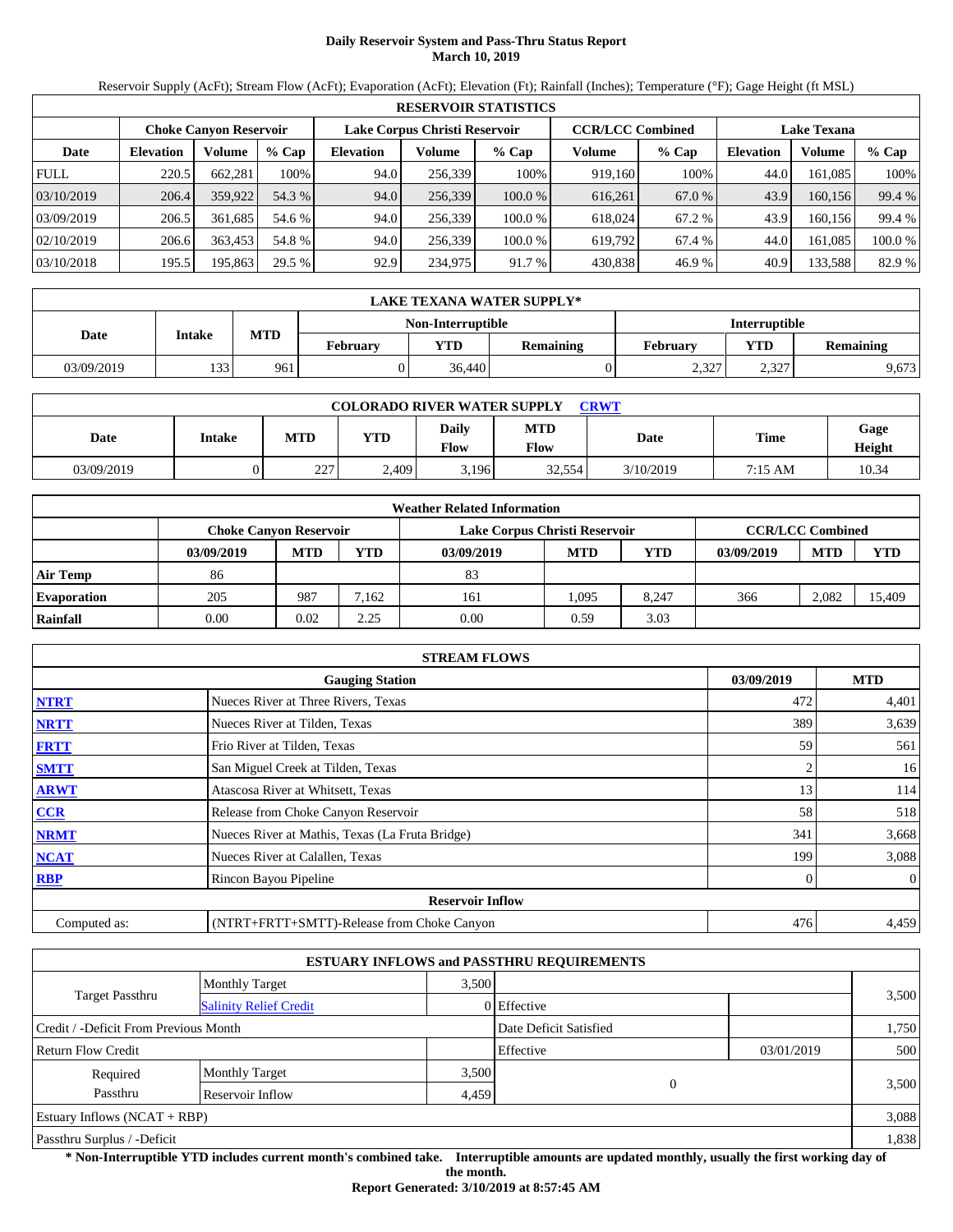# **Daily Reservoir System and Pass-Thru Status Report March 11, 2019**

Reservoir Supply (AcFt); Stream Flow (AcFt); Evaporation (AcFt); Elevation (Ft); Rainfall (Inches); Temperature (°F); Gage Height (ft MSL)

|             | <b>RESERVOIR STATISTICS</b> |         |                                                                                                                 |                  |         |         |         |        |                  |          |         |  |
|-------------|-----------------------------|---------|-----------------------------------------------------------------------------------------------------------------|------------------|---------|---------|---------|--------|------------------|----------|---------|--|
|             |                             |         | Lake Corpus Christi Reservoir<br><b>CCR/LCC Combined</b><br><b>Choke Canvon Reservoir</b><br><b>Lake Texana</b> |                  |         |         |         |        |                  |          |         |  |
| Date        | <b>Elevation</b>            | Volume  | $%$ Cap                                                                                                         | <b>Elevation</b> | Volume  | $%$ Cap | Volume  | % Cap  | <b>Elevation</b> | Volume   | $%$ Cap |  |
| <b>FULL</b> | 220.5                       | 662.281 | 100%                                                                                                            | 94.0             | 256,339 | 100%    | 919,160 | 100%   | 44.0             | 161.085  | 100%    |  |
| 03/11/2019  | 206.5                       | 361,685 | 54.6 %                                                                                                          | 94.0             | 256,339 | 100.0%  | 618,024 | 67.2 % | 43.9             | 160.156  | 99.4 %  |  |
| 03/10/2019  | 206.4                       | 359,922 | 54.3 %                                                                                                          | 94.0             | 256,339 | 100.0%  | 616.261 | 67.0 % | 43.9             | 160.1561 | 99.4 %  |  |
| 02/11/2019  | 206.7                       | 365.226 | 55.1 %                                                                                                          | 94.0             | 256,339 | 100.0%  | 621,565 | 67.6 % | 44.0             | 161.085  | 100.0%  |  |
| 03/11/2018  | 195.4                       | 194,633 | 29.4 %                                                                                                          | 92.9             | 234,975 | 91.7 %  | 429,608 | 46.7 % | 40.9             | 133,588  | 82.9 %  |  |

|            | <b>LAKE TEXANA WATER SUPPLY*</b> |            |          |                   |                  |                      |       |           |  |  |  |
|------------|----------------------------------|------------|----------|-------------------|------------------|----------------------|-------|-----------|--|--|--|
|            |                                  |            |          | Non-Interruptible |                  | <b>Interruptible</b> |       |           |  |  |  |
| Date       | Intake                           | <b>MTD</b> | February | YTD               | <b>Remaining</b> | Februarv             | YTD   | Remaining |  |  |  |
| 03/10/2019 | 133                              | .094       |          | 36.440            |                  | 2.327                | 2,327 | 9,673     |  |  |  |

| <b>COLORADO RIVER WATER SUPPLY</b><br><b>CRWT</b> |        |            |            |                             |                    |           |             |                |  |  |
|---------------------------------------------------|--------|------------|------------|-----------------------------|--------------------|-----------|-------------|----------------|--|--|
| Date                                              | Intake | <b>MTD</b> | <b>YTD</b> | <b>Daily</b><br><b>Flow</b> | <b>MTD</b><br>Flow | Date      | <b>Time</b> | Gage<br>Height |  |  |
| 03/10/2019                                        |        | 227<br>44. | 2,409      | 3.255                       | 35,809             | 3/11/2019 | 7:15 AM     | 10.79          |  |  |

|                    |                               |            |       | <b>Weather Related Information</b> |            |       |            |                         |            |
|--------------------|-------------------------------|------------|-------|------------------------------------|------------|-------|------------|-------------------------|------------|
|                    | <b>Choke Canvon Reservoir</b> |            |       | Lake Corpus Christi Reservoir      |            |       |            | <b>CCR/LCC Combined</b> |            |
|                    | 03/10/2019                    | <b>MTD</b> | YTD   | 03/10/2019                         | <b>MTD</b> | YTD   | 03/10/2019 | <b>MTD</b>              | <b>YTD</b> |
| <b>Air Temp</b>    | 79                            |            |       | 78                                 |            |       |            |                         |            |
| <b>Evaporation</b> | 113                           | . 100      | 7.275 | 207                                | 1.302      | 8.454 | 320        | 2.402                   | 15.729     |
| Rainfall           | 0.00                          | 0.02       | 2.25  | 0.01                               | 0.60       | 3.04  |            |                         |            |

|              | <b>STREAM FLOWS</b>                             |            |                |
|--------------|-------------------------------------------------|------------|----------------|
|              | <b>Gauging Station</b>                          | 03/10/2019 | <b>MTD</b>     |
| <b>NTRT</b>  | Nueces River at Three Rivers, Texas             | 472        | 4,873          |
| <b>NRTT</b>  | Nueces River at Tilden, Texas                   | 389        | 4,028          |
| <b>FRTT</b>  | Frio River at Tilden, Texas                     | 60         | 621            |
| <b>SMTT</b>  | San Miguel Creek at Tilden, Texas               |            | 17             |
| <b>ARWT</b>  | Atascosa River at Whitsett, Texas               | 13         | 128            |
| <b>CCR</b>   | Release from Choke Canyon Reservoir             | 58         | 576            |
| <b>NRMT</b>  | Nueces River at Mathis, Texas (La Fruta Bridge) | 351        | 4,020          |
| <b>NCAT</b>  | Nueces River at Calallen, Texas                 | 278        | 3,366          |
| <b>RBP</b>   | Rincon Bayou Pipeline                           |            | $\overline{0}$ |
|              | <b>Reservoir Inflow</b>                         |            |                |
| Computed as: | (NTRT+FRTT+SMTT)-Release from Choke Canyon      | 476        | 4,935          |

|                                       |                               |       | <b>ESTUARY INFLOWS and PASSTHRU REQUIREMENTS</b> |            |                |
|---------------------------------------|-------------------------------|-------|--------------------------------------------------|------------|----------------|
|                                       | <b>Monthly Target</b>         | 3.500 |                                                  |            |                |
| <b>Target Passthru</b>                | <b>Salinity Relief Credit</b> |       | 1,750 Effective                                  | 03/11/2019 | 1,750          |
| Credit / -Deficit From Previous Month |                               |       | Date Deficit Satisfied                           |            | $\overline{0}$ |
| <b>Return Flow Credit</b>             |                               |       | Effective                                        | 03/01/2019 | 500            |
| Required                              | <b>Monthly Target</b>         | 1,750 |                                                  |            |                |
| Passthru                              | Reservoir Inflow              | 4,935 | $\overline{0}$                                   |            | 1,750          |
| Estuary Inflows $(NCAT + RBP)$        |                               |       |                                                  |            | 3,366          |
| Passthru Surplus / -Deficit           |                               |       |                                                  |            | 2,116          |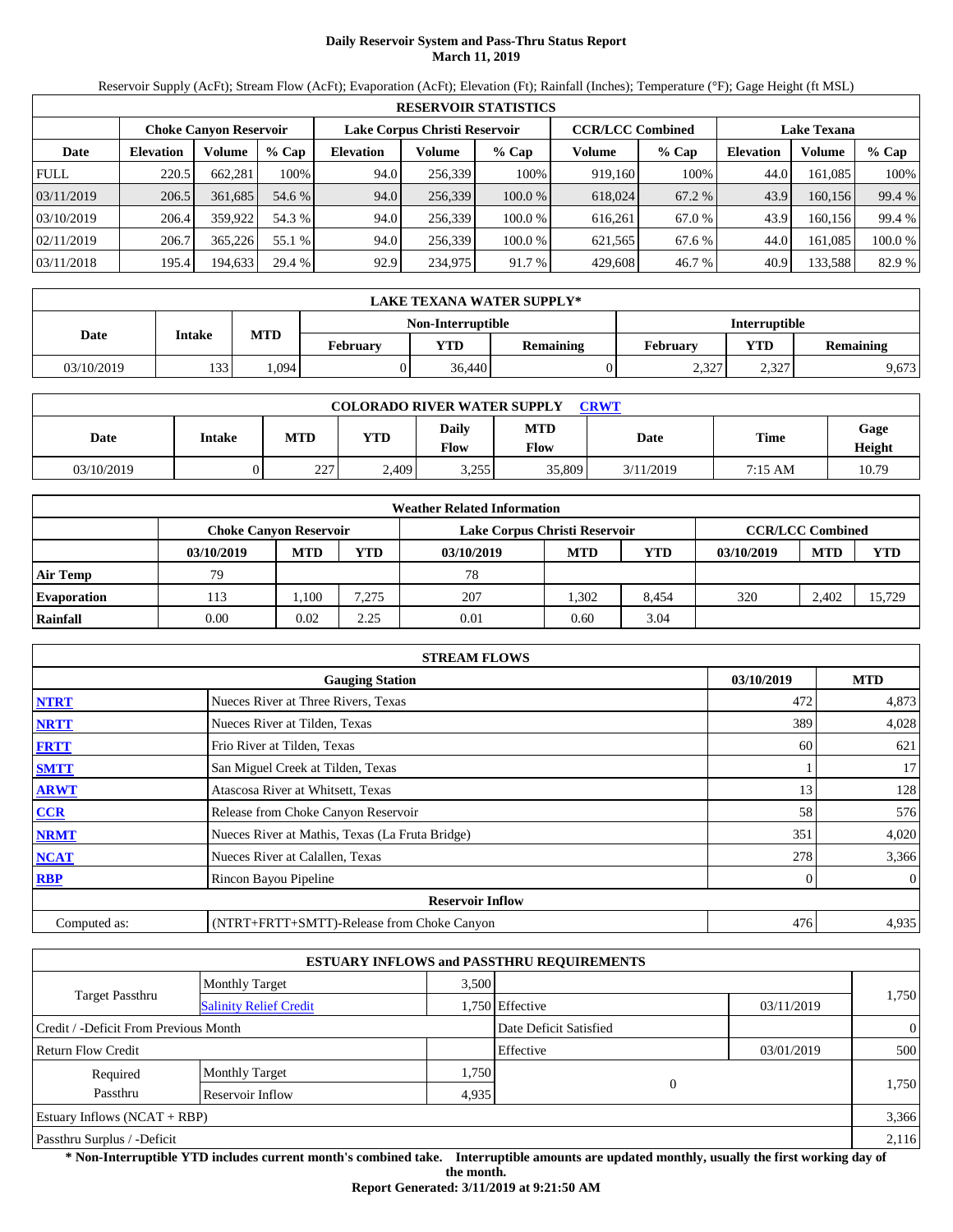# **Daily Reservoir System and Pass-Thru Status Report March 12, 2019**

Reservoir Supply (AcFt); Stream Flow (AcFt); Evaporation (AcFt); Elevation (Ft); Rainfall (Inches); Temperature (°F); Gage Height (ft MSL)

|             |                  |                               |         |                  |                                                                                | <b>RESERVOIR STATISTICS</b> |         |         |                  |               |         |
|-------------|------------------|-------------------------------|---------|------------------|--------------------------------------------------------------------------------|-----------------------------|---------|---------|------------------|---------------|---------|
|             |                  | <b>Choke Canvon Reservoir</b> |         |                  | Lake Corpus Christi Reservoir<br><b>CCR/LCC Combined</b><br><b>Lake Texana</b> |                             |         |         |                  |               |         |
| Date        | <b>Elevation</b> | Volume                        | $%$ Cap | <b>Elevation</b> | Volume                                                                         | $%$ Cap                     | Volume  | $%$ Cap | <b>Elevation</b> | <b>Volume</b> | % Cap   |
| <b>FULL</b> | 220.5            | 662.281                       | 100%    | 94.0             | 256,339                                                                        | 100%                        | 919,160 | 100%    | 44.0             | 161.085       | 100%    |
| 03/12/2019  | 206.4            | 359,922                       | 54.3 %  | 94.0             | 256,339                                                                        | $100.0\%$                   | 616,261 | 67.0 %  | 43.9             | 160.156       | 99.4 %  |
| 03/11/2019  | 206.5            | 361.685                       | 54.6 %  | 94.0             | 256,339                                                                        | 100.0%                      | 618,024 | 67.2 %  | 43.9             | 160.156       | 99.4 %  |
| 02/12/2019  | 206.6            | 363.453                       | 54.8 %  | 94.0             | 256,339                                                                        | 100.0 %                     | 619.792 | 67.4 %  | 44.0             | 161.085       | 100.0 % |
| 03/12/2018  | 195.3            | 193,408                       | 29.2 %  | 92.9             | 234,975                                                                        | 91.7 %                      | 428,383 | 46.6 %  | 40.9             | 133,588       | 82.9 %  |

|            | LAKE TEXANA WATER SUPPLY*    |       |                 |                   |                  |               |            |                  |  |  |  |
|------------|------------------------------|-------|-----------------|-------------------|------------------|---------------|------------|------------------|--|--|--|
|            |                              |       |                 | Non-Interruptible |                  | Interruptible |            |                  |  |  |  |
|            | <b>MTD</b><br>Date<br>Intake |       | <b>February</b> | <b>YTD</b>        | <b>Remaining</b> | February      | <b>YTD</b> | <b>Remaining</b> |  |  |  |
| 03/11/2019 | 133                          | 1.227 | າາາ<br>∠∠∠      | າາາ<br>∠∠∠        | 36,218           | 4.500         | 4.500      | 7,500            |  |  |  |

| <b>COLORADO RIVER WATER SUPPLY</b><br><b>CRWT</b> |        |            |            |                             |                    |           |             |                |  |  |
|---------------------------------------------------|--------|------------|------------|-----------------------------|--------------------|-----------|-------------|----------------|--|--|
| Date                                              | Intake | <b>MTD</b> | <b>YTD</b> | <b>Daily</b><br><b>Flow</b> | <b>MTD</b><br>Flow | Date      | <b>Time</b> | Gage<br>Height |  |  |
| 03/11/2019                                        |        | 227<br>ZZ. | 2,409      | 3.533                       | 39,343             | 3/12/2019 | 7:15 AM     | 10.93          |  |  |

|                    |                               |            |       | <b>Weather Related Information</b> |            |       |            |                         |            |
|--------------------|-------------------------------|------------|-------|------------------------------------|------------|-------|------------|-------------------------|------------|
|                    | <b>Choke Canvon Reservoir</b> |            |       | Lake Corpus Christi Reservoir      |            |       |            | <b>CCR/LCC Combined</b> |            |
|                    | 03/11/2019                    | <b>MTD</b> | YTD   | 03/11/2019                         | <b>MTD</b> | YTD   | 03/11/2019 | <b>MTD</b>              | <b>YTD</b> |
| <b>Air Temp</b>    | 77                            |            |       | 79                                 |            |       |            |                         |            |
| <b>Evaporation</b> | 123                           | ,223       | 7.398 | 184                                | l.486      | 8.638 | 307        | 2.709                   | 16.036     |
| Rainfall           | 0.00                          | 0.02       | 2.25  | 0.01                               | 0.61       | 3.05  |            |                         |            |

|              | <b>STREAM FLOWS</b>                             |            |            |
|--------------|-------------------------------------------------|------------|------------|
|              | <b>Gauging Station</b>                          | 03/11/2019 | <b>MTD</b> |
| <b>NTRT</b>  | Nueces River at Three Rivers, Texas             | 472        | 5,346      |
| <b>NRTT</b>  | Nueces River at Tilden, Texas                   | 387        | 4,415      |
| <b>FRTT</b>  | Frio River at Tilden, Texas                     | 59         | 680        |
| <b>SMTT</b>  | San Miguel Creek at Tilden, Texas               |            | 18         |
| <b>ARWT</b>  | Atascosa River at Whitsett, Texas               | 13         | 140        |
| <b>CCR</b>   | Release from Choke Canyon Reservoir             | 58         | 633        |
| <b>NRMT</b>  | Nueces River at Mathis, Texas (La Fruta Bridge) | 359        | 4,379      |
| <b>NCAT</b>  | Nueces River at Calallen, Texas                 | 280        | 3,646      |
| <b>RBP</b>   | Rincon Bayou Pipeline                           | 0          | $\theta$   |
|              | <b>Reservoir Inflow</b>                         |            |            |
| Computed as: | (NTRT+FRTT+SMTT)-Release from Choke Canyon      | 475        | 5,410      |

|                                       |                               |       | <b>ESTUARY INFLOWS and PASSTHRU REQUIREMENTS</b> |            |                |
|---------------------------------------|-------------------------------|-------|--------------------------------------------------|------------|----------------|
|                                       | <b>Monthly Target</b>         | 3.500 |                                                  |            |                |
| <b>Target Passthru</b>                | <b>Salinity Relief Credit</b> |       | 1,750 Effective                                  | 03/11/2019 | 1,750          |
| Credit / -Deficit From Previous Month |                               |       | Date Deficit Satisfied                           |            | $\overline{0}$ |
| <b>Return Flow Credit</b>             |                               |       | Effective                                        | 03/01/2019 | 500            |
| Required                              | <b>Monthly Target</b>         | 1,750 |                                                  |            |                |
| Passthru                              | Reservoir Inflow              | 5,410 | $\overline{0}$                                   |            | 1,750          |
| Estuary Inflows $(NCAT + RBP)$        |                               |       |                                                  |            | 3,646          |
| Passthru Surplus / -Deficit           |                               |       |                                                  |            | 2,396          |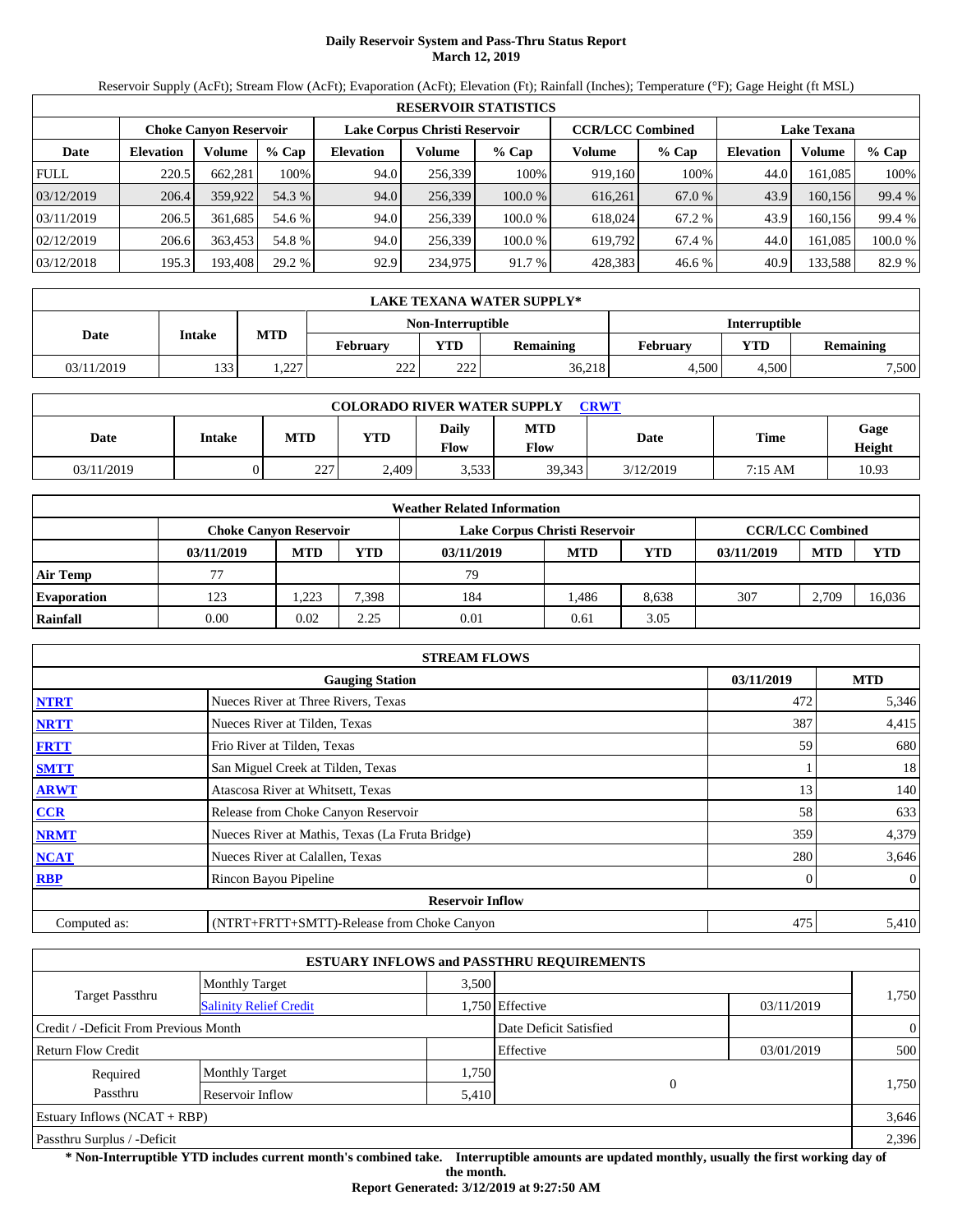# **Daily Reservoir System and Pass-Thru Status Report March 13, 2019**

Reservoir Supply (AcFt); Stream Flow (AcFt); Evaporation (AcFt); Elevation (Ft); Rainfall (Inches); Temperature (°F); Gage Height (ft MSL)

|             | <b>RESERVOIR STATISTICS</b> |                        |         |                  |                               |         |                         |         |                    |         |        |  |
|-------------|-----------------------------|------------------------|---------|------------------|-------------------------------|---------|-------------------------|---------|--------------------|---------|--------|--|
|             |                             | Choke Canvon Reservoir |         |                  | Lake Corpus Christi Reservoir |         | <b>CCR/LCC Combined</b> |         | <b>Lake Texana</b> |         |        |  |
| Date        | <b>Elevation</b>            | Volume                 | $%$ Cap | <b>Elevation</b> | Volume                        | $%$ Cap | Volume                  | $%$ Cap | <b>Elevation</b>   | Volume  | % Cap  |  |
| <b>FULL</b> | 220.5                       | 662,281                | 100%    | 94.0             | 256,339                       | 100%    | 919,160                 | 100%    | 44.0               | 161.085 | 100%   |  |
| 03/13/2019  | 206.4                       | 359,922                | 54.3 %  | 94.0             | 256,339                       | 100.0%  | 616,261                 | 67.0 %  | 43.9               | 160.156 | 99.4 % |  |
| 03/12/2019  | 206.4                       | 359,922                | 54.3 %  | 94.0             | 256.339                       | 100.0%  | 616.261                 | 67.0 %  | 43.9               | 160.156 | 99.4 % |  |
| 02/13/2019  | 206.6                       | 363.453                | 54.8 %  | 94.0             | 256,339                       | 100.0 % | 619,792                 | 67.4 %  | 43.9               | 160,156 | 99.4 % |  |
| 03/13/2018  | 195.4                       | 194,633                | 29.4 %  | 92.8             | 233,068                       | 90.9%   | 427,701                 | 46.5 %  | 40.8               | 132,746 | 82.4 % |  |

|                   | LAKE TEXANA WATER SUPPLY* |       |                                                                 |     |          |               |           |       |  |  |
|-------------------|---------------------------|-------|-----------------------------------------------------------------|-----|----------|---------------|-----------|-------|--|--|
| Non-Interruptible |                           |       |                                                                 |     |          | Interruptible |           |       |  |  |
| Date              | Intake                    |       | <b>MTD</b><br><b>YTD</b><br><b>February</b><br><b>Remaining</b> |     | February | <b>VTD</b>    | Remaining |       |  |  |
| 03/12/2019        | 107<br>14 I               | 1.353 | າາາ<br>22 L                                                     | 222 | 36,218   | 4.500         | 4.500     | 7,500 |  |  |

| <b>COLORADO RIVER WATER SUPPLY</b><br><b>CRWT</b> |        |            |            |                             |                    |           |             |                |  |  |
|---------------------------------------------------|--------|------------|------------|-----------------------------|--------------------|-----------|-------------|----------------|--|--|
| Date                                              | Intake | <b>MTD</b> | <b>YTD</b> | <b>Daily</b><br><b>Flow</b> | <b>MTD</b><br>Flow | Date      | <b>Time</b> | Gage<br>Height |  |  |
| 03/12/2019                                        |        | 227<br>ZZ. | 2,409      | 3,772                       | 43,114             | 3/13/2019 | 7:15 AM     | 11.03          |  |  |

|                    |                               |            |       | <b>Weather Related Information</b> |            |            |                         |            |            |
|--------------------|-------------------------------|------------|-------|------------------------------------|------------|------------|-------------------------|------------|------------|
|                    | <b>Choke Canvon Reservoir</b> |            |       | Lake Corpus Christi Reservoir      |            |            | <b>CCR/LCC Combined</b> |            |            |
|                    | 03/12/2019                    | <b>MTD</b> | YTD   | 03/12/2019                         | <b>MTD</b> | <b>YTD</b> | 03/12/2019              | <b>MTD</b> | <b>YTD</b> |
| <b>Air Temp</b>    | 83                            |            |       | 82                                 |            |            |                         |            |            |
| <b>Evaporation</b> | 215                           | 1,438      | 7,613 | 265                                | 1,751      | 8,903      | 480                     | 3,189      | 16,516     |
| Rainfall           | 0.02                          | 0.04       | 2.27  | 0.00                               | 0.61       | 3.05       |                         |            |            |

|              | <b>STREAM FLOWS</b>                             |            |              |
|--------------|-------------------------------------------------|------------|--------------|
|              | <b>Gauging Station</b>                          | 03/12/2019 | <b>MTD</b>   |
| <b>NTRT</b>  | Nueces River at Three Rivers, Texas             | 468        | 5,814        |
| <b>NRTT</b>  | Nueces River at Tilden, Texas                   | 381        | 4,796        |
| <b>FRTT</b>  | Frio River at Tilden, Texas                     | 57         | 737          |
| <b>SMTT</b>  | San Miguel Creek at Tilden, Texas               |            | 19           |
| <b>ARWT</b>  | Atascosa River at Whitsett, Texas               | 12         | 153          |
| CCR          | Release from Choke Canyon Reservoir             | 58         | 691          |
| <b>NRMT</b>  | Nueces River at Mathis, Texas (La Fruta Bridge) | 353        | 4,732        |
| <b>NCAT</b>  | Nueces River at Calallen, Texas                 | 284        | 3,930        |
| <b>RBP</b>   | Rincon Bayou Pipeline                           |            | $\mathbf{0}$ |
|              | <b>Reservoir Inflow</b>                         |            |              |
| Computed as: | (NTRT+FRTT+SMTT)-Release from Choke Canyon      | 469        | 5,879        |

|                                       |                               |       | <b>ESTUARY INFLOWS and PASSTHRU REQUIREMENTS</b> |            |                |
|---------------------------------------|-------------------------------|-------|--------------------------------------------------|------------|----------------|
|                                       | <b>Monthly Target</b>         | 3,500 |                                                  |            |                |
| <b>Target Passthru</b>                | <b>Salinity Relief Credit</b> |       | 1,750 Effective                                  | 03/11/2019 | 1,750          |
| Credit / -Deficit From Previous Month |                               |       | Date Deficit Satisfied                           |            | $\overline{0}$ |
| <b>Return Flow Credit</b>             |                               |       | Effective                                        | 03/01/2019 | 500            |
| Required                              | <b>Monthly Target</b>         | 1,750 |                                                  |            |                |
| Passthru                              | Reservoir Inflow              | 5,879 | $\overline{0}$                                   |            | 1,750          |
| Estuary Inflows $(NCAT + RBP)$        |                               |       |                                                  |            | 3,930          |
| Passthru Surplus / -Deficit           |                               |       |                                                  |            | 2,680          |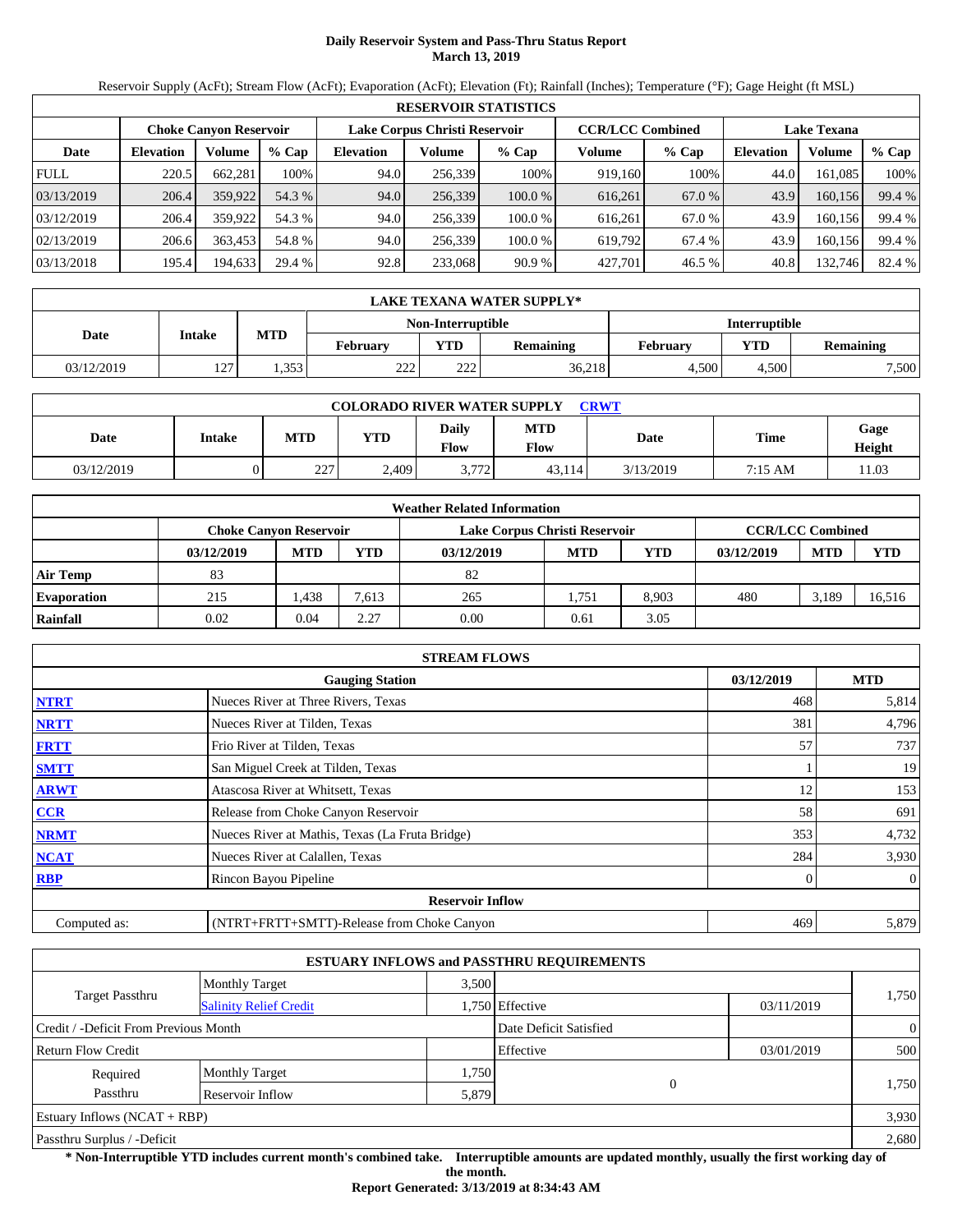## **Daily Reservoir System and Pass-Thru Status Report March 14, 2019**

Reservoir Supply (AcFt); Stream Flow (AcFt); Evaporation (AcFt); Elevation (Ft); Rainfall (Inches); Temperature (°F); Gage Height (ft MSL)

|             |                  |                               |         |                  |                               | <b>RESERVOIR STATISTICS</b> |                         |         |                    |         |        |
|-------------|------------------|-------------------------------|---------|------------------|-------------------------------|-----------------------------|-------------------------|---------|--------------------|---------|--------|
|             |                  | <b>Choke Canvon Reservoir</b> |         |                  | Lake Corpus Christi Reservoir |                             | <b>CCR/LCC Combined</b> |         | <b>Lake Texana</b> |         |        |
| Date        | <b>Elevation</b> | <b>Volume</b>                 | $%$ Cap | <b>Elevation</b> | Volume                        | $%$ Cap                     | Volume                  | $%$ Cap | <b>Elevation</b>   | Volume  | % Cap  |
| <b>FULL</b> | 220.5            | 662.281                       | 100%    | 94.0             | 256,339                       | 100%                        | 919,160                 | 100%    | 44.0               | 161.085 | 100%   |
| 03/14/2019  | 206.4            | 359,922                       | 54.3 %  | 94.0             | 256,339                       | 100.0%                      | 616,261                 | 67.0 %  | 43.9               | 160,156 | 99.4 % |
| 03/13/2019  | 206.4            | 359,922                       | 54.3 %  | 94.0             | 256.339                       | 100.0%                      | 616.261                 | 67.0 %  | 43.9               | 160.156 | 99.4 % |
| 02/14/2019  | 206.7            | 365.226                       | 55.1 %  | 94.0             | 256.339                       | 100.0%                      | 621,565                 | 67.6 %  | 43.8               | 159.229 | 98.8%  |
| 03/14/2018  | 195.4            | 194,633                       | 29.4 %  | 92.8             | 233,068                       | 90.9 %                      | 427,701                 | 46.5 %  | 40.7               | 131,905 | 81.9 % |

|                   | LAKE TEXANA WATER SUPPLY* |                   |                 |            |                  |                 |                         |       |  |  |
|-------------------|---------------------------|-------------------|-----------------|------------|------------------|-----------------|-------------------------|-------|--|--|
| Non-Interruptible |                           |                   |                 |            |                  | Interruptible   |                         |       |  |  |
| Date              | Intake                    | <b>MTD</b>        | <b>February</b> | <b>YTD</b> | <b>Remaining</b> | <b>February</b> | <b>VTD</b><br>Remaining |       |  |  |
| 03/13/2019        | 96                        | .450 <sup>°</sup> | າາາ<br>22 L     | 222        | 36,218           | 4.500           | 4.500                   | 7,500 |  |  |

| <b>COLORADO RIVER WATER SUPPLY</b><br><b>CRWT</b> |        |            |            |                             |                    |           |             |                |  |  |
|---------------------------------------------------|--------|------------|------------|-----------------------------|--------------------|-----------|-------------|----------------|--|--|
| Date                                              | Intake | <b>MTD</b> | <b>YTD</b> | <b>Daily</b><br><b>Flow</b> | <b>MTD</b><br>Flow | Date      | <b>Time</b> | Gage<br>Height |  |  |
| 03/13/2019                                        |        | 227<br>ZZ. | 2,409      | 3,871                       | 46.985             | 3/14/2019 | 7:15 AM     | 11.03          |  |  |

|                    |                               |            |       | <b>Weather Related Information</b> |                         |       |            |            |            |
|--------------------|-------------------------------|------------|-------|------------------------------------|-------------------------|-------|------------|------------|------------|
|                    | <b>Choke Canvon Reservoir</b> |            |       | Lake Corpus Christi Reservoir      | <b>CCR/LCC Combined</b> |       |            |            |            |
|                    | 03/13/2019                    | <b>MTD</b> | YTD   | 03/13/2019                         | <b>MTD</b>              | YTD   | 03/13/2019 | <b>MTD</b> | <b>YTD</b> |
| <b>Air Temp</b>    | 91                            |            |       | 90                                 |                         |       |            |            |            |
| <b>Evaporation</b> | 215                           | 1.653      | 7.828 | 219                                | 1,970                   | 9.122 | 434        | 3,623      | 16,950     |
| Rainfall           | 0.00                          | 0.04       | 2.27  | 0.00                               | 0.61                    | 3.05  |            |            |            |

|              | <b>STREAM FLOWS</b>                             |            |            |
|--------------|-------------------------------------------------|------------|------------|
|              | <b>Gauging Station</b>                          | 03/13/2019 | <b>MTD</b> |
| <b>NTRT</b>  | Nueces River at Three Rivers, Texas             | 463        | 6,277      |
| <b>NRTT</b>  | Nueces River at Tilden, Texas                   | 375        | 5,171      |
| <b>FRTT</b>  | Frio River at Tilden, Texas                     | 59         | 796        |
| <b>SMTT</b>  | San Miguel Creek at Tilden, Texas               |            | 20         |
| <b>ARWT</b>  | Atascosa River at Whitsett, Texas               | 12         | 165        |
| <b>CCR</b>   | Release from Choke Canyon Reservoir             | 58         | 748        |
| <b>NRMT</b>  | Nueces River at Mathis, Texas (La Fruta Bridge) | 357        | 5,090      |
| <b>NCAT</b>  | Nueces River at Calallen, Texas                 | 262        | 4,192      |
| <b>RBP</b>   | Rincon Bayou Pipeline                           | 0          | $\theta$   |
|              | <b>Reservoir Inflow</b>                         |            |            |
| Computed as: | (NTRT+FRTT+SMTT)-Release from Choke Canyon      | 465        | 6,344      |

|                                       |                               |       | <b>ESTUARY INFLOWS and PASSTHRU REQUIREMENTS</b> |            |                |  |
|---------------------------------------|-------------------------------|-------|--------------------------------------------------|------------|----------------|--|
|                                       | <b>Monthly Target</b>         | 3.500 |                                                  |            |                |  |
| <b>Target Passthru</b>                | <b>Salinity Relief Credit</b> |       | 1,750 Effective                                  | 03/11/2019 | 1,750          |  |
| Credit / -Deficit From Previous Month |                               |       | Date Deficit Satisfied                           |            | $\overline{0}$ |  |
| <b>Return Flow Credit</b>             |                               |       | Effective                                        | 03/01/2019 | 500            |  |
| Required                              | <b>Monthly Target</b>         | 1,750 |                                                  |            |                |  |
| Passthru                              | Reservoir Inflow              | 6,344 | $\theta$                                         |            | 1,750          |  |
| Estuary Inflows $(NCAT + RBP)$        |                               |       |                                                  |            | 4,192          |  |
| Passthru Surplus / -Deficit           |                               |       |                                                  |            | 2.942          |  |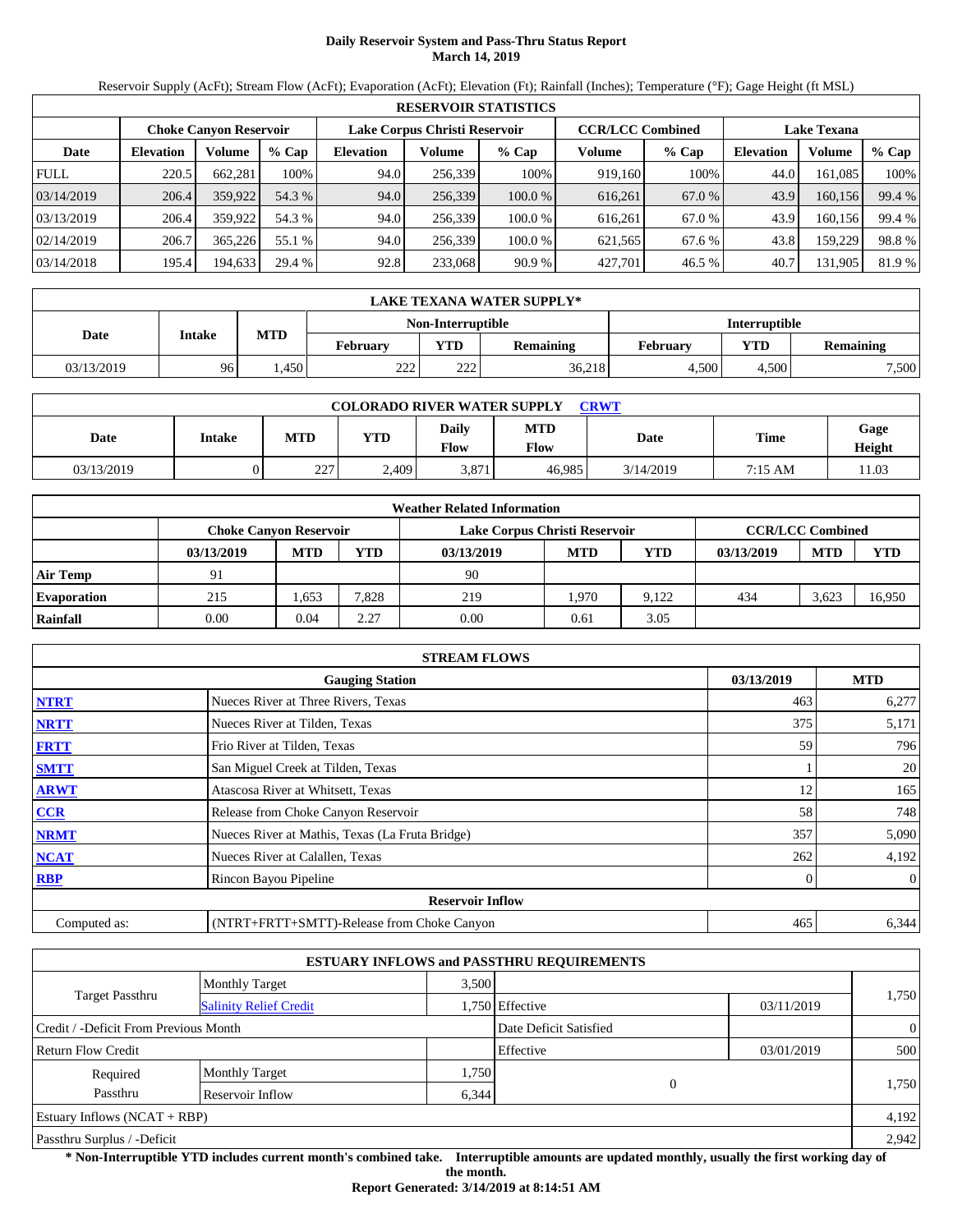# **Daily Reservoir System and Pass-Thru Status Report March 15, 2019**

Reservoir Supply (AcFt); Stream Flow (AcFt); Evaporation (AcFt); Elevation (Ft); Rainfall (Inches); Temperature (°F); Gage Height (ft MSL)

|             |                  |                               |         |                  |                               | <b>RESERVOIR STATISTICS</b> |                         |         |                    |          |         |
|-------------|------------------|-------------------------------|---------|------------------|-------------------------------|-----------------------------|-------------------------|---------|--------------------|----------|---------|
|             |                  | <b>Choke Canvon Reservoir</b> |         |                  | Lake Corpus Christi Reservoir |                             | <b>CCR/LCC Combined</b> |         | <b>Lake Texana</b> |          |         |
| Date        | <b>Elevation</b> | Volume                        | $%$ Cap | <b>Elevation</b> | Volume                        | $%$ Cap                     | Volume                  | $%$ Cap | <b>Elevation</b>   | Volume   | $%$ Cap |
| <b>FULL</b> | 220.5            | 662.281                       | 100%    | 94.0             | 256,339                       | 100%                        | 919,160                 | 100%    | 44.0               | 161.085  | 100%    |
| 03/15/2019  | 206.4            | 359,922                       | 54.3 %  | 94.0             | 256,339                       | 100.0%                      | 616,261                 | 67.0 %  | 44.0               | 161.085  | 100.0 % |
| 03/14/2019  | 206.4            | 359,922                       | 54.3 %  | 94.0             | 256.339                       | 100.0%                      | 616.261                 | 67.0 %  | 43.9               | 160.1561 | 99.4 %  |
| 02/15/2019  | 206.6            | 363.453                       | 54.8 %  | 94.0             | 256,339                       | 100.0%                      | 619.792                 | 67.4 %  | 43.8               | 159.229  | 98.8%   |
| 03/15/2018  | 195.4            | 194,633                       | 29.4 %  | 92.8             | 233,068                       | 90.9%                       | 427,701                 | 46.5 %  | 40.8               | 132,746  | 82.4 %  |

|            | LAKE TEXANA WATER SUPPLY* |            |             |                   |           |                 |            |                  |  |  |
|------------|---------------------------|------------|-------------|-------------------|-----------|-----------------|------------|------------------|--|--|
|            |                           |            |             | Non-Interruptible |           | Interruptible   |            |                  |  |  |
| Date       | Intake                    | <b>MTD</b> | February    | <b>YTD</b>        | Remaining | <b>February</b> | <b>VTD</b> | <b>Remaining</b> |  |  |
| 03/14/2019 | 133                       | $.583+$    | າາາ<br>22 L | 222               | 36,218    | 4.500           | 4.500      | 7.500            |  |  |

| <b>COLORADO RIVER WATER SUPPLY</b><br><b>CRWT</b> |        |            |            |                             |                    |           |             |                |  |  |
|---------------------------------------------------|--------|------------|------------|-----------------------------|--------------------|-----------|-------------|----------------|--|--|
| Date                                              | Intake | <b>MTD</b> | <b>YTD</b> | <b>Daily</b><br><b>Flow</b> | <b>MTD</b><br>Flow | Date      | <b>Time</b> | Gage<br>Height |  |  |
| 03/14/2019                                        |        | 227<br>ZZ. | 2,409      | 4.109                       | 51,094             | 3/15/2019 | 7:15 AM     | 11.27          |  |  |

|                    |                               |            |       | <b>Weather Related Information</b> |            |       |            |                         |            |
|--------------------|-------------------------------|------------|-------|------------------------------------|------------|-------|------------|-------------------------|------------|
|                    | <b>Choke Canvon Reservoir</b> |            |       | Lake Corpus Christi Reservoir      |            |       |            | <b>CCR/LCC Combined</b> |            |
|                    | 03/14/2019                    | <b>MTD</b> | YTD   | 03/14/2019                         | <b>MTD</b> | YTD   | 03/14/2019 | <b>MTD</b>              | <b>YTD</b> |
| <b>Air Temp</b>    | 79                            |            |       | 75                                 |            |       |            |                         |            |
| <b>Evaporation</b> | 410                           | 2,063      | 8.238 | 253                                | 2.223      | 9.375 | 663        | 4.286                   | 17,613     |
| Rainfall           | 0.00                          | 0.04       | 2.27  | 0.00                               | 0.61       | 3.05  |            |                         |            |

|              | <b>STREAM FLOWS</b>                             |            |     |                |
|--------------|-------------------------------------------------|------------|-----|----------------|
|              | <b>Gauging Station</b>                          | 03/14/2019 |     | <b>MTD</b>     |
| <b>NTRT</b>  | Nueces River at Three Rivers, Texas             |            | 455 | 6,731          |
| <b>NRTT</b>  | Nueces River at Tilden, Texas                   |            | 371 | 5,542          |
| <b>FRTT</b>  | Frio River at Tilden, Texas                     |            | 57  | 853            |
| <b>SMTT</b>  | San Miguel Creek at Tilden, Texas               |            |     | 20             |
| <b>ARWT</b>  | Atascosa River at Whitsett, Texas               |            | 12  | 177            |
| <b>CCR</b>   | Release from Choke Canyon Reservoir             |            | 58  | 806            |
| <b>NRMT</b>  | Nueces River at Mathis, Texas (La Fruta Bridge) |            | 326 | 5,415          |
| <b>NCAT</b>  | Nueces River at Calallen, Texas                 |            | 312 | 4,503          |
| <b>RBP</b>   | Rincon Bayou Pipeline                           |            |     | $\overline{0}$ |
|              | <b>Reservoir Inflow</b>                         |            |     |                |
| Computed as: | (NTRT+FRTT+SMTT)-Release from Choke Canyon      |            | 455 | 6,799          |

|                                       |                               |       | <b>ESTUARY INFLOWS and PASSTHRU REQUIREMENTS</b> |            |                |
|---------------------------------------|-------------------------------|-------|--------------------------------------------------|------------|----------------|
|                                       | <b>Monthly Target</b>         | 3.500 |                                                  |            |                |
| <b>Target Passthru</b>                | <b>Salinity Relief Credit</b> |       | 1,750 Effective                                  | 03/11/2019 | 1,750          |
| Credit / -Deficit From Previous Month |                               |       | Date Deficit Satisfied                           |            | $\overline{0}$ |
| <b>Return Flow Credit</b>             |                               |       | Effective                                        | 03/01/2019 | 500            |
| Required                              | <b>Monthly Target</b>         | 1,750 |                                                  |            |                |
| Passthru                              | Reservoir Inflow              | 6,799 | $\mathbf{0}$                                     |            | 1,750          |
| Estuary Inflows $(NCAT + RBP)$        |                               |       |                                                  |            | 4,503          |
| Passthru Surplus / -Deficit           |                               |       |                                                  |            | 3,253          |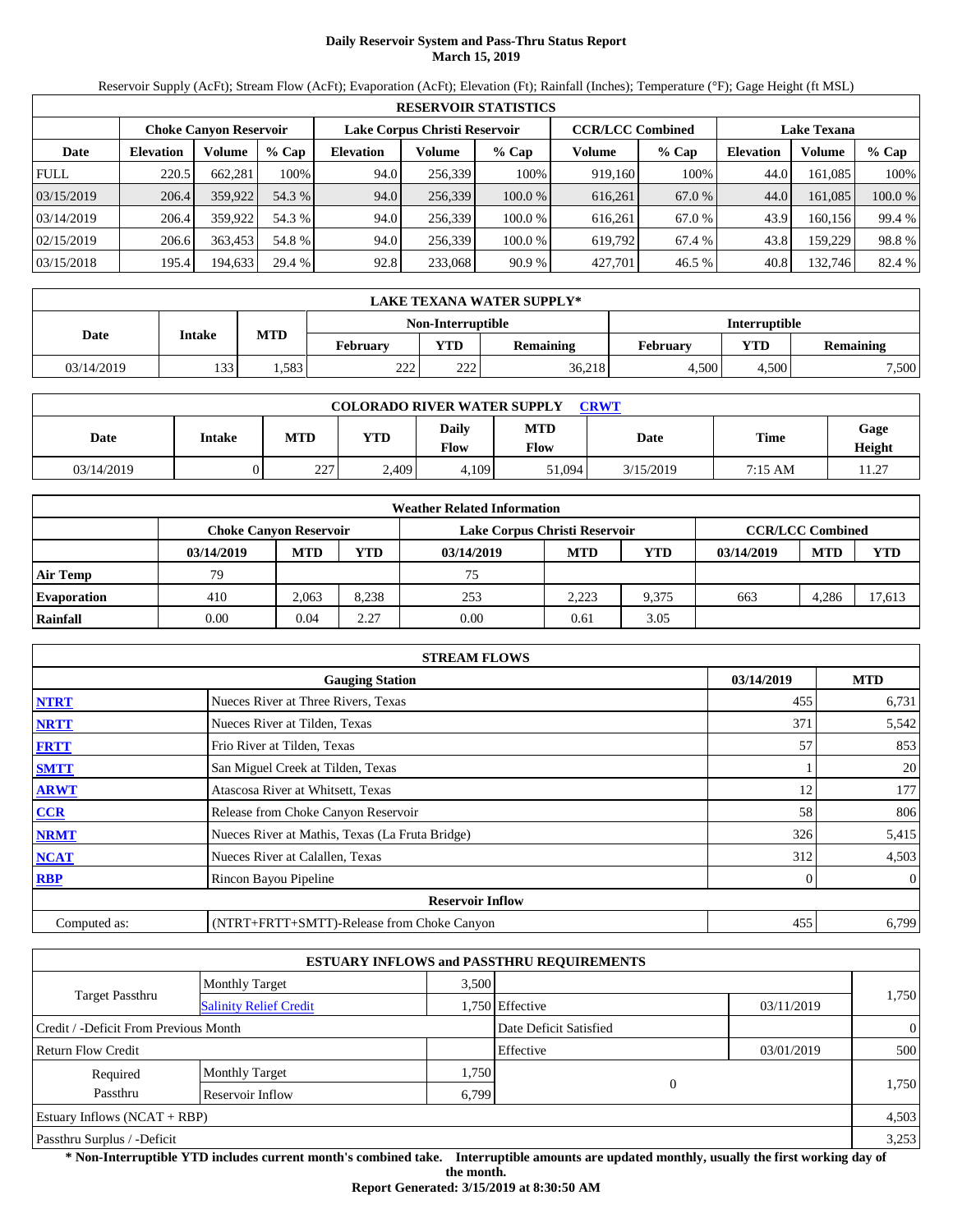# **Daily Reservoir System and Pass-Thru Status Report March 16, 2019**

Reservoir Supply (AcFt); Stream Flow (AcFt); Evaporation (AcFt); Elevation (Ft); Rainfall (Inches); Temperature (°F); Gage Height (ft MSL)

|             |                  |                               |         |                  |                               | <b>RESERVOIR STATISTICS</b> |                         |         |                    |         |         |
|-------------|------------------|-------------------------------|---------|------------------|-------------------------------|-----------------------------|-------------------------|---------|--------------------|---------|---------|
|             |                  | <b>Choke Canvon Reservoir</b> |         |                  | Lake Corpus Christi Reservoir |                             | <b>CCR/LCC Combined</b> |         | <b>Lake Texana</b> |         |         |
| Date        | <b>Elevation</b> | Volume                        | $%$ Cap | <b>Elevation</b> | Volume                        | $%$ Cap                     | Volume                  | $%$ Cap | <b>Elevation</b>   | Volume  | $%$ Cap |
| <b>FULL</b> | 220.5            | 662.281                       | 100%    | 94.0             | 256,339                       | 100%                        | 919,160                 | 100%    | 44.0               | 161.085 | 100%    |
| 03/16/2019  | 206.4            | 359,922                       | 54.3 %  | 94.0             | 256,339                       | 100.0 %                     | 616,261                 | 67.0 %  | 43.9               | 160.156 | 99.4 %  |
| 03/15/2019  | 206.4            | 359,922                       | 54.3 %  | 94.0             | 256.339                       | 100.0%                      | 616.261                 | 67.0 %  | 44.0               | 161.085 | 100.0 % |
| 02/16/2019  | 206.6            | 363.453                       | 54.8 %  | 94.0             | 256,339                       | 100.0%                      | 619.792                 | 67.4 %  | 43.9               | 160.156 | 99.4 %  |
| 03/16/2018  | 195.3            | 193,408                       | 29.2 %  | 92.8             | 233,068                       | 90.9%                       | 426,476                 | 46.4 %  | 40.7               | 131,905 | 81.9%   |

|             | LAKE TEXANA WATER SUPPLY* |            |             |                   |                  |                 |            |           |  |  |
|-------------|---------------------------|------------|-------------|-------------------|------------------|-----------------|------------|-----------|--|--|
|             |                           |            |             | Non-Interruptible |                  | Interruptible   |            |           |  |  |
| <b>Date</b> | Intake                    | <b>MTD</b> | February    | <b>YTD</b>        | <b>Remaining</b> | <b>February</b> | <b>VTD</b> | Remaining |  |  |
| 03/15/2019  | 133                       | .715       | າາາ<br>22 L | 222               | 36,218           | 4.500           | 4.500      | 7,500     |  |  |

| <b>COLORADO RIVER WATER SUPPLY</b><br><b>CRWT</b> |        |            |            |                             |                    |           |             |                |  |  |
|---------------------------------------------------|--------|------------|------------|-----------------------------|--------------------|-----------|-------------|----------------|--|--|
| Date                                              | Intake | <b>MTD</b> | <b>YTD</b> | <b>Daily</b><br><b>Flow</b> | <b>MTD</b><br>Flow | Date      | <b>Time</b> | Gage<br>Height |  |  |
| 03/15/2019                                        |        | 227<br>ZZ. | 2,409      | 4.149                       | 55.243             | 3/16/2019 | 7:15 AM     | 11.18          |  |  |

|                    |                               |            |       | <b>Weather Related Information</b> |            |       |            |                         |            |
|--------------------|-------------------------------|------------|-------|------------------------------------|------------|-------|------------|-------------------------|------------|
|                    | <b>Choke Canvon Reservoir</b> |            |       | Lake Corpus Christi Reservoir      |            |       |            | <b>CCR/LCC Combined</b> |            |
|                    | 03/15/2019                    | <b>MTD</b> | YTD   | 03/15/2019                         | <b>MTD</b> | YTD   | 03/15/2019 | <b>MTD</b>              | <b>YTD</b> |
| <b>Air Temp</b>    | 61                            |            |       | 59                                 |            |       |            |                         |            |
| <b>Evaporation</b> | 246                           | 2.309      | 8.484 | 184                                | 2.407      | 9.559 | 430        | 4.716                   | 18.043     |
| Rainfall           | 0.00                          | 0.04       | 2.27  | 0.00                               | 0.61       | 3.05  |            |                         |            |

|              | <b>STREAM FLOWS</b>                             |                |            |
|--------------|-------------------------------------------------|----------------|------------|
|              | <b>Gauging Station</b>                          | 03/15/2019     | <b>MTD</b> |
| <b>NTRT</b>  | Nueces River at Three Rivers, Texas             | 447            | 7,178      |
| <b>NRTT</b>  | Nueces River at Tilden, Texas                   | 367            | 5,909      |
| <b>FRTT</b>  | Frio River at Tilden, Texas                     | 54             | 907        |
| <b>SMTT</b>  | San Miguel Creek at Tilden, Texas               | $\overline{0}$ | 21         |
| <b>ARWT</b>  | Atascosa River at Whitsett, Texas               | 12             | 189        |
| <b>CCR</b>   | Release from Choke Canyon Reservoir             | 58             | 863        |
| <b>NRMT</b>  | Nueces River at Mathis, Texas (La Fruta Bridge) | 536            | 5,951      |
| <b>NCAT</b>  | Nueces River at Calallen, Texas                 | 274            | 4,777      |
| <b>RBP</b>   | Rincon Bayou Pipeline                           | 0              | $\theta$   |
|              | <b>Reservoir Inflow</b>                         |                |            |
| Computed as: | (NTRT+FRTT+SMTT)-Release from Choke Canyon      | 443            | 7,242      |

|                                       |                               |       | <b>ESTUARY INFLOWS and PASSTHRU REQUIREMENTS</b> |            |                |
|---------------------------------------|-------------------------------|-------|--------------------------------------------------|------------|----------------|
|                                       | <b>Monthly Target</b>         | 3.500 |                                                  |            |                |
| <b>Target Passthru</b>                | <b>Salinity Relief Credit</b> |       | 1,750 Effective                                  | 03/11/2019 | 1,750          |
| Credit / -Deficit From Previous Month |                               |       | Date Deficit Satisfied                           |            | $\overline{0}$ |
| <b>Return Flow Credit</b>             |                               |       | Effective                                        | 03/01/2019 | 500            |
| Required                              | <b>Monthly Target</b>         | 1,750 |                                                  |            |                |
| Passthru                              | Reservoir Inflow              | 7,242 | $\theta$                                         |            | 1,750          |
| Estuary Inflows $(NCAT + RBP)$        |                               |       |                                                  |            | 4,777          |
| Passthru Surplus / -Deficit           |                               |       |                                                  |            | 3,527          |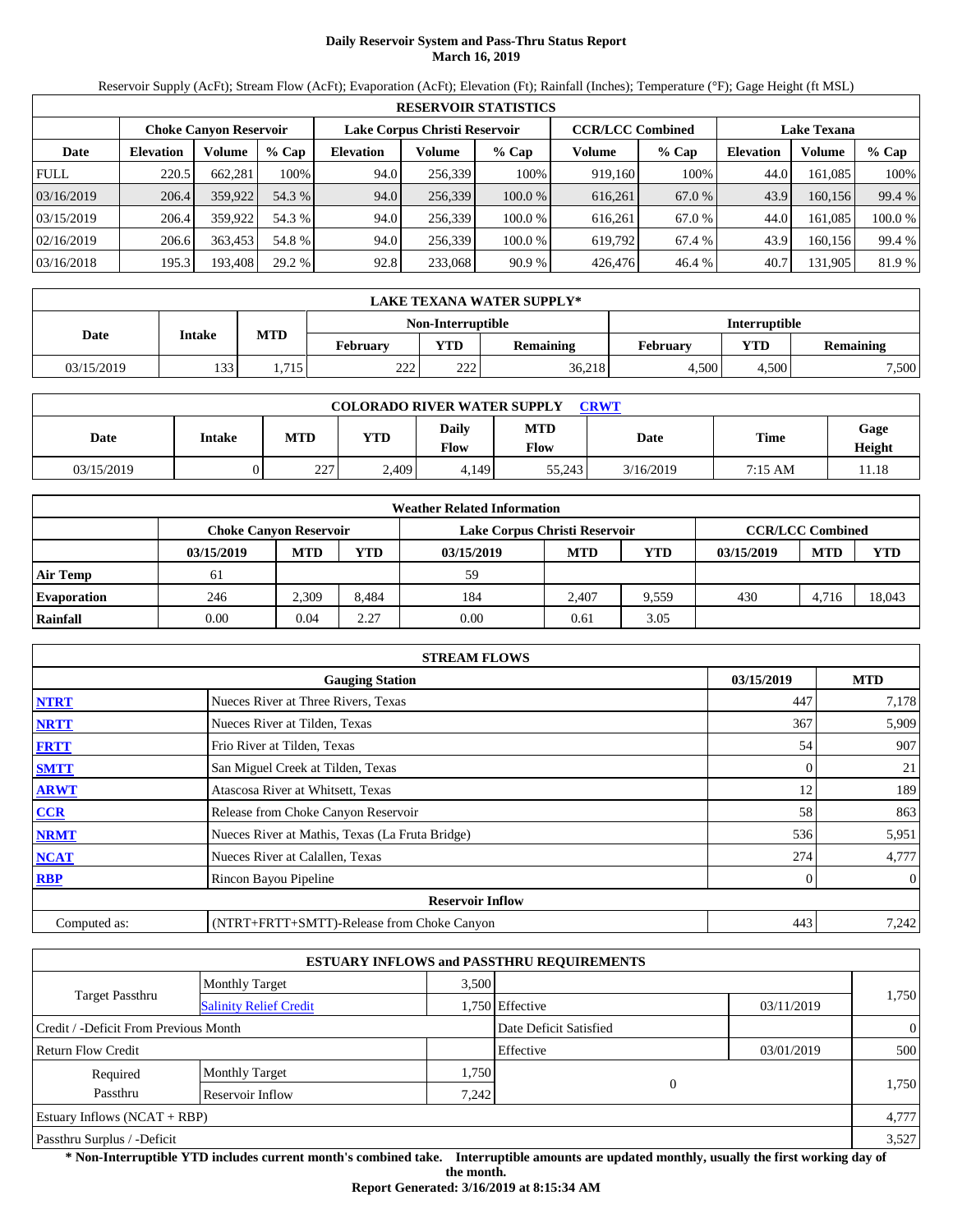## **Daily Reservoir System and Pass-Thru Status Report March 17, 2019**

Reservoir Supply (AcFt); Stream Flow (AcFt); Evaporation (AcFt); Elevation (Ft); Rainfall (Inches); Temperature (°F); Gage Height (ft MSL)

|             | <b>RESERVOIR STATISTICS</b>                                                                                     |         |         |                  |         |         |         |         |                  |         |        |  |
|-------------|-----------------------------------------------------------------------------------------------------------------|---------|---------|------------------|---------|---------|---------|---------|------------------|---------|--------|--|
|             | <b>CCR/LCC Combined</b><br>Lake Corpus Christi Reservoir<br><b>Lake Texana</b><br><b>Choke Canyon Reservoir</b> |         |         |                  |         |         |         |         |                  |         |        |  |
| Date        | <b>Elevation</b>                                                                                                | Volume  | $%$ Cap | <b>Elevation</b> | Volume  | $%$ Cap | Volume  | $%$ Cap | <b>Elevation</b> | Volume  | % Cap  |  |
| <b>FULL</b> | 220.5                                                                                                           | 662.281 | 100%    | 94.0             | 256,339 | 100%    | 919,160 | 100%    | 44.0             | 161.085 | 100%   |  |
| 03/17/2019  | 206.4                                                                                                           | 359,922 | 54.3 %  | 94.0             | 256,339 | 100.0%  | 616,261 | 67.0 %  | 43.8             | 159,229 | 98.8%  |  |
| 03/16/2019  | 206.4                                                                                                           | 359,922 | 54.3 %  | 94.0             | 256.339 | 100.0 % | 616.261 | 67.0 %  | 43.9             | 160.156 | 99.4 % |  |
| 02/17/2019  | 206.6                                                                                                           | 363,453 | 54.8 %  | 94.0             | 256.339 | 100.0 % | 619.792 | 67.4 %  | 43.9             | 160.156 | 99.4 % |  |
| 03/17/2018  | 195.2                                                                                                           | 192,188 | 29.0 %  | 92.8             | 233,068 | 90.9%   | 425.256 | 46.3 %  | 40.6             | 131,068 | 81.4 % |  |

|            | LAKE TEXANA WATER SUPPLY* |            |                 |                   |                  |               |            |                  |  |  |  |
|------------|---------------------------|------------|-----------------|-------------------|------------------|---------------|------------|------------------|--|--|--|
|            |                           |            |                 | Non-Interruptible |                  | Interruptible |            |                  |  |  |  |
| Date       | Intake                    | <b>MTD</b> | <b>February</b> | <b>YTD</b>        | <b>Remaining</b> | February      | <b>YTD</b> | <b>Remaining</b> |  |  |  |
| 03/16/2019 | 133                       | .848       | າາາ<br>∠∠∠      | າາາ<br>∠∠∠        | 36,218           | 4.500         | 4.500      | 7,500            |  |  |  |

| <b>COLORADO RIVER WATER SUPPLY</b><br><b>CRWT</b> |        |            |            |                             |                    |           |             |                |  |  |
|---------------------------------------------------|--------|------------|------------|-----------------------------|--------------------|-----------|-------------|----------------|--|--|
| Date                                              | Intake | <b>MTD</b> | <b>YTD</b> | <b>Daily</b><br><b>Flow</b> | <b>MTD</b><br>Flow | Date      | <b>Time</b> | Gage<br>Height |  |  |
| 03/16/2019                                        |        | 227<br>ZZ. | 2,409      | 3.970                       | 59,213             | 3/17/2019 | 7:15 AM     | 11.09          |  |  |

|                    |                               |            |       | <b>Weather Related Information</b> |            |       |            |                         |            |
|--------------------|-------------------------------|------------|-------|------------------------------------|------------|-------|------------|-------------------------|------------|
|                    | <b>Choke Canvon Reservoir</b> |            |       | Lake Corpus Christi Reservoir      |            |       |            | <b>CCR/LCC Combined</b> |            |
|                    | 03/16/2019                    | <b>MTD</b> | YTD   | 03/16/2019                         | <b>MTD</b> | YTD   | 03/16/2019 | <b>MTD</b>              | <b>YTD</b> |
| <b>Air Temp</b>    | 58                            |            |       | 56                                 |            |       |            |                         |            |
| <b>Evaporation</b> | 164                           | 2.473      | 8.648 | 127                                | 2.534      | 9.686 | 291        | 5,007                   | 18,334     |
| Rainfall           | 0.00                          | 0.04       | 2.27  | 0.00                               | 0.61       | 3.05  |            |                         |            |

|              | <b>STREAM FLOWS</b>                             |            |                |
|--------------|-------------------------------------------------|------------|----------------|
|              | <b>Gauging Station</b>                          | 03/16/2019 | <b>MTD</b>     |
| <b>NTRT</b>  | Nueces River at Three Rivers, Texas             | 443        | 7,620          |
| <b>NRTT</b>  | Nueces River at Tilden, Texas                   | 359        | 6,269          |
| <b>FRTT</b>  | Frio River at Tilden, Texas                     | 55         | 962            |
| <b>SMTT</b>  | San Miguel Creek at Tilden, Texas               | $\Omega$   | 21             |
| <b>ARWT</b>  | Atascosa River at Whitsett, Texas               | 11         | 200            |
| <b>CCR</b>   | Release from Choke Canyon Reservoir             | 58         | 921            |
| <b>NRMT</b>  | Nueces River at Mathis, Texas (La Fruta Bridge) | 383        | 6,334          |
| <b>NCAT</b>  | Nueces River at Calallen, Texas                 | 425        | 5,202          |
| <b>RBP</b>   | Rincon Bayou Pipeline                           | 0          | $\overline{0}$ |
|              | <b>Reservoir Inflow</b>                         |            |                |
| Computed as: | (NTRT+FRTT+SMTT)-Release from Choke Canyon      | 441        | 7,683          |

|                                                         |                       |       | <b>ESTUARY INFLOWS and PASSTHRU REQUIREMENTS</b> |            |                |
|---------------------------------------------------------|-----------------------|-------|--------------------------------------------------|------------|----------------|
|                                                         | <b>Monthly Target</b> | 3,500 |                                                  |            |                |
| <b>Target Passthru</b><br><b>Salinity Relief Credit</b> |                       |       | 1,750 Effective                                  | 03/11/2019 | 1,750          |
| Credit / -Deficit From Previous Month                   |                       |       | Date Deficit Satisfied                           |            | $\overline{0}$ |
| <b>Return Flow Credit</b>                               |                       |       | Effective                                        | 03/01/2019 | 500            |
| Required                                                | <b>Monthly Target</b> | 1,750 |                                                  |            |                |
| Passthru                                                | Reservoir Inflow      | 7,683 | $\overline{0}$                                   |            | 1,750          |
| Estuary Inflows $(NCAT + RBP)$                          |                       |       |                                                  |            | 5,202          |
| Passthru Surplus / -Deficit                             |                       |       |                                                  |            | 3,952          |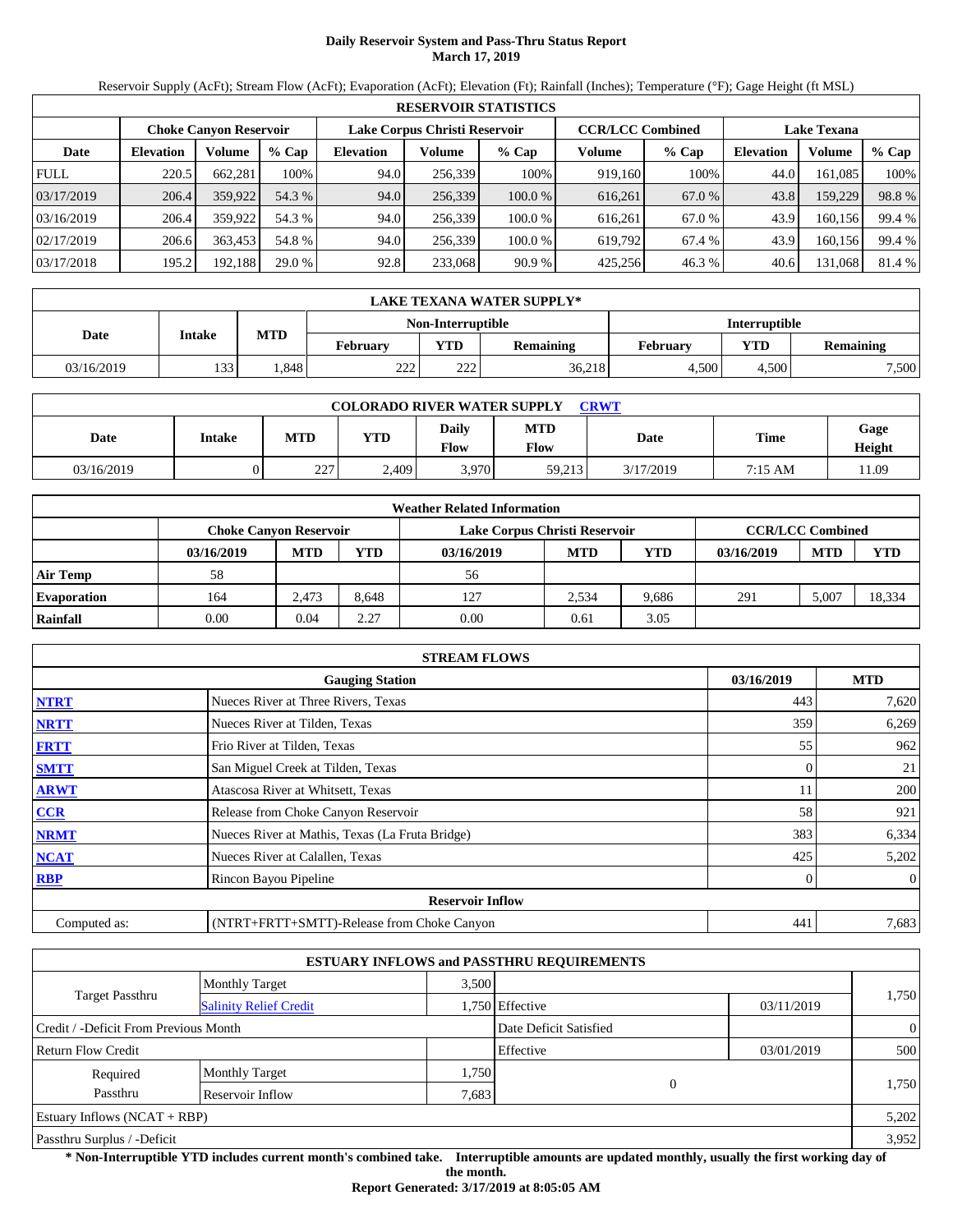## **Daily Reservoir System and Pass-Thru Status Report March 18, 2019**

Reservoir Supply (AcFt); Stream Flow (AcFt); Evaporation (AcFt); Elevation (Ft); Rainfall (Inches); Temperature (°F); Gage Height (ft MSL)

|             |                  |                               |         |                                                                                |         | <b>RESERVOIR STATISTICS</b> |         |        |                  |         |        |
|-------------|------------------|-------------------------------|---------|--------------------------------------------------------------------------------|---------|-----------------------------|---------|--------|------------------|---------|--------|
|             |                  | <b>Choke Canvon Reservoir</b> |         | <b>CCR/LCC Combined</b><br>Lake Corpus Christi Reservoir<br><b>Lake Texana</b> |         |                             |         |        |                  |         |        |
| Date        | <b>Elevation</b> | Volume                        | $%$ Cap | <b>Elevation</b>                                                               | Volume  | $%$ Cap                     | Volume  | % Cap  | <b>Elevation</b> | Volume  | % Cap  |
| <b>FULL</b> | 220.5            | 662,281                       | 100%    | 94.0                                                                           | 256.339 | 100%                        | 919,160 | 100%   | 44.0             | 161,085 | 100%   |
| 03/18/2019  | 206.4            | 359,922                       | 54.3 %  | 94.1                                                                           | 256,339 | 100.0%                      | 616,261 | 67.0 % | 43.8             | 159,229 | 98.8%  |
| 03/17/2019  | 206.4            | 359,922                       | 54.3 %  | 94.0                                                                           | 256.339 | 100.0%                      | 616.261 | 67.0 % | 43.8             | 159,229 | 98.8%  |
| 02/18/2019  | 206.6            | 363.453                       | 54.8 %  | 94.0                                                                           | 256.339 | 100.0 %                     | 619.792 | 67.4 % | 43.9             | 160.156 | 99.4 % |
| 03/18/2018  | 195.2            | 192,188                       | 29.0 %  | 92.8                                                                           | 233,068 | 90.9%                       | 425,256 | 46.3%  | 40.6             | 131,068 | 81.4 % |

|            | LAKE TEXANA WATER SUPPLY* |            |                 |                          |                  |                      |                                |       |  |  |  |
|------------|---------------------------|------------|-----------------|--------------------------|------------------|----------------------|--------------------------------|-------|--|--|--|
|            |                           |            |                 | <b>Non-Interruptible</b> |                  | <b>Interruptible</b> |                                |       |  |  |  |
| Date       | Intake                    | <b>MTD</b> | <b>February</b> | <b>YTD</b>               | <b>Remaining</b> | Februarv             | <b>YTD</b><br><b>Remaining</b> |       |  |  |  |
| 03/17/2019 | 133                       | .981       | າາາ<br>∠∠∠      | 222                      | 36,218           | 4.500                | 4.500                          | 7,500 |  |  |  |

| <b>COLORADO RIVER WATER SUPPLY</b><br>CRWT |        |            |            |                      |                    |           |                   |                |  |  |  |
|--------------------------------------------|--------|------------|------------|----------------------|--------------------|-----------|-------------------|----------------|--|--|--|
| Date                                       | Intake | <b>MTD</b> | <b>YTD</b> | Daily<br><b>Flow</b> | <b>MTD</b><br>Flow | Date      | Time              | Gage<br>Height |  |  |  |
| 03/17/2019                                 |        | 227        | 2,409      | 3.851                | 63,063             | 3/18/2019 | $7:15 \text{ AM}$ | 10.76          |  |  |  |

|                    |                               |            |       | <b>Weather Related Information</b> |            |            |            |                         |        |
|--------------------|-------------------------------|------------|-------|------------------------------------|------------|------------|------------|-------------------------|--------|
|                    | <b>Choke Canvon Reservoir</b> |            |       | Lake Corpus Christi Reservoir      |            |            |            | <b>CCR/LCC Combined</b> |        |
|                    | 03/17/2019                    | <b>MTD</b> | YTD   | 03/17/2019                         | <b>MTD</b> | <b>YTD</b> | 03/17/2019 | <b>MTD</b>              | YTD    |
| <b>Air Temp</b>    | 66                            |            |       | 62                                 |            |            |            |                         |        |
| <b>Evaporation</b> | 103                           | 2.576      | 8,751 | 173                                | 2.707      | 9.859      | 276        | 5.283                   | 18,610 |
| Rainfall           | 0.00                          | 0.04       | 2.27  | 0.00                               | 0.61       | 3.05       |            |                         |        |

|              | <b>STREAM FLOWS</b>                             |            |            |
|--------------|-------------------------------------------------|------------|------------|
|              | <b>Gauging Station</b>                          | 03/17/2019 | <b>MTD</b> |
| <b>NTRT</b>  | Nueces River at Three Rivers, Texas             | 441        | 8,061      |
| <b>NRTT</b>  | Nueces River at Tilden, Texas                   | 349        | 6,618      |
| <b>FRTT</b>  | Frio River at Tilden, Texas                     | 56         | 1,019      |
| <b>SMTT</b>  | San Miguel Creek at Tilden, Texas               | 0          | 21         |
| <b>ARWT</b>  | Atascosa River at Whitsett, Texas               | 11         | 211        |
| <b>CCR</b>   | Release from Choke Canyon Reservoir             | 58         | 979        |
| <b>NRMT</b>  | Nueces River at Mathis, Texas (La Fruta Bridge) | 367        | 6,701      |
| <b>NCAT</b>  | Nueces River at Calallen, Texas                 | 361        | 5,563      |
| <b>RBP</b>   | Rincon Bayou Pipeline                           | 0          | $\theta$   |
|              | <b>Reservoir Inflow</b>                         |            |            |
| Computed as: | (NTRT+FRTT+SMTT)-Release from Choke Canyon      | 439        | 8,122      |

|                                                         |                       |       | <b>ESTUARY INFLOWS and PASSTHRU REQUIREMENTS</b> |            |                |  |
|---------------------------------------------------------|-----------------------|-------|--------------------------------------------------|------------|----------------|--|
|                                                         | <b>Monthly Target</b> | 3.500 |                                                  |            |                |  |
| <b>Target Passthru</b><br><b>Salinity Relief Credit</b> |                       |       | 1,750 Effective                                  | 03/11/2019 | 1,750          |  |
| Credit / -Deficit From Previous Month                   |                       |       | Date Deficit Satisfied                           |            | $\overline{0}$ |  |
| <b>Return Flow Credit</b>                               |                       |       | Effective                                        | 03/01/2019 | 500            |  |
| Required                                                | <b>Monthly Target</b> | 1,750 |                                                  |            |                |  |
| Passthru                                                | Reservoir Inflow      | 8,122 | $\overline{0}$                                   |            | 1,750          |  |
| Estuary Inflows $(NCAT + RBP)$                          |                       |       |                                                  |            | 5,563          |  |
| Passthru Surplus / -Deficit                             |                       |       |                                                  |            | 4,313          |  |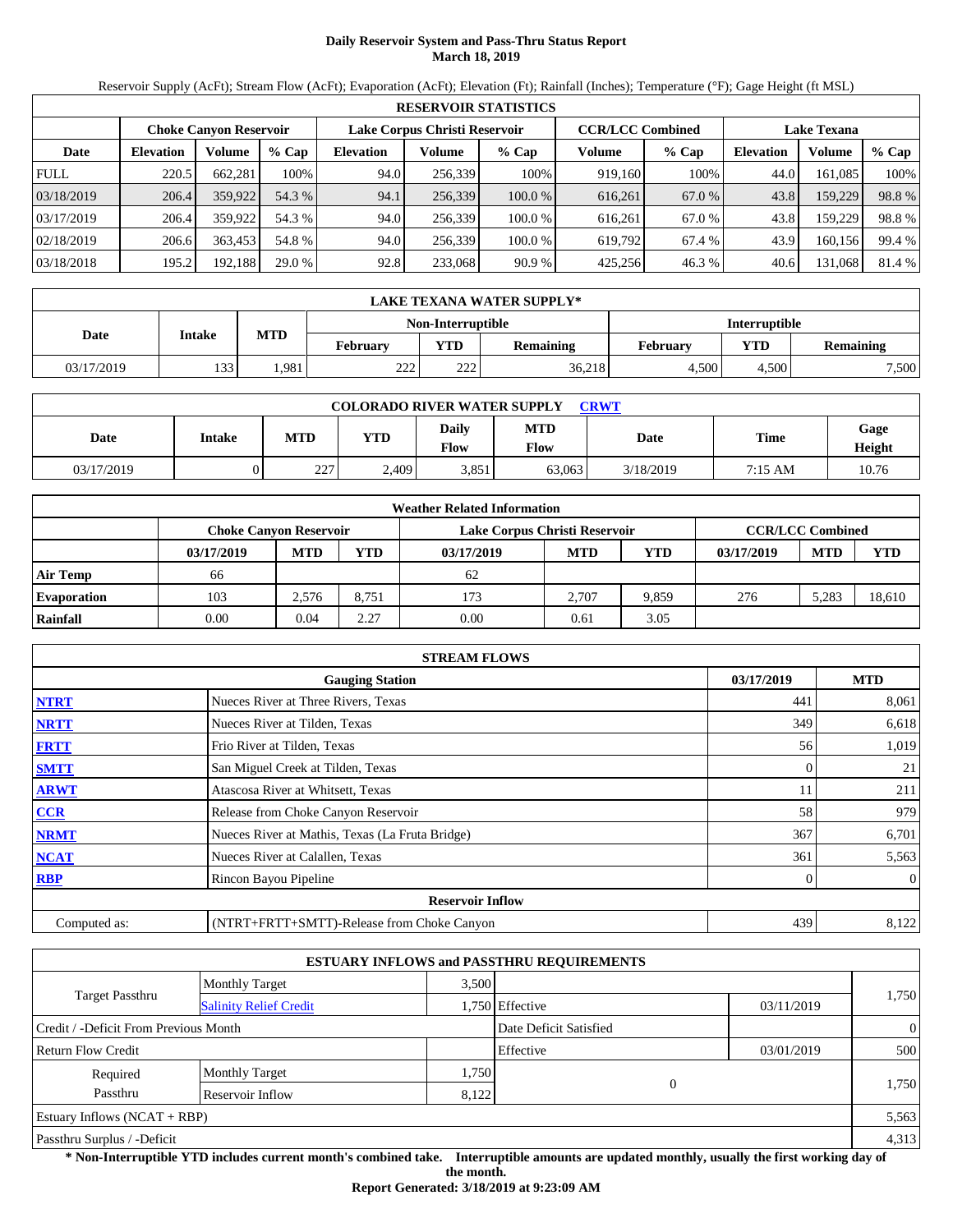## **Daily Reservoir System and Pass-Thru Status Report March 19, 2019**

Reservoir Supply (AcFt); Stream Flow (AcFt); Evaporation (AcFt); Elevation (Ft); Rainfall (Inches); Temperature (°F); Gage Height (ft MSL)

|             | <b>RESERVOIR STATISTICS</b> |                               |         |                  |                               |         |                         |         |                  |                    |        |
|-------------|-----------------------------|-------------------------------|---------|------------------|-------------------------------|---------|-------------------------|---------|------------------|--------------------|--------|
|             |                             | <b>Choke Canvon Reservoir</b> |         |                  | Lake Corpus Christi Reservoir |         | <b>CCR/LCC Combined</b> |         |                  | <b>Lake Texana</b> |        |
| Date        | <b>Elevation</b>            | Volume                        | $%$ Cap | <b>Elevation</b> | Volume                        | $%$ Cap | Volume                  | $%$ Cap | <b>Elevation</b> | Volume             | % Cap  |
| <b>FULL</b> | 220.5                       | 662,281                       | 100%    | 94.0             | 256,339                       | 100%    | 919,160                 | 100%    | 44.0             | 161,085            | 100%   |
| 03/19/2019  | 206.4                       | 359,922                       | 54.3 %  | 94.0             | 256,339                       | 100.0%  | 616,261                 | 67.0 %  | 43.8             | 159,229            | 98.8%  |
| 03/18/2019  | 206.4                       | 359,922                       | 54.3 %  | 94.1             | 256.339                       | 100.0 % | 616.261                 | 67.0 %  | 43.8             | 159,229            | 98.8%  |
| 02/19/2019  | 206.6                       | 363,453                       | 54.8 %  | 94.0             | 256,339                       | 100.0 % | 619,792                 | 67.4 %  | 43.9             | 160,156            | 99.4 % |
| 03/19/2018  | 195.2                       | 192,188                       | 29.0 %  | 92.7             | 231,167                       | 90.2%   | 423,355                 | 46.1 %  | 40.6             | 131,068            | 81.4 % |

|                   | LAKE TEXANA WATER SUPPLY* |            |                 |            |                  |          |               |           |  |  |
|-------------------|---------------------------|------------|-----------------|------------|------------------|----------|---------------|-----------|--|--|
| Non-Interruptible |                           |            |                 |            |                  |          | Interruptible |           |  |  |
| Date              | Intake                    | <b>MTD</b> | <b>February</b> | <b>YTD</b> | <b>Remaining</b> | February | <b>VTD</b>    | Remaining |  |  |
| 03/18/2019        | 132                       | 2,113      | າາາ<br>22 L     | 222        | 36,218           | 4.500    | 4.500         | 7,500     |  |  |

| <b>COLORADO RIVER WATER SUPPLY</b><br><b>CRWT</b> |        |            |            |                             |                    |           |             |                |  |  |
|---------------------------------------------------|--------|------------|------------|-----------------------------|--------------------|-----------|-------------|----------------|--|--|
| Date                                              | Intake | <b>MTD</b> | <b>YTD</b> | <b>Daily</b><br><b>Flow</b> | <b>MTD</b><br>Flow | Date      | <b>Time</b> | Gage<br>Height |  |  |
| 03/18/2019                                        |        | 227<br>ZZ. | 2,409      | 3.652                       | 66,716             | 3/19/2019 | 7:15 AM     | 10.57          |  |  |

|                    |                               |            |       | <b>Weather Related Information</b> |            |       |            |                         |            |
|--------------------|-------------------------------|------------|-------|------------------------------------|------------|-------|------------|-------------------------|------------|
|                    | <b>Choke Canvon Reservoir</b> |            |       | Lake Corpus Christi Reservoir      |            |       |            | <b>CCR/LCC Combined</b> |            |
|                    | 03/18/2019                    | <b>MTD</b> | YTD   | 03/18/2019                         | <b>MTD</b> | YTD   | 03/18/2019 | <b>MTD</b>              | <b>YTD</b> |
| <b>Air Temp</b>    | 70                            |            |       | 67                                 |            |       |            |                         |            |
| <b>Evaporation</b> | 215                           | 2.791      | 8.966 | 138                                | 2.845      | 9.997 | 353        | 5.636                   | 18,963     |
| Rainfall           | 0.00                          | 0.04       | 2.27  | 0.00                               | 0.61       | 3.05  |            |                         |            |

|              | <b>STREAM FLOWS</b>                             |            |            |
|--------------|-------------------------------------------------|------------|------------|
|              | <b>Gauging Station</b>                          | 03/18/2019 | <b>MTD</b> |
| <b>NTRT</b>  | Nueces River at Three Rivers, Texas             | 433        | 8,494      |
| <b>NRTT</b>  | Nueces River at Tilden, Texas                   | 343        | 6,961      |
| <b>FRTT</b>  | Frio River at Tilden, Texas                     | 54         | 1,073      |
| <b>SMTT</b>  | San Miguel Creek at Tilden, Texas               |            | 22         |
| <b>ARWT</b>  | Atascosa River at Whitsett, Texas               | 11         | 222        |
| <b>CCR</b>   | Release from Choke Canyon Reservoir             | 58         | 1,036      |
| <b>NRMT</b>  | Nueces River at Mathis, Texas (La Fruta Bridge) | 361        | 7,063      |
| <b>NCAT</b>  | Nueces River at Calallen, Texas                 | 288        | 5,851      |
| <b>RBP</b>   | Rincon Bayou Pipeline                           | 0          | $\theta$   |
|              | <b>Reservoir Inflow</b>                         |            |            |
| Computed as: | (NTRT+FRTT+SMTT)-Release from Choke Canyon      | 430        | 8,553      |

|                                       |                               |       | <b>ESTUARY INFLOWS and PASSTHRU REQUIREMENTS</b> |            |                |
|---------------------------------------|-------------------------------|-------|--------------------------------------------------|------------|----------------|
|                                       | <b>Monthly Target</b>         | 3.500 |                                                  |            |                |
| <b>Target Passthru</b>                | <b>Salinity Relief Credit</b> |       | 1,750 Effective                                  | 03/11/2019 | 1,750          |
| Credit / -Deficit From Previous Month |                               |       | Date Deficit Satisfied                           |            | $\overline{0}$ |
| <b>Return Flow Credit</b>             |                               |       | Effective                                        | 03/01/2019 | 500            |
| Required                              | <b>Monthly Target</b>         | 1,750 |                                                  |            |                |
| Passthru                              | Reservoir Inflow              | 8,553 | $\Omega$                                         |            | 1,750          |
| Estuary Inflows $(NCAT + RBP)$        |                               |       |                                                  |            | 5,851          |
| Passthru Surplus / -Deficit           |                               |       |                                                  |            | 4,601          |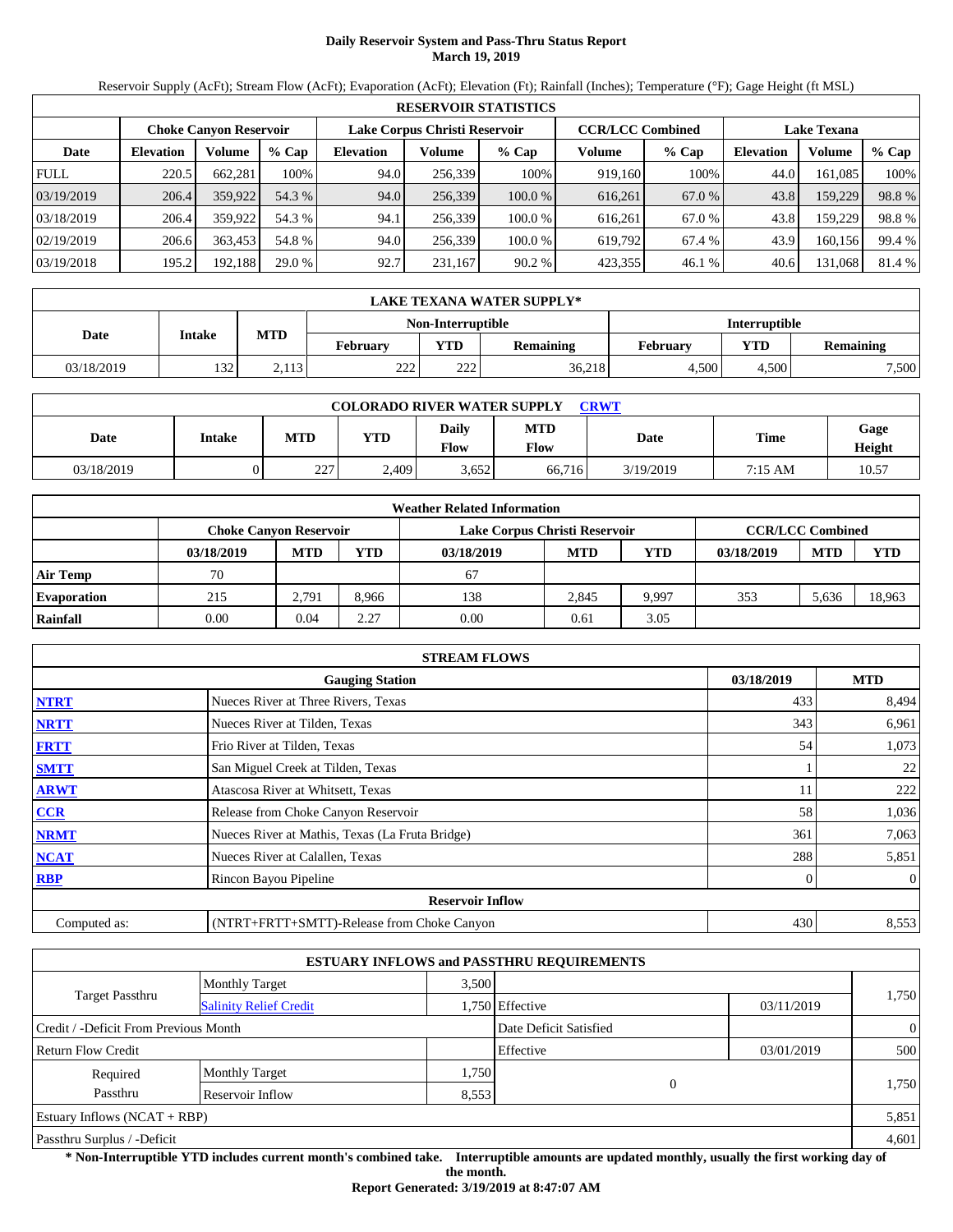## **Daily Reservoir System and Pass-Thru Status Report March 20, 2019**

Reservoir Supply (AcFt); Stream Flow (AcFt); Evaporation (AcFt); Elevation (Ft); Rainfall (Inches); Temperature (°F); Gage Height (ft MSL)

|             | <b>RESERVOIR STATISTICS</b>                                                                                     |         |         |                  |         |         |         |         |                  |         |        |  |
|-------------|-----------------------------------------------------------------------------------------------------------------|---------|---------|------------------|---------|---------|---------|---------|------------------|---------|--------|--|
|             | <b>CCR/LCC Combined</b><br>Lake Corpus Christi Reservoir<br><b>Lake Texana</b><br><b>Choke Canyon Reservoir</b> |         |         |                  |         |         |         |         |                  |         |        |  |
| Date        | <b>Elevation</b>                                                                                                | Volume  | $%$ Cap | <b>Elevation</b> | Volume  | $%$ Cap | Volume  | $%$ Cap | <b>Elevation</b> | Volume  | % Cap  |  |
| <b>FULL</b> | 220.5                                                                                                           | 662.281 | 100%    | 94.0             | 256,339 | 100%    | 919,160 | 100%    | 44.0             | 161.085 | 100%   |  |
| 03/20/2019  | 206.4                                                                                                           | 359,922 | 54.3 %  | 94.0             | 256,339 | 100.0%  | 616,261 | 67.0 %  | 43.7             | 158,306 | 98.3%  |  |
| 03/19/2019  | 206.4                                                                                                           | 359,922 | 54.3 %  | 94.0             | 256.339 | 100.0 % | 616.261 | 67.0 %  | 43.8             | 159.229 | 98.8%  |  |
| 02/20/2019  | 206.5                                                                                                           | 361.685 | 54.6 %  | 94.0             | 256.339 | 100.0 % | 618,024 | 67.2 %  | 43.8             | 159.229 | 98.8%  |  |
| 03/20/2018  | 195.3                                                                                                           | 193,408 | 29.2 %  | 92.7             | 231,167 | 90.2%   | 424,575 | 46.2 %  | 40.6             | 131,068 | 81.4 % |  |

|                                    | LAKE TEXANA WATER SUPPLY* |            |                 |            |                  |                 |            |           |  |  |
|------------------------------------|---------------------------|------------|-----------------|------------|------------------|-----------------|------------|-----------|--|--|
| Interruptible<br>Non-Interruptible |                           |            |                 |            |                  |                 |            |           |  |  |
| Date                               | Intake                    | <b>MTD</b> | <b>February</b> | <b>YTD</b> | <b>Remaining</b> | <b>February</b> | <b>VTD</b> | Remaining |  |  |
| 03/19/2019                         | 132                       | 2,245      | າາາ<br>22 L     | 222        | 36,218           | 4.500           | 4.500      | 7,500     |  |  |

| <b>COLORADO RIVER WATER SUPPLY</b><br><b>CRWT</b> |        |            |            |                             |                    |           |             |                |  |  |
|---------------------------------------------------|--------|------------|------------|-----------------------------|--------------------|-----------|-------------|----------------|--|--|
| Date                                              | Intake | <b>MTD</b> | <b>YTD</b> | <b>Daily</b><br><b>Flow</b> | <b>MTD</b><br>Flow | Date      | <b>Time</b> | Gage<br>Height |  |  |
| 03/19/2019                                        |        | 227<br>ZZ. | 2,409      | 3.513                       | 70.229             | 3/20/2019 | 7:15 AM     | 10.64          |  |  |

|                    |                               |            |       | <b>Weather Related Information</b> |            |        |            |                         |            |
|--------------------|-------------------------------|------------|-------|------------------------------------|------------|--------|------------|-------------------------|------------|
|                    | <b>Choke Canvon Reservoir</b> |            |       | Lake Corpus Christi Reservoir      |            |        |            | <b>CCR/LCC Combined</b> |            |
|                    | 03/19/2019                    | <b>MTD</b> | YTD   | 03/19/2019                         | <b>MTD</b> | YTD    | 03/19/2019 | <b>MTD</b>              | <b>YTD</b> |
| <b>Air Temp</b>    | 66                            |            |       | 67                                 |            |        |            |                         |            |
| <b>Evaporation</b> | 103                           | 2,894      | 9.069 | 183                                | 3.028      | 10.180 | 286        | 5.922                   | 19.249     |
| Rainfall           | 0.00                          | 0.04       | 2.27  | 0.00                               | 0.61       | 3.05   |            |                         |            |

|              | <b>STREAM FLOWS</b>                             |            |     |                |
|--------------|-------------------------------------------------|------------|-----|----------------|
|              | <b>Gauging Station</b>                          | 03/19/2019 |     | <b>MTD</b>     |
| <b>NTRT</b>  | Nueces River at Three Rivers, Texas             |            | 425 | 8,919          |
| <b>NRTT</b>  | Nueces River at Tilden, Texas                   |            | 339 | 7,301          |
| <b>FRTT</b>  | Frio River at Tilden, Texas                     |            | 53  | 1,126          |
| <b>SMTT</b>  | San Miguel Creek at Tilden, Texas               |            |     | 23             |
| <b>ARWT</b>  | Atascosa River at Whitsett, Texas               |            |     | 233            |
| <b>CCR</b>   | Release from Choke Canyon Reservoir             |            | 58  | 1,094          |
| <b>NRMT</b>  | Nueces River at Mathis, Texas (La Fruta Bridge) |            | 361 | 7,424          |
| <b>NCAT</b>  | Nueces River at Calallen, Texas                 |            | 292 | 6,143          |
| <b>RBP</b>   | Rincon Bayou Pipeline                           |            |     | $\overline{0}$ |
|              | <b>Reservoir Inflow</b>                         |            |     |                |
| Computed as: | (NTRT+FRTT+SMTT)-Release from Choke Canyon      |            | 421 | 8,973          |

|                                       |                               |       | <b>ESTUARY INFLOWS and PASSTHRU REQUIREMENTS</b> |            |                |
|---------------------------------------|-------------------------------|-------|--------------------------------------------------|------------|----------------|
|                                       | <b>Monthly Target</b>         | 3.500 |                                                  |            |                |
| <b>Target Passthru</b>                | <b>Salinity Relief Credit</b> |       | 1,750 Effective                                  | 03/11/2019 | 1,750          |
| Credit / -Deficit From Previous Month |                               |       | Date Deficit Satisfied                           |            | $\overline{0}$ |
| <b>Return Flow Credit</b>             |                               |       | Effective                                        | 03/01/2019 | 500            |
| Required                              | <b>Monthly Target</b>         | 1,750 |                                                  |            |                |
| Passthru                              | Reservoir Inflow              | 8,973 | 0                                                |            | 1,750          |
| Estuary Inflows $(NCAT + RBP)$        |                               |       |                                                  |            | 6,143          |
| Passthru Surplus / -Deficit           |                               |       |                                                  |            | 4,893          |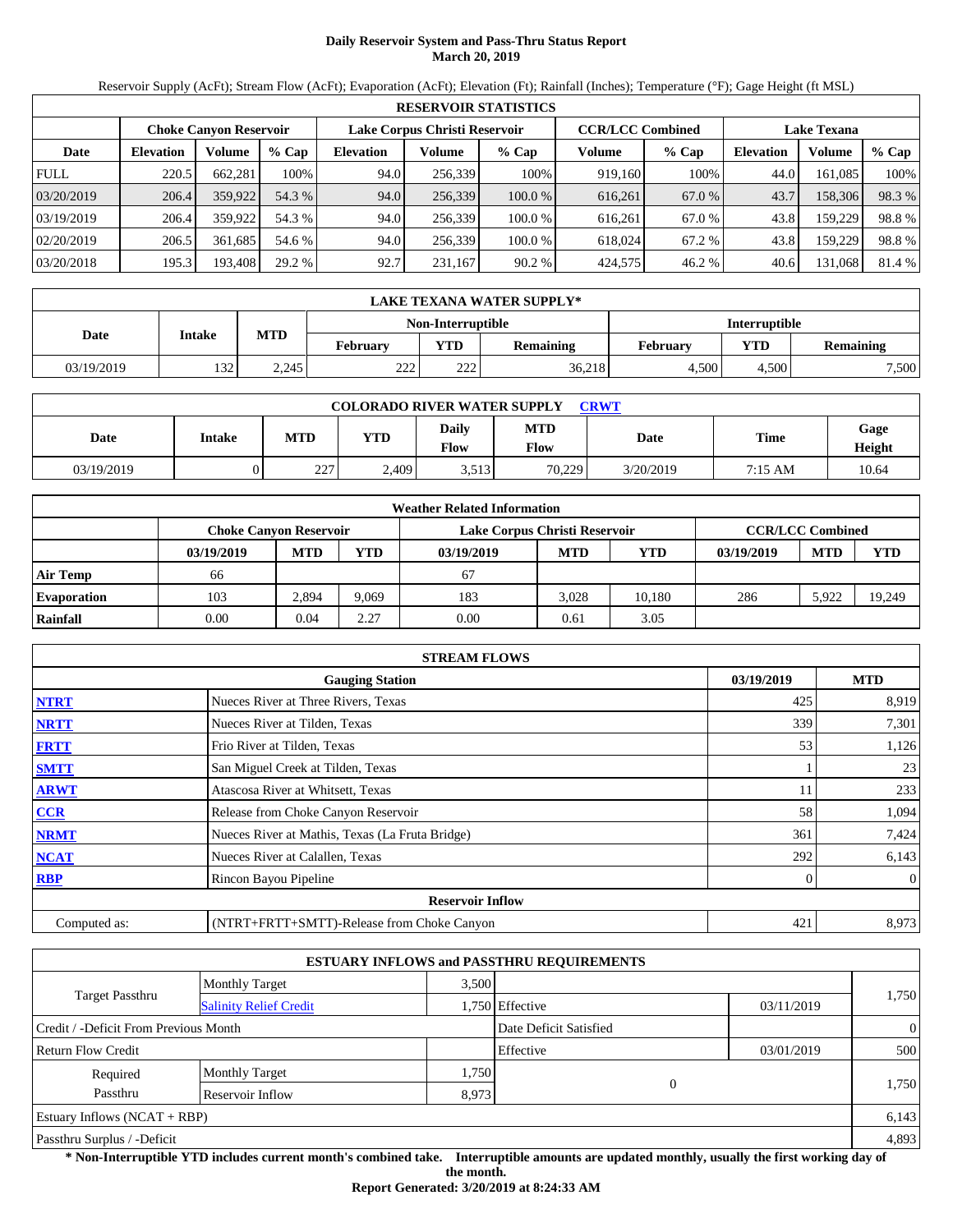## **Daily Reservoir System and Pass-Thru Status Report March 21, 2019**

Reservoir Supply (AcFt); Stream Flow (AcFt); Evaporation (AcFt); Elevation (Ft); Rainfall (Inches); Temperature (°F); Gage Height (ft MSL)

|             | <b>RESERVOIR STATISTICS</b> |                               |         |                  |                               |         |                         |         |                    |         |        |  |
|-------------|-----------------------------|-------------------------------|---------|------------------|-------------------------------|---------|-------------------------|---------|--------------------|---------|--------|--|
|             |                             | <b>Choke Canyon Reservoir</b> |         |                  | Lake Corpus Christi Reservoir |         | <b>CCR/LCC Combined</b> |         | <b>Lake Texana</b> |         |        |  |
| Date        | <b>Elevation</b>            | Volume                        | $%$ Cap | <b>Elevation</b> | Volume                        | $%$ Cap | Volume                  | $%$ Cap | <b>Elevation</b>   | Volume  | % Cap  |  |
| <b>FULL</b> | 220.5                       | 662.281                       | 100%    | 94.0             | 256,339                       | 100%    | 919,160                 | 100%    | 44.0               | 161.085 | 100%   |  |
| 03/21/2019  | 206.4                       | 359,922                       | 54.3 %  | 94.0             | 256,339                       | 100.0%  | 616,261                 | 67.0 %  | 43.7               | 158,306 | 98.3%  |  |
| 03/20/2019  | 206.4                       | 359,922                       | 54.3 %  | 94.0             | 256.339                       | 100.0 % | 616.261                 | 67.0 %  | 43.7               | 158.306 | 98.3%  |  |
| 02/21/2019  | 206.6                       | 363,453                       | 54.8 %  | 94.0             | 256.339                       | 100.0 % | 619.792                 | 67.4 %  | 43.7               | 158,306 | 98.3%  |  |
| 03/21/2018  | 195.3                       | 193,408                       | 29.2 %  | 92.7             | 231,167                       | 90.2%   | 424,575                 | 46.2 %  | 40.7               | 131,095 | 81.4 % |  |

|            | LAKE TEXANA WATER SUPPLY* |            |                 |                   |                  |               |            |                  |  |  |
|------------|---------------------------|------------|-----------------|-------------------|------------------|---------------|------------|------------------|--|--|
|            |                           | <b>MTD</b> |                 | Non-Interruptible |                  | Interruptible |            |                  |  |  |
| Date       | Intake                    |            | <b>February</b> | <b>YTD</b>        | <b>Remaining</b> | February      | <b>YTD</b> | <b>Remaining</b> |  |  |
| 03/20/2019 | 90                        | 2,335      | າາາ<br>∠∠∠      | າາາ<br>∠∠∠        | 36,218           | 4.500         | 4.500      | 7,500            |  |  |

| <b>COLORADO RIVER WATER SUPPLY</b><br><b>CRWT</b> |                 |            |            |                             |                    |           |             |                |  |  |
|---------------------------------------------------|-----------------|------------|------------|-----------------------------|--------------------|-----------|-------------|----------------|--|--|
| Date                                              | Intake          | <b>MTD</b> | <b>YTD</b> | <b>Daily</b><br><b>Flow</b> | <b>MTD</b><br>Flow | Date      | <b>Time</b> | Gage<br>Height |  |  |
| 03/20/2019                                        | $\Delta$<br>42. | 270        | 2.452      | 3,732                       | 73,961             | 3/21/2019 | 7:15 AM     | 10.98          |  |  |

|                    |                               |            |       | <b>Weather Related Information</b> |                         |        |            |            |            |
|--------------------|-------------------------------|------------|-------|------------------------------------|-------------------------|--------|------------|------------|------------|
|                    | <b>Choke Canvon Reservoir</b> |            |       | Lake Corpus Christi Reservoir      | <b>CCR/LCC Combined</b> |        |            |            |            |
|                    | 03/20/2019                    | <b>MTD</b> | YTD   | 03/20/2019                         | <b>MTD</b>              | YTD    | 03/20/2019 | <b>MTD</b> | <b>YTD</b> |
| <b>Air Temp</b>    | 72                            |            |       | 71                                 |                         |        |            |            |            |
| <b>Evaporation</b> | 92                            | 2.986      | 9.161 | 138                                | 3.166                   | 10.318 | 230        | 6.152      | 19.479     |
| Rainfall           | 0.00                          | 0.04       | 2.27  | 0.00                               | 0.61                    | 3.05   |            |            |            |

|              | <b>STREAM FLOWS</b>                             |            |            |
|--------------|-------------------------------------------------|------------|------------|
|              | <b>Gauging Station</b>                          | 03/20/2019 | <b>MTD</b> |
| <b>NTRT</b>  | Nueces River at Three Rivers, Texas             | 423        | 9,341      |
| <b>NRTT</b>  | Nueces River at Tilden, Texas                   | 337        | 7,638      |
| <b>FRTT</b>  | Frio River at Tilden, Texas                     | 53         | 1,178      |
| <b>SMTT</b>  | San Miguel Creek at Tilden, Texas               | 0          | 23         |
| <b>ARWT</b>  | Atascosa River at Whitsett, Texas               | 11         | 244        |
| <b>CCR</b>   | Release from Choke Canyon Reservoir             | 58         | 1,151      |
| <b>NRMT</b>  | Nueces River at Mathis, Texas (La Fruta Bridge) | 361        | 7,785      |
| <b>NCAT</b>  | Nueces River at Calallen, Texas                 | 288        | 6,431      |
| <b>RBP</b>   | Rincon Bayou Pipeline                           | 0          | $\theta$   |
|              | <b>Reservoir Inflow</b>                         |            |            |
| Computed as: | (NTRT+FRTT+SMTT)-Release from Choke Canyon      | 418        | 9,391      |

|                                       |                               |       | <b>ESTUARY INFLOWS and PASSTHRU REQUIREMENTS</b> |            |                |  |
|---------------------------------------|-------------------------------|-------|--------------------------------------------------|------------|----------------|--|
|                                       | <b>Monthly Target</b>         | 3.500 |                                                  |            |                |  |
| <b>Target Passthru</b>                | <b>Salinity Relief Credit</b> |       | 1,750 Effective                                  | 03/11/2019 | 1,750          |  |
| Credit / -Deficit From Previous Month |                               |       | Date Deficit Satisfied                           |            | $\overline{0}$ |  |
| Return Flow Credit                    |                               |       | Effective                                        | 03/01/2019 | 500            |  |
| Required                              | <b>Monthly Target</b>         | 1,750 |                                                  |            |                |  |
| Passthru                              | Reservoir Inflow              | 9,391 | $\mathbf{0}$                                     |            | 1,750          |  |
| Estuary Inflows $(NCAT + RBP)$        |                               |       |                                                  |            | 6,431          |  |
| Passthru Surplus / -Deficit           |                               |       |                                                  |            | 5,181          |  |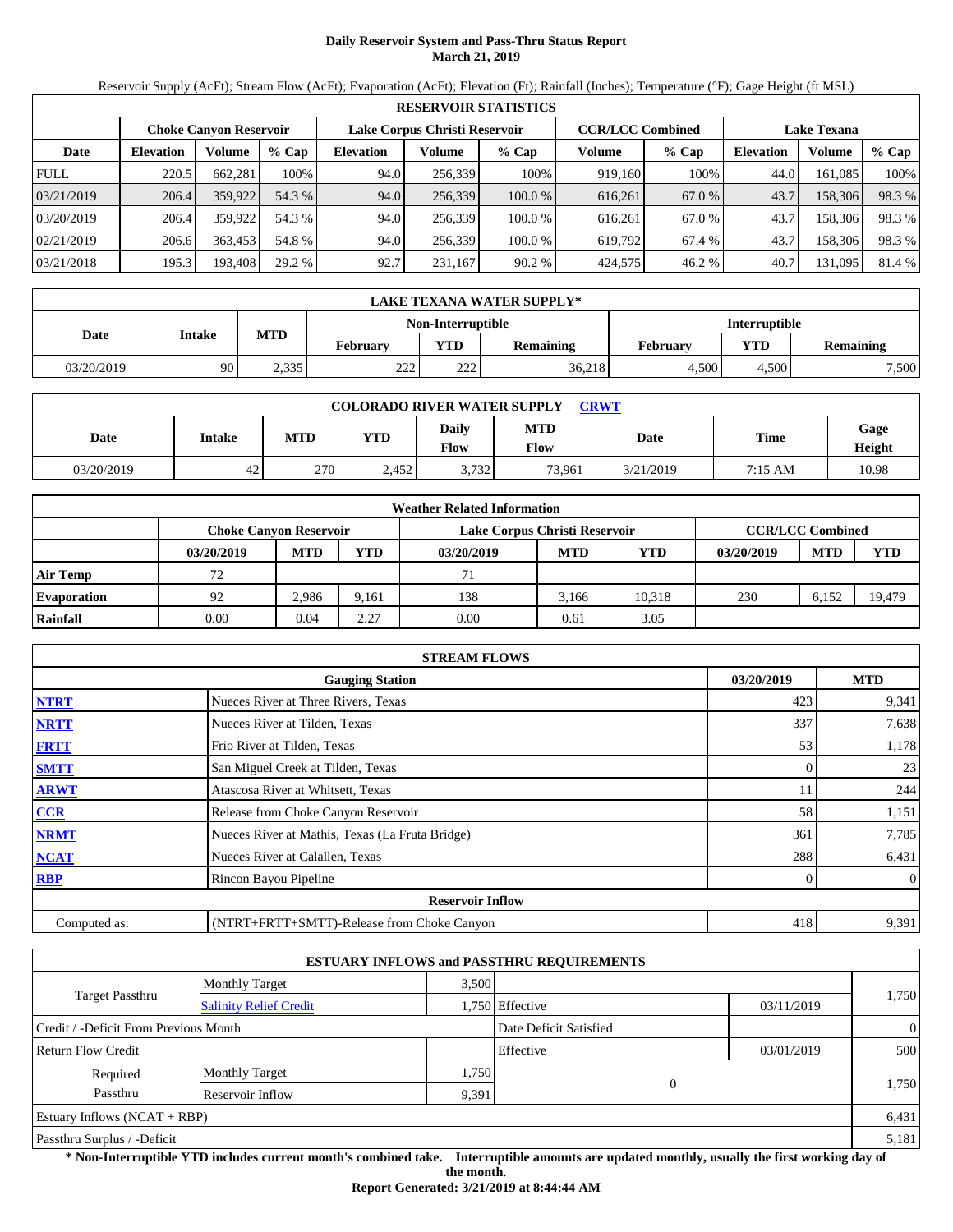## **Daily Reservoir System and Pass-Thru Status Report March 22, 2019**

Reservoir Supply (AcFt); Stream Flow (AcFt); Evaporation (AcFt); Elevation (Ft); Rainfall (Inches); Temperature (°F); Gage Height (ft MSL)

|             |                  |                               |         |                  |                               | <b>RESERVOIR STATISTICS</b> |                         |        |                    |         |        |
|-------------|------------------|-------------------------------|---------|------------------|-------------------------------|-----------------------------|-------------------------|--------|--------------------|---------|--------|
|             |                  | <b>Choke Canvon Reservoir</b> |         |                  | Lake Corpus Christi Reservoir |                             | <b>CCR/LCC Combined</b> |        | <b>Lake Texana</b> |         |        |
| Date        | <b>Elevation</b> | Volume                        | $%$ Cap | <b>Elevation</b> | Volume                        | $%$ Cap                     | Volume                  | % Cap  | <b>Elevation</b>   | Volume  | % Cap  |
| <b>FULL</b> | 220.5            | 662,281                       | 100%    | 94.0             | 256.339                       | 100%                        | 919,160                 | 100%   | 44.0               | 161,085 | 100%   |
| 03/22/2019  | 206.4            | 359,922                       | 54.3 %  | 94.0             | 256,339                       | 100.0%                      | 616,261                 | 67.0 % | 43.7               | 158,306 | 98.3 % |
| 03/21/2019  | 206.4            | 359,922                       | 54.3 %  | 94.0             | 256.339                       | 100.0%                      | 616.261                 | 67.0 % | 43.7               | 158,306 | 98.3 % |
| 02/22/2019  | 206.6            | 363.453                       | 54.8 %  | 94.0             | 256.339                       | 100.0 %                     | 619.792                 | 67.4 % | 43.7               | 158,306 | 98.3%  |
| 03/22/2018  | 195.2            | 192,188                       | 29.0 %  | 92.7             | 231,167                       | 90.2%                       | 423,355                 | 46.1 % | 40.5               | 130,232 | 80.8%  |

|            | LAKE TEXANA WATER SUPPLY* |              |                 |                   |                  |               |            |           |  |  |
|------------|---------------------------|--------------|-----------------|-------------------|------------------|---------------|------------|-----------|--|--|
|            |                           |              |                 | Non-Interruptible |                  | Interruptible |            |           |  |  |
| Date       | Intake                    | <b>MTD</b>   | <b>February</b> | <b>YTD</b>        | <b>Remaining</b> | February      | <b>VTD</b> | Remaining |  |  |
| 03/21/2019 | 65                        | $\angle 400$ | າາາ<br>22 L     | 222               | 36,218           | 4.500         | 4.500      | 7,500     |  |  |

| <b>COLORADO RIVER WATER SUPPLY</b><br><b>CRWT</b> |        |            |            |               |                    |           |         |                |  |  |
|---------------------------------------------------|--------|------------|------------|---------------|--------------------|-----------|---------|----------------|--|--|
| Date                                              | Intake | <b>MTD</b> | <b>YTD</b> | Daily<br>Flow | <b>MTD</b><br>Flow | Date      | Time    | Gage<br>Height |  |  |
| 03/21/2019                                        | 68     | 337        | 2,520      | 4.010         | 77.971             | 3/22/2019 | 7:15 AM | 10.98          |  |  |

|                    |                               |            |       | <b>Weather Related Information</b> |                         |        |            |            |            |
|--------------------|-------------------------------|------------|-------|------------------------------------|-------------------------|--------|------------|------------|------------|
|                    | <b>Choke Canvon Reservoir</b> |            |       | Lake Corpus Christi Reservoir      | <b>CCR/LCC Combined</b> |        |            |            |            |
|                    | 03/21/2019                    | <b>MTD</b> | YTD   | 03/21/2019                         | <b>MTD</b>              | YTD    | 03/21/2019 | <b>MTD</b> | <b>YTD</b> |
| <b>Air Temp</b>    | 77                            |            |       | 79                                 |                         |        |            |            |            |
| <b>Evaporation</b> | 267                           | 3.253      | 9.428 | 207                                | 3.373                   | 10.525 | 474        | 6.626      | 19,953     |
| Rainfall           | 0.00                          | 0.04       | 2.27  | 0.00                               | 0.61                    | 3.05   |            |            |            |

|              | <b>STREAM FLOWS</b>                             |            |            |
|--------------|-------------------------------------------------|------------|------------|
|              | <b>Gauging Station</b>                          | 03/21/2019 | <b>MTD</b> |
| <b>NTRT</b>  | Nueces River at Three Rivers, Texas             | 437        | 9,778      |
| <b>NRTT</b>  | Nueces River at Tilden, Texas                   | 331        | 7,970      |
| <b>FRTT</b>  | Frio River at Tilden, Texas                     | 53         | 1,231      |
| <b>SMTT</b>  | San Miguel Creek at Tilden, Texas               | $\theta$   | 23         |
| <b>ARWT</b>  | Atascosa River at Whitsett, Texas               | 11         | 255        |
| <b>CCR</b>   | Release from Choke Canyon Reservoir             | 58         | 1,209      |
| <b>NRMT</b>  | Nueces River at Mathis, Texas (La Fruta Bridge) | 359        | 8,144      |
| <b>NCAT</b>  | Nueces River at Calallen, Texas                 | 284        | 6,715      |
| <b>RBP</b>   | Rincon Bayou Pipeline                           | 0          | $\theta$   |
|              | <b>Reservoir Inflow</b>                         |            |            |
| Computed as: | (NTRT+FRTT+SMTT)-Release from Choke Canyon      | 433        | 9,824      |

|                                       |                               |       | <b>ESTUARY INFLOWS and PASSTHRU REQUIREMENTS</b> |            |                |
|---------------------------------------|-------------------------------|-------|--------------------------------------------------|------------|----------------|
|                                       | <b>Monthly Target</b>         | 3.500 |                                                  |            |                |
| <b>Target Passthru</b>                | <b>Salinity Relief Credit</b> |       | 1,750 Effective                                  | 03/11/2019 | 1,750          |
| Credit / -Deficit From Previous Month |                               |       | Date Deficit Satisfied                           |            | $\overline{0}$ |
| <b>Return Flow Credit</b>             |                               |       | Effective                                        | 03/01/2019 | 500            |
| Required                              | <b>Monthly Target</b>         | 1,750 |                                                  |            |                |
| Passthru                              | Reservoir Inflow              | 9,824 | $\theta$                                         |            | 1,750          |
| Estuary Inflows $(NCAT + RBP)$        |                               |       |                                                  |            | 6,715          |
| Passthru Surplus / -Deficit           |                               |       |                                                  |            | 5,465          |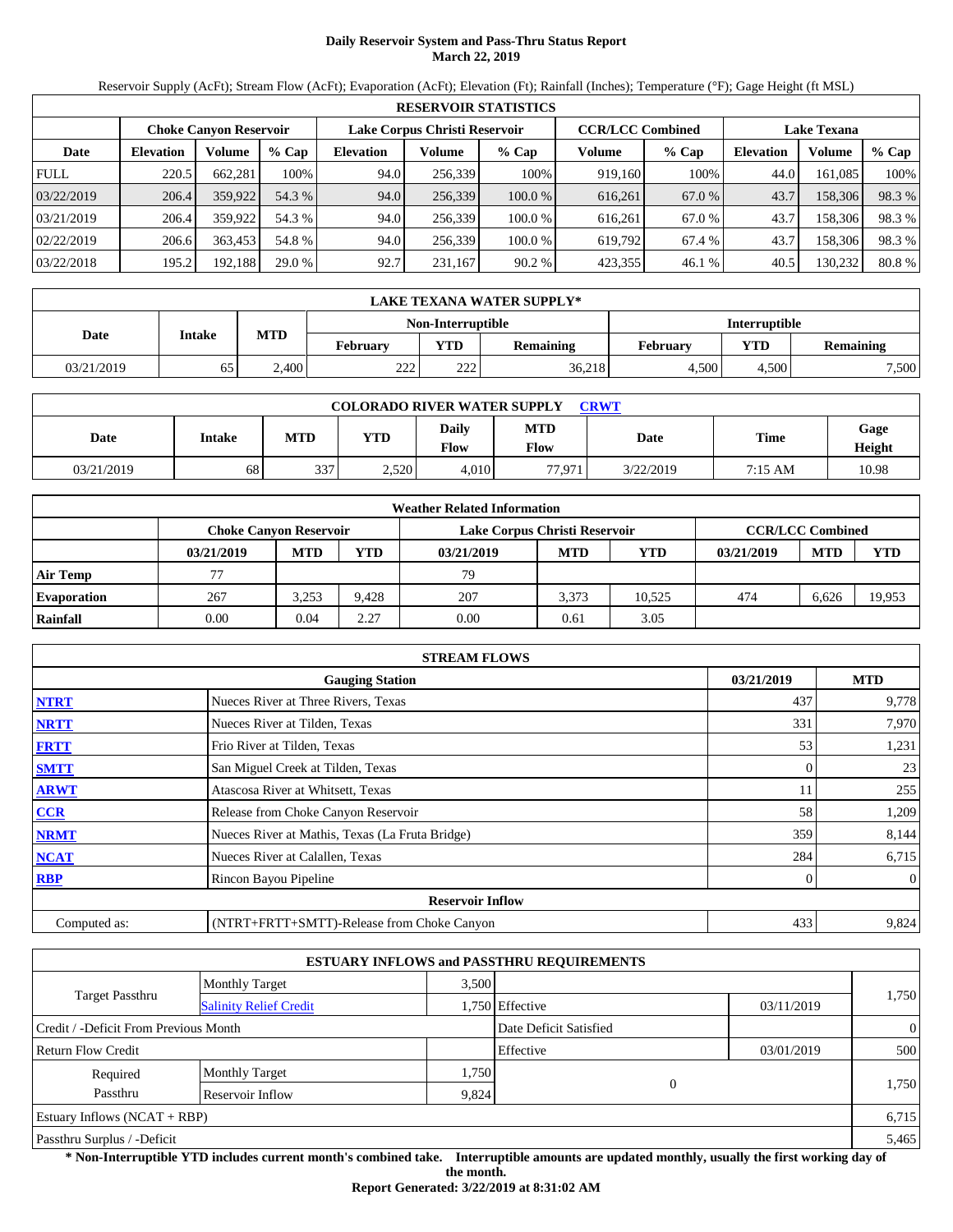## **Daily Reservoir System and Pass-Thru Status Report March 23, 2019**

Reservoir Supply (AcFt); Stream Flow (AcFt); Evaporation (AcFt); Elevation (Ft); Rainfall (Inches); Temperature (°F); Gage Height (ft MSL)

|                                                                | <b>RESERVOIR STATISTICS</b> |         |         |                  |         |         |                         |        |                  |                    |        |
|----------------------------------------------------------------|-----------------------------|---------|---------|------------------|---------|---------|-------------------------|--------|------------------|--------------------|--------|
| Lake Corpus Christi Reservoir<br><b>Choke Canvon Reservoir</b> |                             |         |         |                  |         |         | <b>CCR/LCC Combined</b> |        |                  | <b>Lake Texana</b> |        |
| Date                                                           | <b>Elevation</b>            | Volume  | $%$ Cap | <b>Elevation</b> | Volume  | $%$ Cap | Volume                  | % Cap  | <b>Elevation</b> | Volume             | % Cap  |
| <b>FULL</b>                                                    | 220.5                       | 662,281 | 100%    | 94.0             | 256.339 | 100%    | 919,160                 | 100%   | 44.0             | 161,085            | 100%   |
| 03/23/2019                                                     | 206.3                       | 358,164 | 54.0 %  | 94.0             | 256,339 | 100.0%  | 614,503                 | 66.9 % | 43.6             | 157,385            | 97.7 % |
| 03/22/2019                                                     | 206.4                       | 359,922 | 54.3 %  | 94.0             | 256.339 | 100.0%  | 616.261                 | 67.0 % | 43.7             | 158,306            | 98.3 % |
| 02/23/2019                                                     | 206.6                       | 363.453 | 54.8 %  | 94.0             | 256.339 | 100.0 % | 619.792                 | 67.4 % | 43.7             | 158,306            | 98.3%  |
| 03/23/2018                                                     | 195.1                       | 190,973 | 28.8 %  | 92.6             | 229,272 | 89.4 %  | 420,245                 | 45.7 % | 40.5             | 130,232            | 80.8%  |

|            | LAKE TEXANA WATER SUPPLY*                             |       |                  |                   |            |           |               |       |  |  |
|------------|-------------------------------------------------------|-------|------------------|-------------------|------------|-----------|---------------|-------|--|--|
|            |                                                       |       |                  | Non-Interruptible |            |           | Interruptible |       |  |  |
| Date       | <b>MTD</b><br>Intake<br><b>YTD</b><br><b>February</b> |       | <b>Remaining</b> | February          | <b>VTD</b> | Remaining |               |       |  |  |
| 03/22/2019 | 65                                                    | 2.464 | າາາ<br>22 L      | 222               | 36,218     | 4.500     | 4.500         | 7,500 |  |  |

| <b>COLORADO RIVER WATER SUPPLY</b><br><b>CRWT</b> |        |            |            |                             |                    |           |         |                |  |  |
|---------------------------------------------------|--------|------------|------------|-----------------------------|--------------------|-----------|---------|----------------|--|--|
| Date                                              | Intake | <b>MTD</b> | <b>YTD</b> | <b>Daily</b><br><b>Flow</b> | <b>MTD</b><br>Flow | Date      | Time    | Gage<br>Height |  |  |
| 03/22/2019                                        | 68     | 405        | 2,587      | 3,970                       | 81,941             | 3/23/2019 | 7:15 AM | 10.78          |  |  |

|                    | <b>Weather Related Information</b> |            |       |                               |            |        |            |                         |            |  |
|--------------------|------------------------------------|------------|-------|-------------------------------|------------|--------|------------|-------------------------|------------|--|
|                    | <b>Choke Canvon Reservoir</b>      |            |       | Lake Corpus Christi Reservoir |            |        |            | <b>CCR/LCC Combined</b> |            |  |
|                    | 03/22/2019                         | <b>MTD</b> | YTD   | 03/22/2019                    | <b>MTD</b> | YTD    | 03/22/2019 | <b>MTD</b>              | <b>YTD</b> |  |
| <b>Air Temp</b>    | 80                                 |            |       | 79                            |            |        |            |                         |            |  |
| <b>Evaporation</b> | 225                                | 3.478      | 9.653 | 288                           | 3.661      | 10.813 | 513        | 7.139                   | 20,466     |  |
| Rainfall           | 0.00                               | 0.04       | 2.27  | 0.00                          | 0.61       | 3.05   |            |                         |            |  |

|              | <b>STREAM FLOWS</b>                             |            |                |
|--------------|-------------------------------------------------|------------|----------------|
|              | <b>Gauging Station</b>                          | 03/22/2019 | <b>MTD</b>     |
| <b>NTRT</b>  | Nueces River at Three Rivers, Texas             | 431        | 10,209         |
| <b>NRTT</b>  | Nueces River at Tilden, Texas                   | 322        | 8,291          |
| <b>FRTT</b>  | Frio River at Tilden, Texas                     | 54         | 1,286          |
| <b>SMTT</b>  | San Miguel Creek at Tilden, Texas               | 0          | 23             |
| <b>ARWT</b>  | Atascosa River at Whitsett, Texas               | 11         | 266            |
| <b>CCR</b>   | Release from Choke Canyon Reservoir             | 58         | 1,266          |
| <b>NRMT</b>  | Nueces River at Mathis, Texas (La Fruta Bridge) | 252        | 8,397          |
| <b>NCAT</b>  | Nueces River at Calallen, Texas                 | 278        | 6,993          |
| <b>RBP</b>   | Rincon Bayou Pipeline                           |            | $\overline{0}$ |
|              | <b>Reservoir Inflow</b>                         |            |                |
| Computed as: | (NTRT+FRTT+SMTT)-Release from Choke Canyon      | 428        | 10,252         |

|                                       |                               |        | <b>ESTUARY INFLOWS and PASSTHRU REQUIREMENTS</b> |            |                |
|---------------------------------------|-------------------------------|--------|--------------------------------------------------|------------|----------------|
|                                       | <b>Monthly Target</b>         | 3,500  |                                                  |            |                |
| Target Passthru                       | <b>Salinity Relief Credit</b> |        | 1,750 Effective                                  | 03/11/2019 | 1,750          |
| Credit / -Deficit From Previous Month |                               |        | Date Deficit Satisfied                           |            | $\overline{0}$ |
| <b>Return Flow Credit</b>             |                               |        | Effective                                        | 03/01/2019 | 500            |
| Required                              | <b>Monthly Target</b>         | 1,750  |                                                  |            |                |
| Passthru                              | Reservoir Inflow              | 10,252 | 0                                                |            | 1,750          |
| Estuary Inflows $(NCAT + RBP)$        |                               |        |                                                  |            | 6,993          |
| Passthru Surplus / -Deficit           |                               |        |                                                  |            | 5,743          |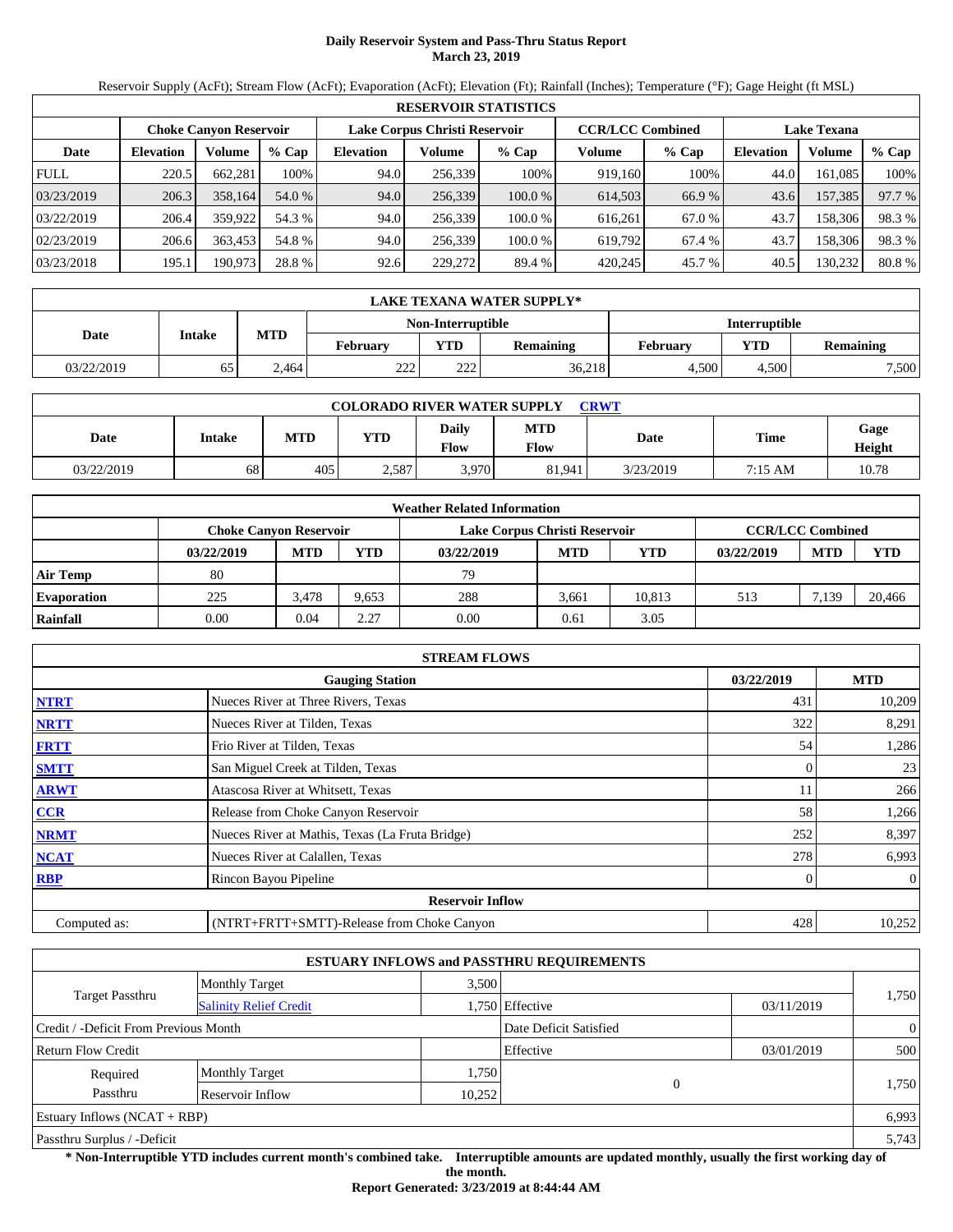## **Daily Reservoir System and Pass-Thru Status Report March 24, 2019**

Reservoir Supply (AcFt); Stream Flow (AcFt); Evaporation (AcFt); Elevation (Ft); Rainfall (Inches); Temperature (°F); Gage Height (ft MSL)

|             | <b>RESERVOIR STATISTICS</b>                                                                                     |               |         |                  |         |         |         |         |                  |         |        |
|-------------|-----------------------------------------------------------------------------------------------------------------|---------------|---------|------------------|---------|---------|---------|---------|------------------|---------|--------|
|             | <b>CCR/LCC Combined</b><br>Lake Corpus Christi Reservoir<br><b>Lake Texana</b><br><b>Choke Canvon Reservoir</b> |               |         |                  |         |         |         |         |                  |         |        |
| Date        | <b>Elevation</b>                                                                                                | <b>Volume</b> | $%$ Cap | <b>Elevation</b> | Volume  | $%$ Cap | Volume  | $%$ Cap | <b>Elevation</b> | Volume  | % Cap  |
| <b>FULL</b> | 220.5                                                                                                           | 662.281       | 100%    | 94.0             | 256,339 | 100%    | 919,160 | 100%    | 44.0             | 161.085 | 100%   |
| 03/24/2019  | 206.4                                                                                                           | 359,922       | 54.3 %  | 94.0             | 256,339 | 100.0%  | 616,261 | 67.0 %  | 43.6             | 157,385 | 97.7 % |
| 03/23/2019  | 206.3                                                                                                           | 358.164       | 54.0 %  | 94.0             | 256.339 | 100.0%  | 614.503 | 66.9%   | 43.6             | 157,385 | 97.7 % |
| 02/24/2019  | 206.6                                                                                                           | 363.453       | 54.8%   | 94.0             | 256.339 | 100.0%  | 619.792 | 67.4 %  | 43.7             | 158,306 | 98.3%  |
| 03/24/2018  | 195.1                                                                                                           | 190,973       | 28.8 %  | 92.6             | 229,272 | 89.4 %  | 420,245 | 45.7 %  | 40.4             | 129,400 | 80.3 % |

|            | LAKE TEXANA WATER SUPPLY* |       |                                                                 |                   |               |            |           |       |  |  |
|------------|---------------------------|-------|-----------------------------------------------------------------|-------------------|---------------|------------|-----------|-------|--|--|
|            |                           |       |                                                                 | Non-Interruptible | Interruptible |            |           |       |  |  |
| Date       | Intake                    |       | <b>MTD</b><br><b>YTD</b><br><b>February</b><br><b>Remaining</b> |                   | February      | <b>VTD</b> | Remaining |       |  |  |
| 03/23/2019 | 65                        | 2,529 | າາາ<br>22 L                                                     | 222               | 36,218        | 4.500      | 4.500     | 7,500 |  |  |

| <b>COLORADO RIVER WATER SUPPLY</b><br><b>CRWT</b> |        |            |            |                             |                    |           |         |                |  |  |
|---------------------------------------------------|--------|------------|------------|-----------------------------|--------------------|-----------|---------|----------------|--|--|
| Date                                              | Intake | <b>MTD</b> | <b>YTD</b> | <b>Daily</b><br><b>Flow</b> | <b>MTD</b><br>Flow | Date      | Time    | Gage<br>Height |  |  |
| 03/23/2019                                        | 67     | 472        | 2,655      | 3.712                       | 85.653             | 3/24/2019 | 7:15 AM | 10.67          |  |  |

|                    |                               |            |       | <b>Weather Related Information</b> |            |            |            |                         |        |
|--------------------|-------------------------------|------------|-------|------------------------------------|------------|------------|------------|-------------------------|--------|
|                    | <b>Choke Canvon Reservoir</b> |            |       | Lake Corpus Christi Reservoir      |            |            |            | <b>CCR/LCC Combined</b> |        |
|                    | 03/23/2019                    | <b>MTD</b> | YTD   | 03/23/2019                         | <b>MTD</b> | <b>YTD</b> | 03/23/2019 | <b>MTD</b>              | YTD    |
| <b>Air Temp</b>    | 76                            |            |       | 77                                 |            |            |            |                         |        |
| <b>Evaporation</b> | 133                           | 3,611      | 9.786 | 230                                | 3,891      | 11.043     | 363        | 7.502                   | 20,829 |
| Rainfall           | 0.00                          | 0.04       | 2.27  | 0.00                               | 0.61       | 3.05       |            |                         |        |

|              | <b>STREAM FLOWS</b>                             |            |                |
|--------------|-------------------------------------------------|------------|----------------|
|              | <b>Gauging Station</b>                          | 03/23/2019 | <b>MTD</b>     |
| <b>NTRT</b>  | Nueces River at Three Rivers, Texas             | 409        | 10,618         |
| <b>NRTT</b>  | Nueces River at Tilden, Texas                   | 308        | 8,599          |
| <b>FRTT</b>  | Frio River at Tilden, Texas                     | 57         | 1,343          |
| <b>SMTT</b>  | San Miguel Creek at Tilden, Texas               |            | 24             |
| <b>ARWT</b>  | Atascosa River at Whitsett, Texas               |            | 276            |
| <b>CCR</b>   | Release from Choke Canyon Reservoir             | 58         | 1,324          |
| <b>NRMT</b>  | Nueces River at Mathis, Texas (La Fruta Bridge) | 197        | 8,593          |
| <b>NCAT</b>  | Nueces River at Calallen, Texas                 | 202        | 7,195          |
| <b>RBP</b>   | Rincon Bayou Pipeline                           |            | $\overline{0}$ |
|              | <b>Reservoir Inflow</b>                         |            |                |
| Computed as: | (NTRT+FRTT+SMTT)-Release from Choke Canyon      | 408        | 10,660         |

|                                       |                               |        | <b>ESTUARY INFLOWS and PASSTHRU REQUIREMENTS</b> |            |                |
|---------------------------------------|-------------------------------|--------|--------------------------------------------------|------------|----------------|
|                                       | <b>Monthly Target</b>         | 3.500  |                                                  |            |                |
| Target Passthru                       | <b>Salinity Relief Credit</b> |        | 1,750 Effective                                  | 03/11/2019 | 1,750          |
| Credit / -Deficit From Previous Month |                               |        | Date Deficit Satisfied                           |            | $\overline{0}$ |
| <b>Return Flow Credit</b>             |                               |        | Effective                                        | 03/01/2019 | 500            |
| Required                              | <b>Monthly Target</b>         | 1,750  |                                                  |            |                |
| Passthru                              | Reservoir Inflow              | 10,660 | 0                                                |            | 1,750          |
| Estuary Inflows $(NCAT + RBP)$        |                               |        |                                                  |            | 7,195          |
| Passthru Surplus / -Deficit           |                               |        |                                                  |            | 5,945          |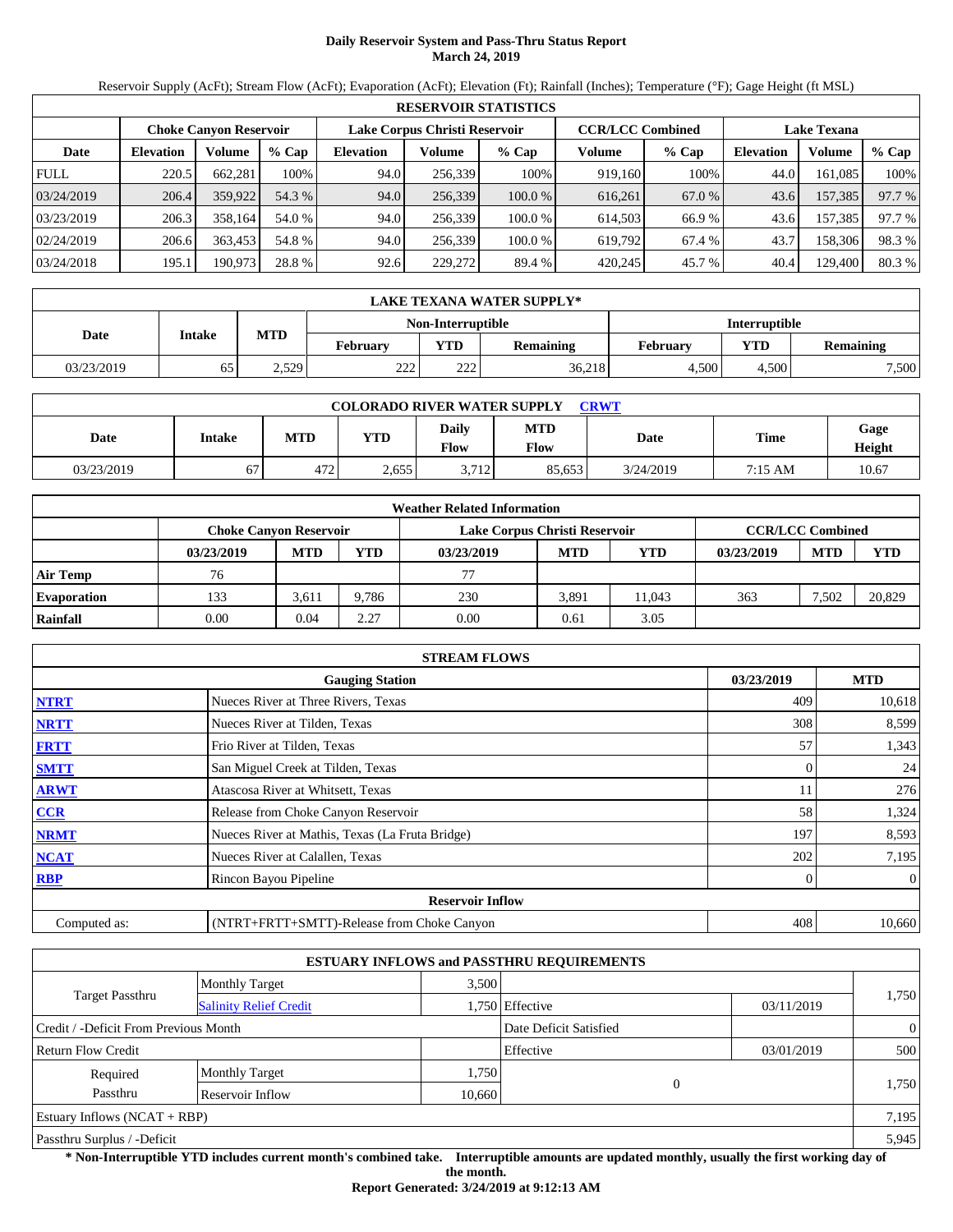## **Daily Reservoir System and Pass-Thru Status Report March 25, 2019**

Reservoir Supply (AcFt); Stream Flow (AcFt); Evaporation (AcFt); Elevation (Ft); Rainfall (Inches); Temperature (°F); Gage Height (ft MSL)

|             | <b>RESERVOIR STATISTICS</b>                                                                                     |         |         |                  |         |         |         |         |                  |         |        |  |
|-------------|-----------------------------------------------------------------------------------------------------------------|---------|---------|------------------|---------|---------|---------|---------|------------------|---------|--------|--|
|             | Lake Corpus Christi Reservoir<br><b>CCR/LCC Combined</b><br><b>Lake Texana</b><br><b>Choke Canyon Reservoir</b> |         |         |                  |         |         |         |         |                  |         |        |  |
| Date        | <b>Elevation</b>                                                                                                | Volume  | $%$ Cap | <b>Elevation</b> | Volume  | $%$ Cap | Volume  | $%$ Cap | <b>Elevation</b> | Volume  | % Cap  |  |
| <b>FULL</b> | 220.5                                                                                                           | 662,281 | 100%    | 94.0             | 256,339 | 100%    | 919,160 | 100%    | 44.0             | 161,085 | 100%   |  |
| 03/25/2019  | 206.4                                                                                                           | 359,922 | 54.3 %  | 94.0             | 256,339 | 100.0%  | 616,261 | 67.0 %  | 43.6             | 158,306 | 98.3 % |  |
| 03/24/2019  | 206.4                                                                                                           | 359,922 | 54.3 %  | 94.0             | 256,339 | 100.0%  | 616.261 | 67.0 %  | 43.6             | 157,385 | 97.7 % |  |
| 02/25/2019  | 206.6                                                                                                           | 363.453 | 54.8 %  | 94.0             | 256.339 | 100.0 % | 619.792 | 67.4 %  | 43.7             | 158,306 | 98.3%  |  |
| 03/25/2018  | 195.1                                                                                                           | 190.973 | 28.8 %  | 92.6             | 229,272 | 89.4 %  | 420,245 | 45.7 %  | 40.4             | 129,400 | 80.3 % |  |

|            | LAKE TEXANA WATER SUPPLY* |            |                   |               |                  |          |                         |       |  |  |  |
|------------|---------------------------|------------|-------------------|---------------|------------------|----------|-------------------------|-------|--|--|--|
|            |                           |            | Non-Interruptible | Interruptible |                  |          |                         |       |  |  |  |
| Date       | Intake                    | <b>MTD</b> | <b>February</b>   | <b>YTD</b>    | <b>Remaining</b> | February | <b>VTD</b><br>Remaining |       |  |  |  |
| 03/24/2019 | 65                        | 2,594      | າາາ<br>∠∠∠        | 222           | 36,218           | 4.500    | 4.500                   | 7,500 |  |  |  |

| <b>COLORADO RIVER WATER SUPPLY</b><br><b>CRWT</b> |        |            |                 |                             |                    |           |         |                |  |  |  |
|---------------------------------------------------|--------|------------|-----------------|-----------------------------|--------------------|-----------|---------|----------------|--|--|--|
| Date                                              | Intake | <b>MTD</b> | <b>YTD</b>      | <b>Daily</b><br><b>Flow</b> | <b>MTD</b><br>Flow | Date      | Time    | Gage<br>Height |  |  |  |
| 03/24/2019                                        | 67     | 540        | רר ר<br>2. I 22 | 3,573                       | 89.226             | 3/25/2019 | 7:15 AM | 10.55          |  |  |  |

|                    |                               |            |            | <b>Weather Related Information</b> |            |        |            |                         |            |
|--------------------|-------------------------------|------------|------------|------------------------------------|------------|--------|------------|-------------------------|------------|
|                    | <b>Choke Canvon Reservoir</b> |            |            | Lake Corpus Christi Reservoir      |            |        |            | <b>CCR/LCC Combined</b> |            |
|                    | 03/24/2019                    | <b>MTD</b> | <b>YTD</b> | 03/24/2019                         | <b>MTD</b> | YTD    | 03/24/2019 | <b>MTD</b>              | <b>YTD</b> |
| <b>Air Temp</b>    | 82                            |            |            | 80                                 |            |        |            |                         |            |
| <b>Evaporation</b> | 236                           | 3.847      | 10.022     | 161                                | 4.052      | 11.204 | 397        | 7,899                   | 21,226     |
| Rainfall           | 0.00                          | 0.04       | 2.27       | 0.00                               | 0.61       | 3.05   |            |                         |            |

|              | <b>STREAM FLOWS</b>                             |            |                |
|--------------|-------------------------------------------------|------------|----------------|
|              | <b>Gauging Station</b>                          | 03/24/2019 | <b>MTD</b>     |
| <b>NTRT</b>  | Nueces River at Three Rivers, Texas             | 399        | 11,017         |
| <b>NRTT</b>  | Nueces River at Tilden, Texas                   | 302        | 8,901          |
| <b>FRTT</b>  | Frio River at Tilden, Texas                     | 57         | 1,399          |
| <b>SMTT</b>  | San Miguel Creek at Tilden, Texas               |            | 24             |
| <b>ARWT</b>  | Atascosa River at Whitsett, Texas               |            | 287            |
| <b>CCR</b>   | Release from Choke Canyon Reservoir             | 58         | 1,382          |
| <b>NRMT</b>  | Nueces River at Mathis, Texas (La Fruta Bridge) | 196        | 8,790          |
| <b>NCAT</b>  | Nueces River at Calallen, Texas                 | 135        | 7,330          |
| <b>RBP</b>   | Rincon Bayou Pipeline                           |            | $\overline{0}$ |
|              | <b>Reservoir Inflow</b>                         |            |                |
| Computed as: | (NTRT+FRTT+SMTT)-Release from Choke Canyon      | 398        | 11,058         |

|                                       |                               |        | <b>ESTUARY INFLOWS and PASSTHRU REQUIREMENTS</b> |            |                |
|---------------------------------------|-------------------------------|--------|--------------------------------------------------|------------|----------------|
|                                       | <b>Monthly Target</b>         | 3.500  |                                                  |            |                |
| Target Passthru                       | <b>Salinity Relief Credit</b> |        | 1,750 Effective                                  | 03/11/2019 | 1,750          |
| Credit / -Deficit From Previous Month |                               |        | Date Deficit Satisfied                           |            | $\overline{0}$ |
| <b>Return Flow Credit</b>             |                               |        | Effective                                        | 03/01/2019 | 500            |
| Required                              | <b>Monthly Target</b>         | 1,750  |                                                  |            |                |
| Passthru                              | Reservoir Inflow              | 11,058 | $\theta$                                         |            | 1,750          |
| Estuary Inflows $(NCAT + RBP)$        |                               |        |                                                  |            | 7,330          |
| Passthru Surplus / -Deficit           |                               |        |                                                  |            | 6.080          |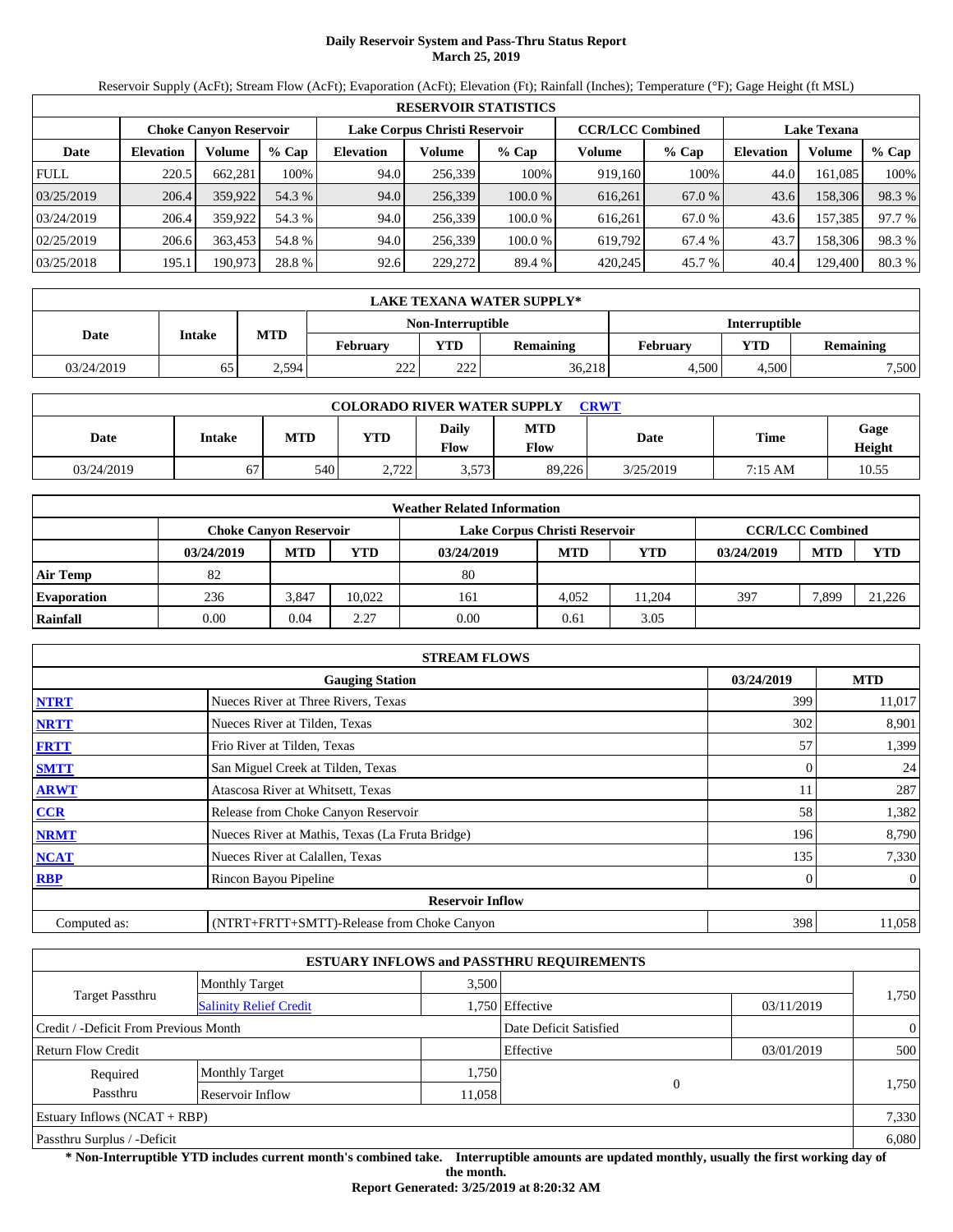## **Daily Reservoir System and Pass-Thru Status Report March 26, 2019**

Reservoir Supply (AcFt); Stream Flow (AcFt); Evaporation (AcFt); Elevation (Ft); Rainfall (Inches); Temperature (°F); Gage Height (ft MSL)

|             | <b>RESERVOIR STATISTICS</b>                                                                                     |         |         |                  |         |         |         |         |                  |         |        |  |
|-------------|-----------------------------------------------------------------------------------------------------------------|---------|---------|------------------|---------|---------|---------|---------|------------------|---------|--------|--|
|             | Lake Corpus Christi Reservoir<br><b>CCR/LCC Combined</b><br><b>Lake Texana</b><br><b>Choke Canyon Reservoir</b> |         |         |                  |         |         |         |         |                  |         |        |  |
| Date        | <b>Elevation</b>                                                                                                | Volume  | $%$ Cap | <b>Elevation</b> | Volume  | $%$ Cap | Volume  | $%$ Cap | <b>Elevation</b> | Volume  | % Cap  |  |
| <b>FULL</b> | 220.5                                                                                                           | 662,281 | 100%    | 94.0             | 256,339 | 100%    | 919,160 | 100%    | 44.0             | 161,085 | 100%   |  |
| 03/26/2019  | 206.3                                                                                                           | 358,164 | 54.0 %  | 94.0             | 256,339 | 100.0%  | 614,503 | 66.9 %  | 43.6             | 157,385 | 97.7 % |  |
| 03/25/2019  | 206.4                                                                                                           | 359,922 | 54.3 %  | 94.0             | 256,339 | 100.0%  | 616.261 | 67.0 %  | 43.7             | 158,306 | 98.3%  |  |
| 02/26/2019  | 206.5                                                                                                           | 361.685 | 54.6 %  | 94.0             | 256.339 | 100.0 % | 618,024 | 67.2 %  | 43.6             | 157,385 | 97.7 % |  |
| 03/26/2018  | 195.1                                                                                                           | 190.973 | 28.8 %  | 92.6             | 229,272 | 89.4 %  | 420,245 | 45.7 %  | 40.4             | 129,400 | 80.3 % |  |

|            | LAKE TEXANA WATER SUPPLY* |                   |                 |            |                  |          |                         |       |  |  |  |
|------------|---------------------------|-------------------|-----------------|------------|------------------|----------|-------------------------|-------|--|--|--|
|            |                           | Non-Interruptible | Interruptible   |            |                  |          |                         |       |  |  |  |
| Date       | Intake                    | <b>MTD</b>        | <b>February</b> | <b>YTD</b> | <b>Remaining</b> | February | <b>VTD</b><br>Remaining |       |  |  |  |
| 03/25/2019 | 65                        | $\angle 660$      | າາາ<br>22 L     | 222        | 36,218           | 4.500    | 4.500                   | 7,500 |  |  |  |

| <b>COLORADO RIVER WATER SUPPLY</b><br><b>CRWT</b> |        |            |            |                             |                    |           |         |                |  |  |  |
|---------------------------------------------------|--------|------------|------------|-----------------------------|--------------------|-----------|---------|----------------|--|--|--|
| Date                                              | Intake | <b>MTD</b> | <b>YTD</b> | <b>Daily</b><br><b>Flow</b> | <b>MTD</b><br>Flow | Date      | Time    | Gage<br>Height |  |  |  |
| 03/25/2019                                        | 67     | 607        | 2,789      | 3,593                       | 92,819             | 3/26/2019 | 7:15 AM | 10.52          |  |  |  |

|                    |                               |            |            | <b>Weather Related Information</b> |            |        |            |                         |            |
|--------------------|-------------------------------|------------|------------|------------------------------------|------------|--------|------------|-------------------------|------------|
|                    | <b>Choke Canvon Reservoir</b> |            |            | Lake Corpus Christi Reservoir      |            |        |            | <b>CCR/LCC Combined</b> |            |
|                    | 03/25/2019                    | <b>MTD</b> | <b>YTD</b> | 03/25/2019                         | <b>MTD</b> | YTD    | 03/25/2019 | <b>MTD</b>              | <b>YTD</b> |
| <b>Air Temp</b>    | 83                            |            |            |                                    |            |        |            |                         |            |
| <b>Evaporation</b> | 184                           | 4.031      | 10.206     | 23                                 | 4.075      | 11.227 | 207        | 8.106                   | 21.433     |
| Rainfall           | 0.00                          | 0.04       | 2.27       | 0.00                               | 0.61       | 3.05   |            |                         |            |

|              | <b>STREAM FLOWS</b>                             |            |                |
|--------------|-------------------------------------------------|------------|----------------|
|              | <b>Gauging Station</b>                          | 03/25/2019 | <b>MTD</b>     |
| <b>NTRT</b>  | Nueces River at Three Rivers, Texas             | 389        | 11,406         |
| <b>NRTT</b>  | Nueces River at Tilden, Texas                   | 304        | 9,204          |
| <b>FRTT</b>  | Frio River at Tilden, Texas                     | 55         | 1,455          |
| <b>SMTT</b>  | San Miguel Creek at Tilden, Texas               |            | 24             |
| <b>ARWT</b>  | Atascosa River at Whitsett, Texas               |            | 298            |
| <b>CCR</b>   | Release from Choke Canyon Reservoir             | 58         | 1,439          |
| <b>NRMT</b>  | Nueces River at Mathis, Texas (La Fruta Bridge) | 196        | 8,985          |
| <b>NCAT</b>  | Nueces River at Calallen, Texas                 | 100        | 7,430          |
| <b>RBP</b>   | Rincon Bayou Pipeline                           |            | $\overline{0}$ |
|              | <b>Reservoir Inflow</b>                         |            |                |
| Computed as: | (NTRT+FRTT+SMTT)-Release from Choke Canyon      | 387        | 11,445         |

|                                       |                               |        | <b>ESTUARY INFLOWS and PASSTHRU REQUIREMENTS</b> |            |                |
|---------------------------------------|-------------------------------|--------|--------------------------------------------------|------------|----------------|
|                                       | <b>Monthly Target</b>         | 3.500  |                                                  |            |                |
| Target Passthru                       | <b>Salinity Relief Credit</b> |        | 1,750 Effective                                  | 03/11/2019 | 1,750          |
| Credit / -Deficit From Previous Month |                               |        | Date Deficit Satisfied                           |            | $\overline{0}$ |
| <b>Return Flow Credit</b>             |                               |        | Effective                                        | 03/01/2019 | 500            |
| Required                              | <b>Monthly Target</b>         | 1,750  |                                                  |            |                |
| Passthru                              | Reservoir Inflow              | 11,445 | 0                                                |            | 1,750          |
| Estuary Inflows $(NCAT + RBP)$        |                               |        |                                                  |            | 7,430          |
| Passthru Surplus / -Deficit           |                               |        |                                                  |            | 6,180          |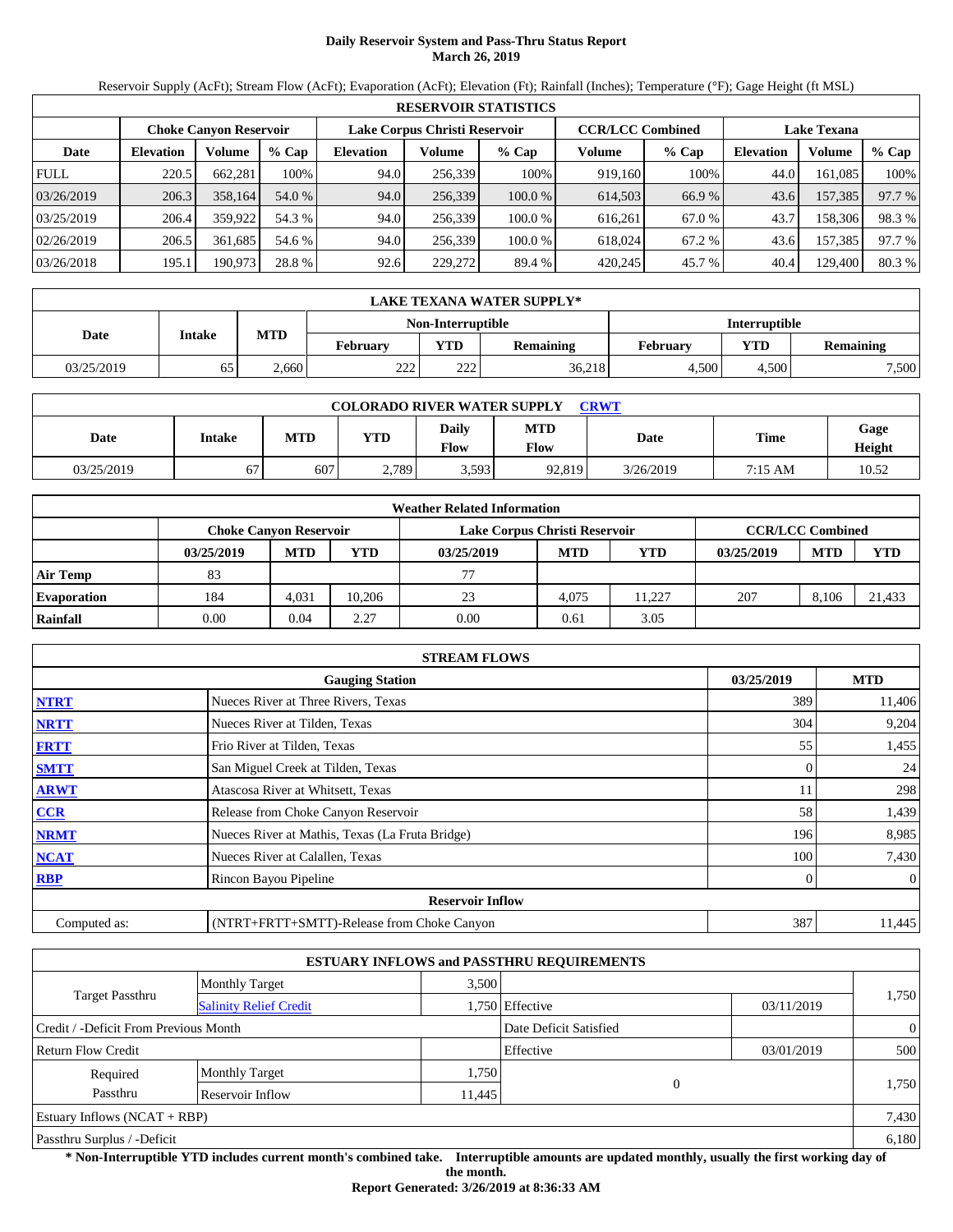## **Daily Reservoir System and Pass-Thru Status Report March 27, 2019**

Reservoir Supply (AcFt); Stream Flow (AcFt); Evaporation (AcFt); Elevation (Ft); Rainfall (Inches); Temperature (°F); Gage Height (ft MSL)

|             | <b>RESERVOIR STATISTICS</b> |                               |         |                  |                               |         |                         |         |                  |                    |        |
|-------------|-----------------------------|-------------------------------|---------|------------------|-------------------------------|---------|-------------------------|---------|------------------|--------------------|--------|
|             |                             | <b>Choke Canyon Reservoir</b> |         |                  | Lake Corpus Christi Reservoir |         | <b>CCR/LCC Combined</b> |         |                  | <b>Lake Texana</b> |        |
| Date        | <b>Elevation</b>            | Volume                        | $%$ Cap | <b>Elevation</b> | Volume                        | $%$ Cap | Volume                  | $%$ Cap | <b>Elevation</b> | Volume             | % Cap  |
| <b>FULL</b> | 220.5                       | 662.281                       | 100%    | 94.0             | 256,339                       | 100%    | 919,160                 | 100%    | 44.0             | 161.085            | 100%   |
| 03/27/2019  | 206.4                       | 359.922                       | 54.3 %  | 94.0             | 256,339                       | 100.0 % | 616,261                 | 67.0 %  | 43.5             | 156.467            | 97.1 % |
| 03/26/2019  | 206.3                       | 358.164                       | 54.0 %  | 94.0             | 256,339                       | 100.0 % | 614,503                 | 66.9 %  | 43.6             | 157,385            | 97.7 % |
| 02/27/2019  | 206.6                       | 363,453                       | 54.8 %  | 94.0             | 256,339                       | 100.0 % | 619,792                 | 67.4 %  | 43.8             | 159.229            | 98.8%  |
| 03/27/2018  | 195.1                       | 190,973                       | 28.8 %  | 92.6             | 229,272                       | 89.4 %  | 420.245                 | 45.7 %  | 40.4             | 129,400            | 80.3%  |

|            | LAKE TEXANA WATER SUPPLY* |            |                 |                                    |                  |          |            |           |  |  |
|------------|---------------------------|------------|-----------------|------------------------------------|------------------|----------|------------|-----------|--|--|
|            |                           |            |                 | Interruptible<br>Non-Interruptible |                  |          |            |           |  |  |
| Date       | Intake                    | <b>MTD</b> | <b>February</b> | <b>YTD</b>                         | <b>Remaining</b> | February | <b>VTD</b> | Remaining |  |  |
| 03/26/2019 | 67                        | 2,727      | າາາ<br>22 L     | 222                                | 36,218           | 4.500    | 4.500      | 7,500     |  |  |

| <b>COLORADO RIVER WATER SUPPLY</b><br><b>CRWT</b> |        |            |            |                             |                    |           |         |                |  |  |
|---------------------------------------------------|--------|------------|------------|-----------------------------|--------------------|-----------|---------|----------------|--|--|
| Date                                              | Intake | <b>MTD</b> | <b>YTD</b> | <b>Daily</b><br><b>Flow</b> | <b>MTD</b><br>Flow | Date      | Time    | Gage<br>Height |  |  |
| 03/26/2019                                        | 66     | 673        | 2,855      | 3,494                       | 96,312             | 3/27/2019 | 7:15 AM | 10.43          |  |  |

|                    |                               |            |            | <b>Weather Related Information</b> |            |        |            |                         |        |
|--------------------|-------------------------------|------------|------------|------------------------------------|------------|--------|------------|-------------------------|--------|
|                    | <b>Choke Canvon Reservoir</b> |            |            | Lake Corpus Christi Reservoir      |            |        |            | <b>CCR/LCC Combined</b> |        |
|                    | 03/26/2019                    | <b>MTD</b> | <b>YTD</b> | 03/26/2019                         | <b>MTD</b> | YTD    | 03/26/2019 | <b>MTD</b>              | YTD    |
| <b>Air Temp</b>    | 81                            |            |            | 80                                 |            |        |            |                         |        |
| <b>Evaporation</b> | 297                           | 4.328      | 10.503     | 391                                | 4.466      | 11.618 | 688        | 8.794                   | 22.121 |
| Rainfall           | 0.00                          | 0.04       | 2.27       | 0.00                               | 0.61       | 3.05   |            |                         |        |

|              | <b>STREAM FLOWS</b>                             |            |                |
|--------------|-------------------------------------------------|------------|----------------|
|              | <b>Gauging Station</b>                          | 03/26/2019 | <b>MTD</b>     |
| <b>NTRT</b>  | Nueces River at Three Rivers, Texas             | 389        | 11,795         |
| <b>NRTT</b>  | Nueces River at Tilden, Texas                   | 302        | 9,506          |
| <b>FRTT</b>  | Frio River at Tilden, Texas                     | 53         | 1,508          |
| <b>SMTT</b>  | San Miguel Creek at Tilden, Texas               |            | 24             |
| <b>ARWT</b>  | Atascosa River at Whitsett, Texas               |            | 308            |
| <b>CCR</b>   | Release from Choke Canyon Reservoir             | 58         | 1,497          |
| <b>NRMT</b>  | Nueces River at Mathis, Texas (La Fruta Bridge) | 195        | 9,180          |
| <b>NCAT</b>  | Nueces River at Calallen, Texas                 | 147        | 7,577          |
| <b>RBP</b>   | Rincon Bayou Pipeline                           |            | $\overline{0}$ |
|              | <b>Reservoir Inflow</b>                         |            |                |
| Computed as: | (NTRT+FRTT+SMTT)-Release from Choke Canyon      | 384        | 11,830         |

|                                       |                               |        | <b>ESTUARY INFLOWS and PASSTHRU REQUIREMENTS</b> |            |                |
|---------------------------------------|-------------------------------|--------|--------------------------------------------------|------------|----------------|
|                                       | <b>Monthly Target</b>         | 3.500  |                                                  |            |                |
| Target Passthru                       | <b>Salinity Relief Credit</b> |        | 1,750 Effective                                  | 03/11/2019 | 1,750          |
| Credit / -Deficit From Previous Month |                               |        | Date Deficit Satisfied                           |            | $\overline{0}$ |
| <b>Return Flow Credit</b>             |                               |        | Effective                                        | 03/01/2019 | 500            |
| Required                              | <b>Monthly Target</b>         | 1,750  |                                                  |            |                |
| Passthru                              | Reservoir Inflow              | 11,830 | 0                                                |            | 1,750          |
| Estuary Inflows $(NCAT + RBP)$        |                               |        |                                                  |            | 7,577          |
| Passthru Surplus / -Deficit           |                               |        |                                                  |            | 6,327          |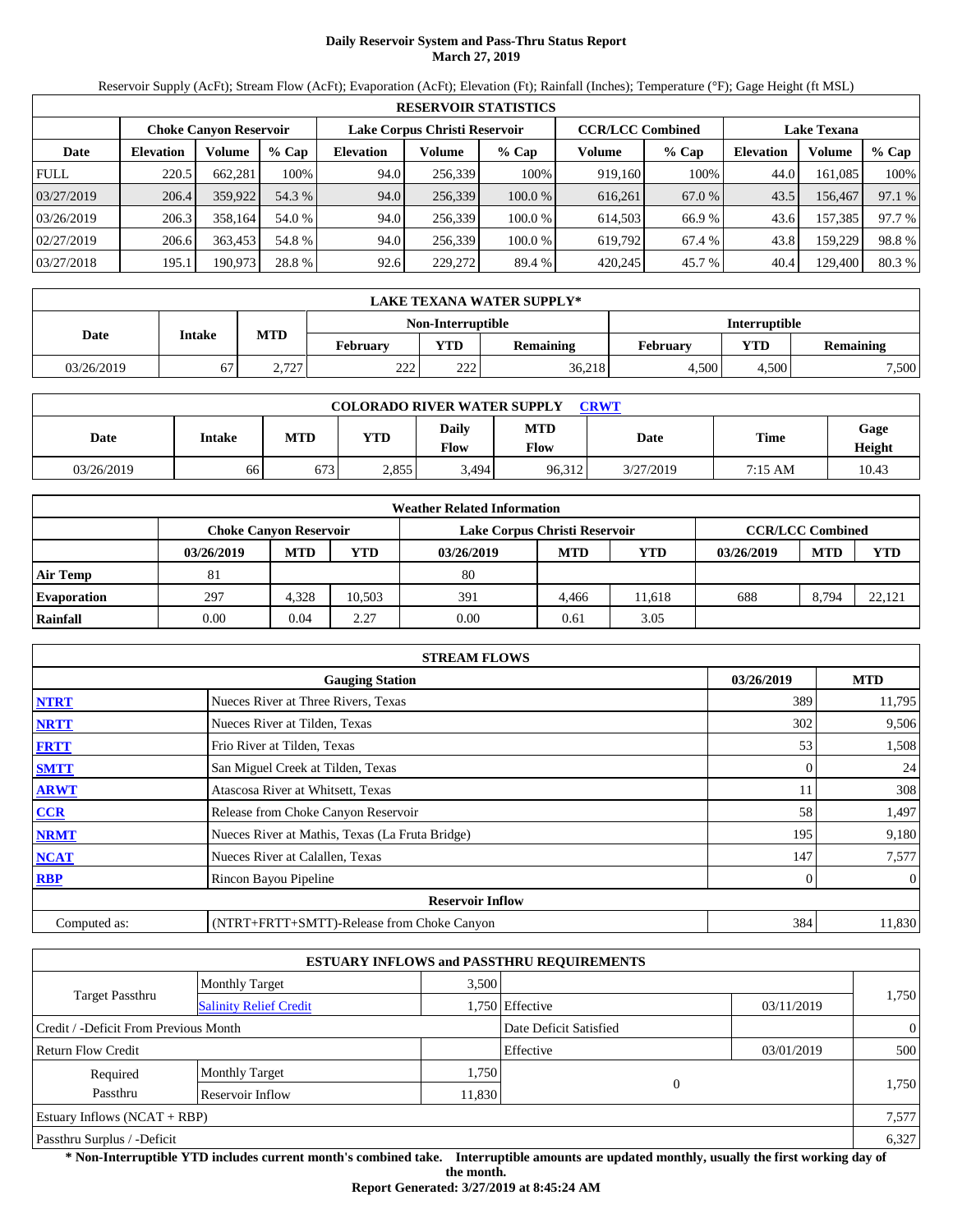## **Daily Reservoir System and Pass-Thru Status Report March 28, 2019**

Reservoir Supply (AcFt); Stream Flow (AcFt); Evaporation (AcFt); Elevation (Ft); Rainfall (Inches); Temperature (°F); Gage Height (ft MSL)

|             | <b>RESERVOIR STATISTICS</b> |                               |         |                  |                               |         |                         |         |                  |                    |        |
|-------------|-----------------------------|-------------------------------|---------|------------------|-------------------------------|---------|-------------------------|---------|------------------|--------------------|--------|
|             |                             | <b>Choke Canyon Reservoir</b> |         |                  | Lake Corpus Christi Reservoir |         | <b>CCR/LCC Combined</b> |         |                  | <b>Lake Texana</b> |        |
| Date        | <b>Elevation</b>            | Volume                        | $%$ Cap | <b>Elevation</b> | Volume                        | $%$ Cap | Volume                  | $%$ Cap | <b>Elevation</b> | Volume             | % Cap  |
| <b>FULL</b> | 220.5                       | 662.281                       | 100%    | 94.0             | 256,339                       | 100%    | 919,160                 | 100%    | 44.0             | 161.085            | 100%   |
| 03/28/2019  | 206.3                       | 359,922                       | 54.3 %  | 94.0             | 256,339                       | 100.0%  | 616,261                 | 67.0 %  | 43.5             | 156,467            | 97.1 % |
| 03/27/2019  | 206.4                       | 359,922                       | 54.3 %  | 94.0             | 256.339                       | 100.0 % | 616.261                 | 67.0 %  | 43.5             | 156.467            | 97.1 % |
| 02/28/2019  | 206.5                       | 361.685                       | 54.6 %  | 94.0             | 256.339                       | 100.0 % | 618,024                 | 67.2 %  | 43.8             | 159.229            | 98.8%  |
| 03/28/2018  | 195.1                       | 190,973                       | 28.8 %  | 92.5             | 227,383                       | 88.7%   | 418,356                 | 45.5 %  | 40.4             | 129,400            | 80.3 % |

|            | LAKE TEXANA WATER SUPPLY* |            |                 |                   |                  |          |            |           |  |  |
|------------|---------------------------|------------|-----------------|-------------------|------------------|----------|------------|-----------|--|--|
|            |                           |            |                 | Non-Interruptible | Interruptible    |          |            |           |  |  |
| Date       | Intake                    | <b>MTD</b> | <b>February</b> | <b>YTD</b>        | <b>Remaining</b> | February | <b>VTD</b> | Remaining |  |  |
| 03/27/2019 | 66                        | 2,792      | າາາ<br>22 L     | 222               | 36,218           | 4.500    | 4.500      | 7,500     |  |  |

| <b>COLORADO RIVER WATER SUPPLY</b><br><b>CRWT</b> |        |            |            |                             |                    |           |         |                |  |  |
|---------------------------------------------------|--------|------------|------------|-----------------------------|--------------------|-----------|---------|----------------|--|--|
| Date                                              | Intake | <b>MTD</b> | <b>YTD</b> | <b>Daily</b><br><b>Flow</b> | <b>MTD</b><br>Flow | Date      | Time    | Gage<br>Height |  |  |
| 03/27/2019                                        | 68     | 741        | 2.923      | 3,355                       | 99.667             | 3/28/2019 | 7:15 AM | 10.23          |  |  |

|                    |                               |            |            | <b>Weather Related Information</b> |            |        |            |                         |            |
|--------------------|-------------------------------|------------|------------|------------------------------------|------------|--------|------------|-------------------------|------------|
|                    | <b>Choke Canvon Reservoir</b> |            |            | Lake Corpus Christi Reservoir      |            |        |            | <b>CCR/LCC Combined</b> |            |
|                    | 03/27/2019                    | <b>MTD</b> | <b>YTD</b> | 03/27/2019                         | <b>MTD</b> | YTD    | 03/27/2019 | <b>MTD</b>              | <b>YTD</b> |
| <b>Air Temp</b>    | 79                            |            |            | 76                                 |            |        |            |                         |            |
| <b>Evaporation</b> | 267                           | 4.595      | 10.770     | 322                                | 4.788      | 11.940 | 589        | 9,383                   | 22,710     |
| Rainfall           | 0.00                          | 0.04       | 2.27       | 0.00                               | 0.61       | 3.05   |            |                         |            |

|              | <b>STREAM FLOWS</b>                             |            |                |
|--------------|-------------------------------------------------|------------|----------------|
|              | <b>Gauging Station</b>                          | 03/27/2019 | <b>MTD</b>     |
| <b>NTRT</b>  | Nueces River at Three Rivers, Texas             | 385        | 12,180         |
| <b>NRTT</b>  | Nueces River at Tilden, Texas                   | 296        | 9,802          |
| <b>FRTT</b>  | Frio River at Tilden, Texas                     | 48         | 1,555          |
| <b>SMTT</b>  | San Miguel Creek at Tilden, Texas               |            | 24             |
| <b>ARWT</b>  | Atascosa River at Whitsett, Texas               |            | 319            |
| <b>CCR</b>   | Release from Choke Canyon Reservoir             | 58         | 1,554          |
| <b>NRMT</b>  | Nueces River at Mathis, Texas (La Fruta Bridge) | 193        | 9,373          |
| <b>NCAT</b>  | Nueces River at Calallen, Texas                 | 135        | 7,712          |
| <b>RBP</b>   | Rincon Bayou Pipeline                           |            | $\overline{0}$ |
|              | <b>Reservoir Inflow</b>                         |            |                |
| Computed as: | (NTRT+FRTT+SMTT)-Release from Choke Canyon      | 375        | 12,205         |

|                                       |                               |        | <b>ESTUARY INFLOWS and PASSTHRU REQUIREMENTS</b> |            |                |
|---------------------------------------|-------------------------------|--------|--------------------------------------------------|------------|----------------|
|                                       | <b>Monthly Target</b>         | 3.500  |                                                  |            |                |
| Target Passthru                       | <b>Salinity Relief Credit</b> |        | 1,750 Effective                                  | 03/11/2019 | 1,750          |
| Credit / -Deficit From Previous Month |                               |        | Date Deficit Satisfied                           |            | $\overline{0}$ |
| <b>Return Flow Credit</b>             |                               |        | Effective                                        | 03/01/2019 | 500            |
| Required                              | <b>Monthly Target</b>         | 1,750  |                                                  |            |                |
| Passthru                              | Reservoir Inflow              | 12,205 | 0                                                |            | 1,750          |
| Estuary Inflows $(NCAT + RBP)$        |                               |        |                                                  |            | 7,712          |
| Passthru Surplus / -Deficit           |                               |        |                                                  |            | 6,462          |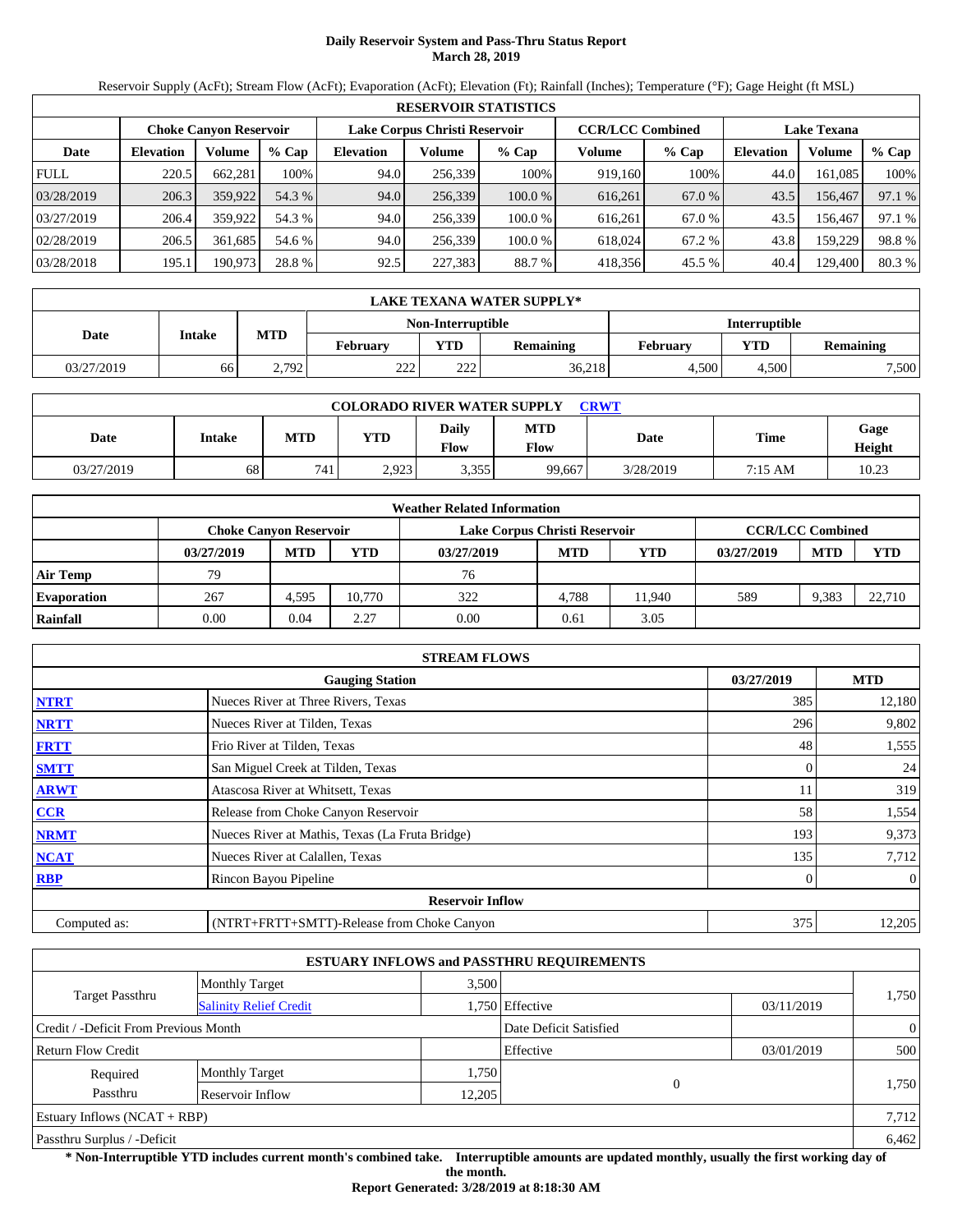## **Daily Reservoir System and Pass-Thru Status Report March 29, 2019**

Reservoir Supply (AcFt); Stream Flow (AcFt); Evaporation (AcFt); Elevation (Ft); Rainfall (Inches); Temperature (°F); Gage Height (ft MSL)

|             | <b>RESERVOIR STATISTICS</b> |                               |         |                               |         |         |                         |         |                    |         |        |  |
|-------------|-----------------------------|-------------------------------|---------|-------------------------------|---------|---------|-------------------------|---------|--------------------|---------|--------|--|
|             |                             | <b>Choke Canyon Reservoir</b> |         | Lake Corpus Christi Reservoir |         |         | <b>CCR/LCC Combined</b> |         | <b>Lake Texana</b> |         |        |  |
| Date        | <b>Elevation</b>            | Volume                        | $%$ Cap | <b>Elevation</b>              | Volume  | $%$ Cap | Volume                  | $%$ Cap | <b>Elevation</b>   | Volume  | % Cap  |  |
| <b>FULL</b> | 220.5                       | 662.281                       | 100%    | 94.0                          | 256,339 | 100%    | 919,160                 | 100%    | 44.0               | 161.085 | 100%   |  |
| 03/29/2019  | 206.3                       | 358,164                       | 54.0 %  | 94.0                          | 256,339 | 100.0%  | 614,503                 | 66.9%   | 43.5               | 156,467 | 97.1 % |  |
| 03/28/2019  | 206.3                       | 359,922                       | 54.3 %  | 94.0                          | 256.339 | 100.0 % | 616.261                 | 67.0 %  | 43.5               | 156.467 | 97.1 % |  |
| 03/01/2019  | 206.5                       | 361.685                       | 54.6 %  | 94.0                          | 256.339 | 100.0 % | 618,024                 | 67.2 %  | 43.9               | 160.156 | 99.4 % |  |
| 03/29/2018  | 195.2                       | 192,188                       | 29.0 %  | 92.6                          | 229,272 | 89.4 %  | 421,460                 | 45.9 %  | 40.4               | 129,400 | 80.3 % |  |

|            | LAKE TEXANA WATER SUPPLY* |       |              |                          |                  |                      |       |           |  |  |
|------------|---------------------------|-------|--------------|--------------------------|------------------|----------------------|-------|-----------|--|--|
|            | Intake                    |       |              | <b>Non-Interruptible</b> |                  | <b>Interruptible</b> |       |           |  |  |
| Date       |                           | MTD   | <b>March</b> | YTD                      | <b>Remaining</b> | March                | YTD   | Remaining |  |  |
| 03/28/2019 | 65                        | 2.858 | 222<br>∠∠∠   | 222                      | 36,218           | 4.500                | 4.500 | 7,500     |  |  |

| <b>COLORADO RIVER WATER SUPPLY</b><br><b>CRWT</b> |        |            |            |               |                    |           |         |                |  |  |  |
|---------------------------------------------------|--------|------------|------------|---------------|--------------------|-----------|---------|----------------|--|--|--|
| Date                                              | Intake | <b>MTD</b> | <b>YTD</b> | Daily<br>Flow | <b>MTD</b><br>Flow | Date      | Time    | Gage<br>Height |  |  |  |
| 03/28/2019                                        | 67     | 808        | 2,990      | 3.136         | 102.803            | 3/29/2019 | 7:15 AM | 10.15          |  |  |  |

|                    |                               |            |            | <b>Weather Related Information</b> |            |        |            |                         |        |
|--------------------|-------------------------------|------------|------------|------------------------------------|------------|--------|------------|-------------------------|--------|
|                    | <b>Choke Canvon Reservoir</b> |            |            | Lake Corpus Christi Reservoir      |            |        |            | <b>CCR/LCC Combined</b> |        |
|                    | 03/28/2019                    | <b>MTD</b> | <b>YTD</b> | 03/28/2019                         | <b>MTD</b> | YTD    | 03/28/2019 | <b>MTD</b>              | YTD    |
| <b>Air Temp</b>    | 81                            |            |            | 80                                 |            |        |            |                         |        |
| <b>Evaporation</b> | 286                           | 4.881      | 1.056      | 299                                | 5,087      | 12.239 | 585        | 9.968                   | 23,295 |
| Rainfall           | 0.00                          | 0.04       | 2.27       | 0.00                               | 0.61       | 3.05   |            |                         |        |

|              | <b>STREAM FLOWS</b>                             |            |                |
|--------------|-------------------------------------------------|------------|----------------|
|              | <b>Gauging Station</b>                          | 03/28/2019 | <b>MTD</b>     |
| <b>NTRT</b>  | Nueces River at Three Rivers, Texas             | 381        | 12,561         |
| <b>NRTT</b>  | Nueces River at Tilden, Texas                   | 286        | 10,088         |
| <b>FRTT</b>  | Frio River at Tilden, Texas                     | 49         | 1,605          |
| <b>SMTT</b>  | San Miguel Creek at Tilden, Texas               |            | 24             |
| <b>ARWT</b>  | Atascosa River at Whitsett, Texas               |            | 330            |
| <b>CCR</b>   | Release from Choke Canyon Reservoir             | 58         | 1,612          |
| <b>NRMT</b>  | Nueces River at Mathis, Texas (La Fruta Bridge) | 193        | 9,566          |
| <b>NCAT</b>  | Nueces River at Calallen, Texas                 | 141        | 7,853          |
| <b>RBP</b>   | Rincon Bayou Pipeline                           |            | $\overline{0}$ |
|              | <b>Reservoir Inflow</b>                         |            |                |
| Computed as: | (NTRT+FRTT+SMTT)-Release from Choke Canyon      | 373        | 12,578         |

|                                       |                               |        | <b>ESTUARY INFLOWS and PASSTHRU REQUIREMENTS</b> |            |                |
|---------------------------------------|-------------------------------|--------|--------------------------------------------------|------------|----------------|
|                                       | <b>Monthly Target</b>         | 3.500  |                                                  |            |                |
| Target Passthru                       | <b>Salinity Relief Credit</b> |        | 1,750 Effective                                  | 03/11/2019 | 1,750          |
| Credit / -Deficit From Previous Month |                               |        | Date Deficit Satisfied                           |            | $\overline{0}$ |
| <b>Return Flow Credit</b>             |                               |        | Effective                                        | 03/01/2019 | 500            |
| Required                              | <b>Monthly Target</b>         | 1,750  |                                                  |            |                |
| Passthru                              | Reservoir Inflow              | 12,578 | $\theta$                                         |            | 1,750          |
| Estuary Inflows $(NCAT + RBP)$        |                               |        |                                                  |            | 7,853          |
| Passthru Surplus / -Deficit           |                               |        |                                                  |            | 6,603          |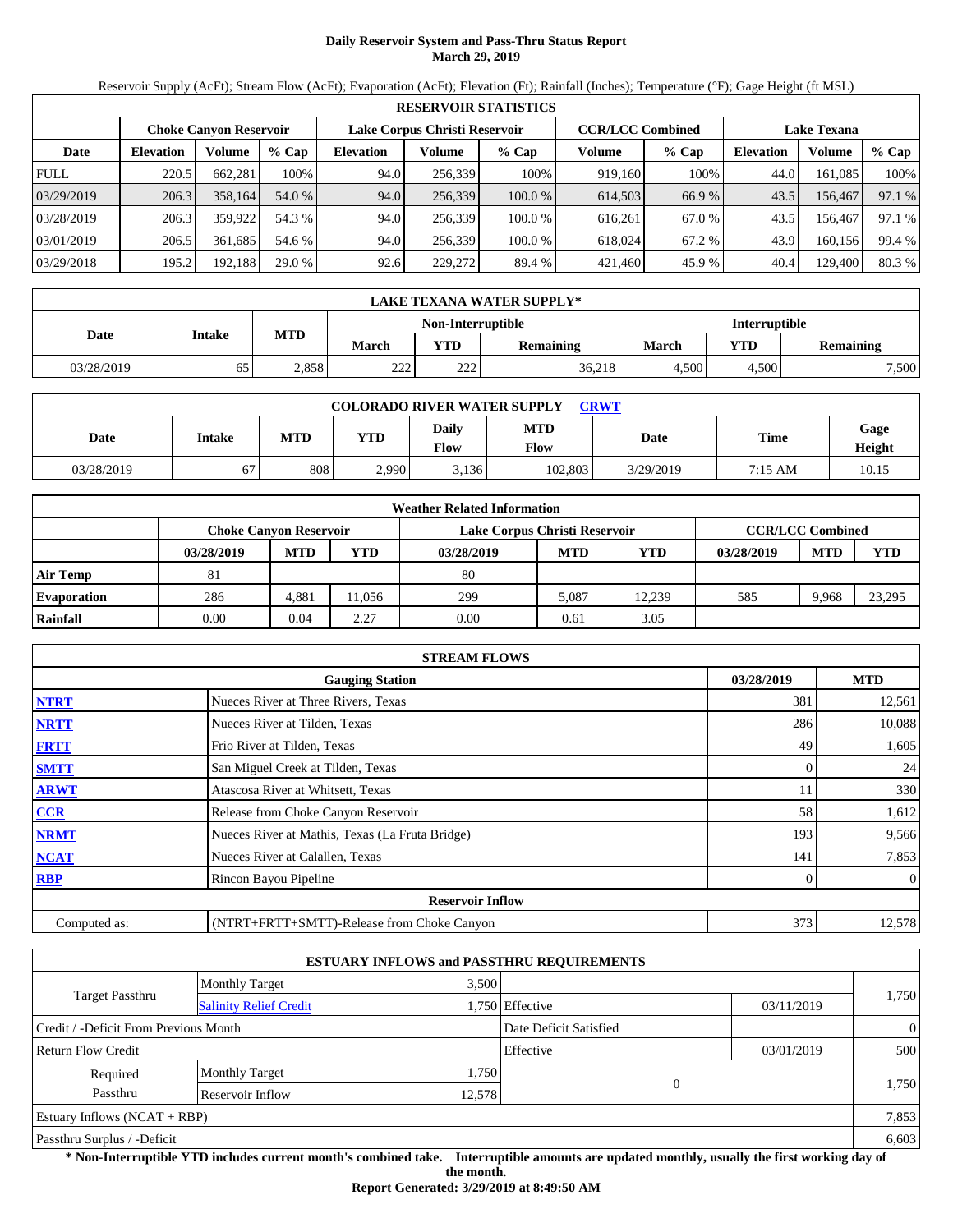## **Daily Reservoir System and Pass-Thru Status Report March 30, 2019**

Reservoir Supply (AcFt); Stream Flow (AcFt); Evaporation (AcFt); Elevation (Ft); Rainfall (Inches); Temperature (°F); Gage Height (ft MSL)

|             | <b>RESERVOIR STATISTICS</b> |                               |         |                               |         |         |                         |         |                    |         |        |  |
|-------------|-----------------------------|-------------------------------|---------|-------------------------------|---------|---------|-------------------------|---------|--------------------|---------|--------|--|
|             |                             | <b>Choke Canyon Reservoir</b> |         | Lake Corpus Christi Reservoir |         |         | <b>CCR/LCC Combined</b> |         | <b>Lake Texana</b> |         |        |  |
| Date        | <b>Elevation</b>            | Volume                        | $%$ Cap | <b>Elevation</b>              | Volume  | $%$ Cap | Volume                  | $%$ Cap | <b>Elevation</b>   | Volume  | % Cap  |  |
| <b>FULL</b> | 220.5                       | 662.281                       | 100%    | 94.0                          | 256,339 | 100%    | 919,160                 | 100%    | 44.0               | 161.085 | 100%   |  |
| 03/30/2019  | 206.3                       | 358,164                       | 54.0 %  | 94.0                          | 256,339 | 100.0%  | 614,503                 | 66.9%   | 43.6               | 157,385 | 97.7 % |  |
| 03/29/2019  | 206.3                       | 358.164                       | 54.0 %  | 94.0                          | 256.339 | 100.0 % | 614.503                 | 66.9%   | 43.5               | 156.467 | 97.1 % |  |
| 03/02/2019  | 206.6                       | 363,453                       | 54.8 %  | 94.0                          | 256.339 | 100.0 % | 619.792                 | 67.4 %  | 43.8               | 159.229 | 98.8%  |  |
| 03/30/2018  | 195.2                       | 192,188                       | 29.0 %  | 92.6                          | 229,272 | 89.4 %  | 421,460                 | 45.9 %  | 40.5               | 130,232 | 80.8%  |  |

|            | LAKE TEXANA WATER SUPPLY* |       |              |                          |                  |                      |       |           |  |  |
|------------|---------------------------|-------|--------------|--------------------------|------------------|----------------------|-------|-----------|--|--|
|            | Intake                    |       |              | <b>Non-Interruptible</b> |                  | <b>Interruptible</b> |       |           |  |  |
| Date       |                           | MTD   | <b>March</b> | YTD                      | <b>Remaining</b> | March                | YTD   | Remaining |  |  |
| 03/29/2019 | 68                        | 2,925 | 222<br>∠∠∠   | 222                      | 36,218           | 4.500                | 4.500 | 7,500     |  |  |

| <b>COLORADO RIVER WATER SUPPLY</b><br><b>CRWT</b> |        |            |            |               |                    |           |         |                |  |  |  |
|---------------------------------------------------|--------|------------|------------|---------------|--------------------|-----------|---------|----------------|--|--|--|
| Date                                              | Intake | <b>MTD</b> | <b>YTD</b> | Daily<br>Flow | <b>MTD</b><br>Flow | Date      | Time    | Gage<br>Height |  |  |  |
| 03/29/2019                                        | 62     | 870        | 3.052      | 3,077         | 105.880            | 3/30/2019 | 7:15 AM | 10.13          |  |  |  |

|                    |                               |            |       | <b>Weather Related Information</b> |            |            |            |                         |            |
|--------------------|-------------------------------|------------|-------|------------------------------------|------------|------------|------------|-------------------------|------------|
|                    | <b>Choke Canvon Reservoir</b> |            |       | Lake Corpus Christi Reservoir      |            |            |            | <b>CCR/LCC Combined</b> |            |
|                    | 03/29/2019                    | <b>MTD</b> | YTD   | 03/29/2019                         | <b>MTD</b> | <b>YTD</b> | 03/29/2019 | <b>MTD</b>              | <b>YTD</b> |
| <b>Air Temp</b>    | 83                            |            |       | 81                                 |            |            |            |                         |            |
| <b>Evaporation</b> | 307                           | 5.188      | 1.363 | 242                                | 5.329      | 12.481     | 549        | 10.517                  | 23,844     |
| Rainfall           | 0.00                          | 0.04       | 2.27  | 0.00                               | 0.61       | 3.05       |            |                         |            |

|              | <b>STREAM FLOWS</b>                             |            |                |
|--------------|-------------------------------------------------|------------|----------------|
|              | <b>Gauging Station</b>                          | 03/29/2019 | <b>MTD</b>     |
| <b>NTRT</b>  | Nueces River at Three Rivers, Texas             | 375        | 12,936         |
| <b>NRTT</b>  | Nueces River at Tilden, Texas                   | 274        | 10,362         |
| <b>FRTT</b>  | Frio River at Tilden, Texas                     | 45         | 1,649          |
| <b>SMTT</b>  | San Miguel Creek at Tilden, Texas               |            | 24             |
| <b>ARWT</b>  | Atascosa River at Whitsett, Texas               | 10         | 340            |
| <b>CCR</b>   | Release from Choke Canyon Reservoir             | 58         | 1,669          |
| <b>NRMT</b>  | Nueces River at Mathis, Texas (La Fruta Bridge) | 194        | 9,760          |
| <b>NCAT</b>  | Nueces River at Calallen, Texas                 | 148        | 8,002          |
| <b>RBP</b>   | Rincon Bayou Pipeline                           |            | $\overline{0}$ |
|              | <b>Reservoir Inflow</b>                         |            |                |
| Computed as: | (NTRT+FRTT+SMTT)-Release from Choke Canyon      | 362        | 12,940         |

|                                       |                               |        | <b>ESTUARY INFLOWS and PASSTHRU REQUIREMENTS</b> |            |                |
|---------------------------------------|-------------------------------|--------|--------------------------------------------------|------------|----------------|
|                                       | <b>Monthly Target</b>         | 3.500  |                                                  |            |                |
| Target Passthru                       | <b>Salinity Relief Credit</b> |        | 1,750 Effective                                  | 03/11/2019 | 1,750          |
| Credit / -Deficit From Previous Month |                               |        | Date Deficit Satisfied                           |            | $\overline{0}$ |
| <b>Return Flow Credit</b>             |                               |        | Effective                                        | 03/01/2019 | 500            |
| Required                              | <b>Monthly Target</b>         | 1,750  |                                                  |            |                |
| Passthru                              | Reservoir Inflow              | 12,940 | $\sqrt{ }$                                       |            | 1,750          |
| Estuary Inflows $(NCAT + RBP)$        |                               |        |                                                  |            | 8,002          |
| Passthru Surplus / -Deficit           |                               |        |                                                  |            | 6,752          |